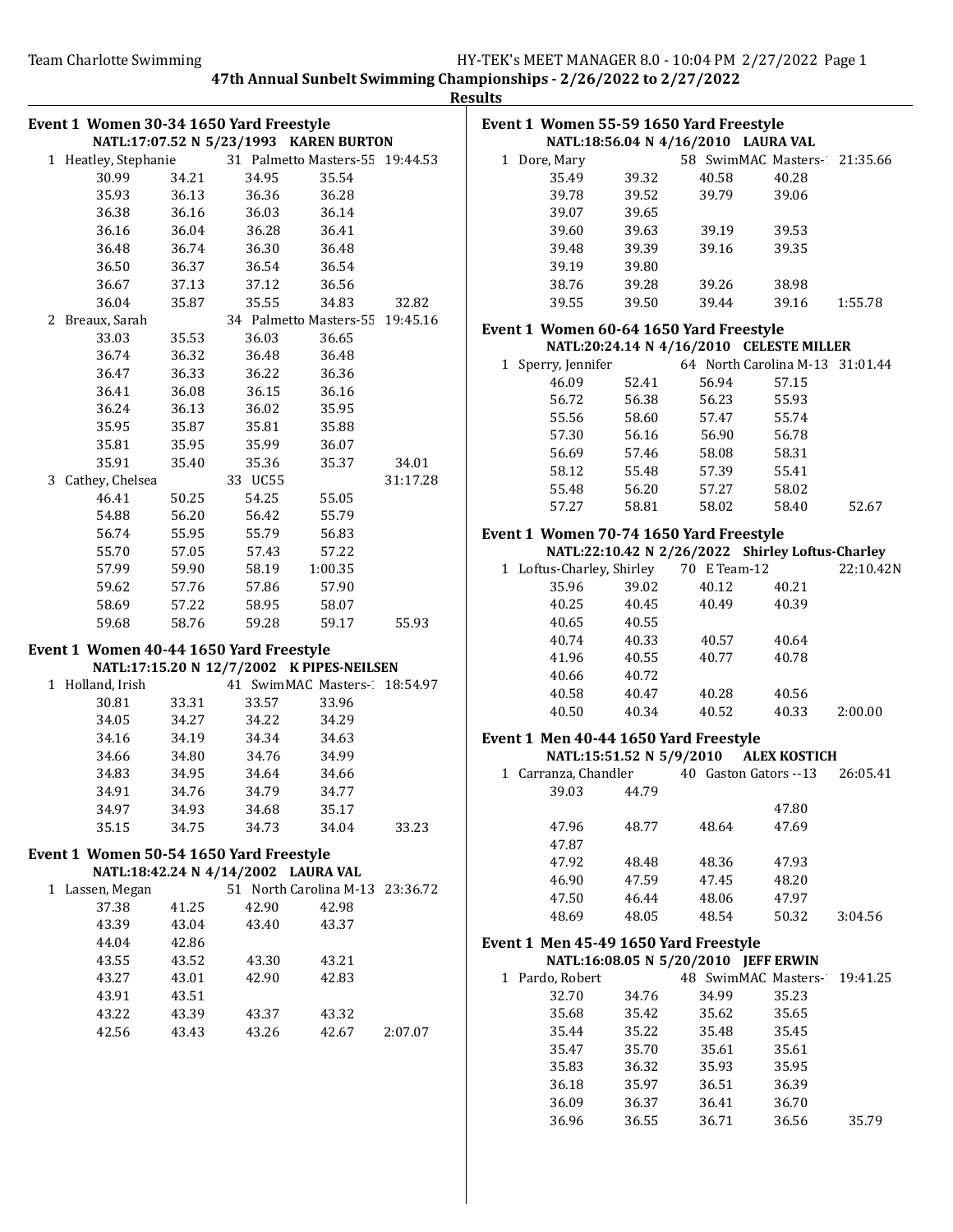|                                       |                |                                        |                                 |         | <b>Results</b> |                                       |                |                                        |                |          |
|---------------------------------------|----------------|----------------------------------------|---------------------------------|---------|----------------|---------------------------------------|----------------|----------------------------------------|----------------|----------|
| Event 1 Men 50-54 1650 Yard Freestyle |                |                                        |                                 |         |                | 2 Schultz, Norman                     |                | 56 SwimMAC Masters-20:39.43            |                |          |
|                                       |                | NATL:16:42.07 N 5/20/2001 JIM MCCONICA |                                 |         |                | 37.48                                 | 38.63          | 39.42                                  | 38.92          |          |
|                                       |                |                                        |                                 |         |                | 38.62                                 | 38.92          | 38.54                                  | 38.59          |          |
| 1 Dickson, Kurt                       |                |                                        | 54 Golden Road Aqua-3 17:42.96  |         |                | 38.15                                 | 38.39          | 38.43                                  | 37.89          |          |
| 28.85<br>32.59                        | 31.71<br>32.40 | 31.66<br>32.65                         | 32.21<br>32.62                  |         |                | 37.66                                 | 37.26          | 37.63                                  | 37.59          |          |
| 32.66                                 | 32.49          |                                        | 32.39                           |         |                | 37.58                                 | 37.76          | 37.00                                  | 37.70          |          |
|                                       |                | 32.43                                  |                                 |         |                | 37.18                                 | 37.37          | 37.56                                  | 37.09          |          |
| 32.40                                 | 32.49          | 32.29                                  | 32.25                           |         |                | 37.08                                 | 37.39          | 36.63                                  | 36.81          |          |
| 32.35                                 | 32.29          | 32.40                                  | 32.54                           |         |                | 36.73                                 | 36.13          | 36.59                                  | 36.43          | 34.28    |
| 32.50                                 | 32.35          | 32.79                                  | 32.88                           |         |                | 3 Brown, Stephen                      |                | 55 Mecklenburg Swim-21:14.40           |                |          |
| 32.20                                 | 32.95          | 32.36                                  | 32.72                           |         |                | 35.32                                 | 38.09          | 38.62                                  | 39.22          |          |
| 32.43                                 | 32.13          | 32.30                                  | 31.45                           | 30.23   |                | 39.02                                 | 39.19          | 39.10                                  | 38.72          |          |
| 2 Rubacky, Mark                       |                |                                        | 52 Raleigh Area Mas-13 19:17.98 |         |                | 38.83                                 | 39.35          | 38.92                                  | 38.67          |          |
| 33.11                                 | 34.26          | 34.98                                  | 35.22                           |         |                | 38.04                                 | 38.88          | 39.37                                  | 38.51          |          |
| 35.59                                 | 35.76          | 36.17                                  | 35.83                           |         |                | 38.89                                 | 38.37          | 38.98                                  | 38.47          |          |
| 35.85                                 | 35.30          | 35.78                                  | 35.46                           |         |                | 38.43                                 | 38.61          | 38.61                                  | 39.08          |          |
| 35.49                                 | 35.76          | 35.63                                  | 35.44                           |         |                | 39.00                                 | 38.80          | 38.87                                  | 38.48          |          |
| 35.48                                 | 35.79          | 35.34                                  | 34.86                           |         |                | 38.64                                 | 38.55          | 38.46                                  | 39.11          | 37.20    |
| 35.40                                 | 35.23          | 35.14                                  | 34.70                           |         |                | 4 Rose, Robert                        |                | 58 SwimMAC Masters- 26:22.89           |                |          |
| 34.76                                 | 35.27          | 34.92                                  | 34.47                           |         |                | 45.20                                 | 47.52          | 48.71                                  | 48.44          |          |
| 34.89                                 | 34.64          | 35.20                                  | 34.59                           | 31.67   |                | 48.56                                 | 48.27          | 48.80                                  | 49.08          |          |
| 3 Davis, William                      |                |                                        | 54 SwimMAC Masters- 19:18.22    |         |                | 49.40                                 | 48.83          |                                        |                |          |
| 30.33                                 | 32.24          | 33.89                                  | 33.90                           |         |                | 47.66                                 | 48.14          | 48.22                                  | 47.74          |          |
| 34.22                                 | 34.25          | 34.11                                  | 34.45                           |         |                | 47.79                                 | 48.00          | 49.14                                  | 48.75          |          |
| 34.23                                 | 34.29          | 34.51                                  | 35.04                           |         |                | 48.05                                 | 48.20          |                                        |                |          |
| 34.87                                 | 34.85          | 34.96                                  | 35.67                           |         |                | 48.08                                 | 48.76          | 48.66                                  | 47.96          |          |
| 35.25                                 | 35.37          | 35.65                                  | 35.53                           |         |                | 48.65                                 | 47.74          | 48.20                                  | 47.30          | 2:16.94  |
| 35.70                                 | 36.16          | 35.46                                  | 35.44                           |         |                |                                       |                |                                        |                |          |
| 36.11                                 | 35.50          | 36.00                                  | 35.69                           |         |                | 5 Johnston, Thad                      |                | 57 Gaston Gators --13                  |                | 27:39.16 |
| 35.78                                 | 35.42          | 35.49                                  | 35.48                           | 42.38   |                | 45.65                                 | 48.34          | 49.68                                  | 50.80          |          |
| 4 Sturgis, Jason                      |                |                                        | 50 SwimMAC Masters- 22:58.73    |         |                | 51.21<br>50.49                        | 51.30<br>50.26 | 51.66                                  | 51.49<br>50.74 |          |
| 35.24                                 | 39.77          | 40.39                                  | 40.70                           |         |                |                                       |                | 50.87                                  |                |          |
| 40.33                                 | 40.19          | 40.21                                  | 40.31                           |         |                | 50.48                                 | 51.16          | 51.12                                  | 50.61          |          |
| 41.26                                 | 41.43          |                                        |                                 |         |                | 50.50                                 | 50.94          | 50.95                                  | 50.42          |          |
| 42.45                                 | 42.41          | 42.45                                  | 42.24                           |         |                | 50.69                                 | 51.81          | 51.78                                  | 50.80          |          |
| 41.97                                 | 41.98          | 41.83                                  | 42.06                           |         |                | 50.41                                 | 50.22          | 50.29                                  | 50.22          |          |
| 41.36                                 | 43.61          |                                        |                                 |         |                | 50.87                                 | 50.64          | 50.09                                  | 49.92          | 42.75    |
| 42.31                                 | 42.63          | 42.42                                  | 43.65                           |         |                | 6 Mignardi, Stefano                   |                | 57 SwimMAC Masters-                    |                | 28:15.07 |
| 42.42                                 | 43.10          | 43.72                                  | 43.64                           | 2:07.89 |                | 46.36                                 | 49.41          | 51.23                                  | 52.21          |          |
|                                       |                |                                        |                                 |         |                | 51.29                                 | 52.30          | 52.37                                  | 52.65          |          |
| Event 1 Men 55-59 1650 Yard Freestyle |                |                                        |                                 |         |                | 52.05                                 | 52.26          |                                        |                |          |
|                                       |                | NATL:17:11.12 N 5/20/2007 JIM MCCONICA |                                 |         |                | 52.67                                 | 53.07          | 52.42                                  | 51.98          |          |
| 1 Smith, Stratton                     |                |                                        | 57 SwimMAC Masters- 19:57.07    |         |                | 52.19                                 | 51.85          | 52.01                                  | 52.05          |          |
| 32.98                                 | 35.31          | 35.48                                  | 36.32                           |         |                | 52.64                                 | 51.96          |                                        |                |          |
| 36.24                                 | 36.43          | 36.50                                  | 36.53                           |         |                | 52.02                                 | 49.27          | 51.43                                  | 50.88          |          |
| 36.56                                 | 36.18          | 35.98                                  | 36.50                           |         |                | 50.92                                 | 50.75          | 51.09                                  | 50.47          | 2:29.18  |
| 36.59                                 | 35.84          | 35.98                                  | 36.33                           |         |                | Event 1 Men 60-64 1650 Yard Freestyle |                |                                        |                |          |
| 36.14                                 | 36.57          | 36.46                                  | 36.12                           |         |                |                                       |                | NATL:17:59.55 N 5/20/2010 JIM CLEMMONS |                |          |
| 36.32                                 | 36.97          | 36.72                                  | 36.64                           |         |                | 1 Kennedy, Gene                       |                | 62 Charlotte SwimMa-1 20:49.92         |                |          |
| 36.66                                 | 36.55          | 37.04                                  | 36.70                           |         |                | 35.79                                 | 39.13          | 39.34                                  | 39.61          |          |
| 37.00                                 | 37.02          | 36.54                                  | 36.18                           | 35.69   |                | 38.37                                 | 38.66          | 38.56                                  | 38.26          |          |
|                                       |                |                                        |                                 |         |                | 38.38                                 | 37.73          |                                        |                |          |
|                                       |                |                                        |                                 |         |                | 38.40                                 | 38.50          | 37.51                                  | 38.42          |          |
|                                       |                |                                        |                                 |         |                | 38.39                                 | 38.01          | 37.79                                  | 37.48          |          |
|                                       |                |                                        |                                 |         |                | 37.94                                 | 38.11          |                                        |                |          |
|                                       |                |                                        |                                 |         |                | 37.86                                 | 38.24          | 37.56                                  | 37.91          |          |
|                                       |                |                                        |                                 |         |                | 37.51                                 | 37.70          | 37.46                                  | 37.24          | 1:48.43  |
|                                       |                |                                        |                                 |         |                |                                       |                |                                        |                |          |
|                                       |                |                                        |                                 |         |                |                                       |                |                                        |                |          |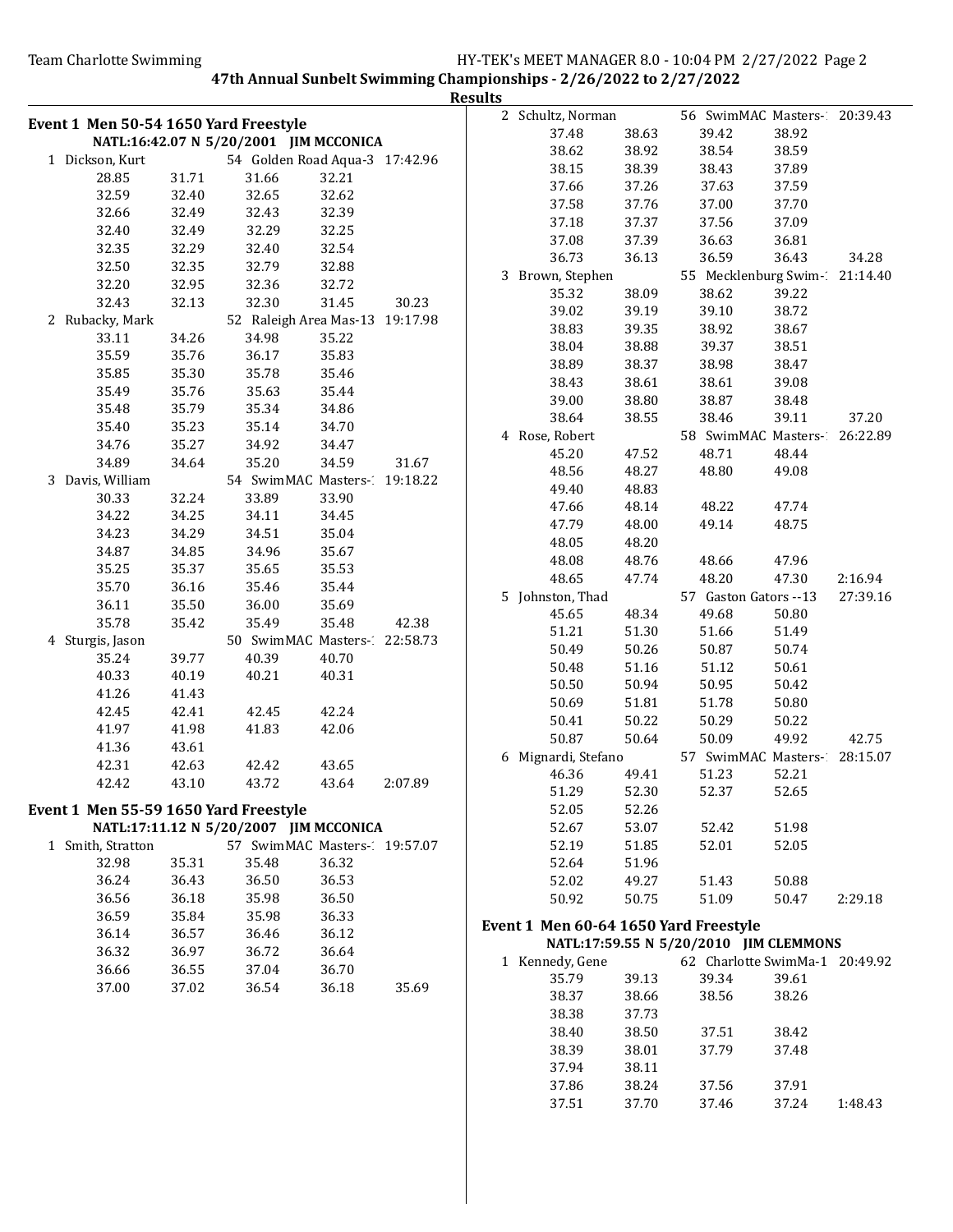Resul

|   | Event 1 Men 65-69 1650 Yard Freestyle           |         |                                      |                                           |          |
|---|-------------------------------------------------|---------|--------------------------------------|-------------------------------------------|----------|
|   |                                                 |         | NATL:19:16.25 N 5/20/2007 TOM LANDIS |                                           |          |
|   | 1 White, Timothy 66 Charlotte SwimMa-1 22:31.15 |         |                                      |                                           |          |
|   | 39.96                                           | 42.28   | 42.15                                | 42.03                                     |          |
|   | 42.50                                           | 42.08   | 41.38                                | 41.65                                     |          |
|   | 41.15                                           | 41.15   |                                      |                                           |          |
|   | 40.84                                           | 41.13   | 40.64                                | 40.52                                     |          |
|   | 40.78                                           | 40.73   | 40.73                                | 40.94                                     |          |
|   | 40.62                                           | 40.61   |                                      |                                           |          |
|   | 41.41                                           | 40.61   | 41.02                                | 40.56                                     |          |
|   | 40.44                                           | 40.90   | 40.82                                | 40.78                                     | 1:58.76  |
|   | 2 Miller, Jamie                                 |         |                                      | 67 Greensboro Commu 35:36.75              |          |
|   | 56.35                                           | 1:05.58 | 1:07.68                              | 1:06.16                                   |          |
|   | 1:06.87                                         | 1:05.49 | 1:05.08                              | 1:06.47                                   |          |
|   | 1:07.68                                         | 1:07.24 | 1:07.25                              | 1:06.66                                   |          |
|   | 1:06.11                                         | 1:07.40 | 1:05.61                              | 1:05.02                                   |          |
|   | 1:06.21                                         | 1:04.69 | 1:05.46                              | 1:05.10                                   |          |
|   | 1:03.32                                         | 1:03.32 | 1:04.33                              | 1:05.42                                   |          |
|   | 1:05.44                                         | 1:03.81 | 1:03.45                              | 1:03.03                                   |          |
|   | 1:04.16                                         | 1:04.16 | 1:06.03                              | 1:01.12                                   | 55.05    |
|   | Event 1 Men 75-79 1650 Yard Freestyle           |         |                                      |                                           |          |
|   |                                                 |         |                                      | NATL:20:25.49 N 5/10/2009 DAVID RADCLIFF  |          |
|   | 1 Green, James                                  |         |                                      | 77 Asheville Master-13                    | 32:07.04 |
|   | 53.71                                           | 57.57   | 59.15                                | 57.55                                     |          |
|   | 58.09                                           | 59.16   | 58.61                                | 59.08                                     |          |
|   | 58.67                                           | 59.68   |                                      |                                           |          |
|   | 58.31                                           | 58.14   | 58.97                                | 58.81                                     |          |
|   | 58.07                                           | 59.36   | 58.26                                | 58.02                                     |          |
|   | 58.21                                           | 58.62   |                                      |                                           |          |
|   | 59.52                                           | 59.57   | 58.25                                | 58.70                                     |          |
|   | 58.96                                           | 58.51   | 57.89                                | 58.32                                     | 2:53.71  |
|   | Event 2 Women 18-24 1000 Yard Freestyle         |         |                                      |                                           |          |
|   |                                                 |         |                                      | NATL:10:18.49 N 2/13/2010 JUSTINE MUELLER |          |
|   | 1 Savage, Chelsea                               |         |                                      | 23 Gaston Gators --13                     | 11:03.03 |
|   | 29.51                                           | 32.22   | 32.87                                | 33.29                                     |          |
|   | 33.11                                           | 33.19   | 33.26                                | 33.33                                     |          |
|   | 32.72                                           |         |                                      | 33.05                                     |          |
|   | 33.82                                           | 33.35   | 33.52                                | 33.78                                     |          |
|   | 33.92                                           | 34.10   | 33.77                                | 33.89                                     |          |
|   | 33.17                                           |         |                                      |                                           |          |
|   | Event 2 Women 30-34 1000 Yard Freestyle         |         |                                      |                                           |          |
|   |                                                 |         | NATL:10:16.36 N 3/13/1999 LISA HAZEN |                                           |          |
|   | 1 Beckett, Madison                              |         |                                      | 32 SwimMAC Masters-                       | 11:51.62 |
|   | 31.80                                           | 34.38   | 34.74                                | 35.16                                     |          |
|   | 35.08                                           | 35.33   | 35.68                                | 35.61                                     |          |
|   | 36.09                                           |         |                                      | 36.45                                     |          |
|   | 36.54                                           | 36.84   | 36.36                                | 36.62                                     |          |
|   | 36.35                                           | 35.92   | 36.40                                | 36.22                                     |          |
|   | 34.08                                           |         |                                      |                                           |          |
| 2 | Heatley, Stephanie                              |         |                                      | 31 Palmetto Masters-55                    | 11:55.17 |
|   | 31.92                                           | 34.85   | 35.33                                | 35.88                                     |          |
|   | 36.41                                           | 36.34   | 36.32                                | 36.32                                     |          |
|   | 36.23                                           |         |                                      | 36.38                                     |          |
|   | 36.15                                           | 35.96   | 36.34                                | 36.16                                     |          |
|   | 36.20                                           | 36.45   | 36.23                                | 35.79                                     |          |
|   | 33.53                                           |         |                                      |                                           |          |
|   |                                                 |         |                                      |                                           |          |

| lt <u>s</u> |   |                                                                                      |       |                                 |       |          |
|-------------|---|--------------------------------------------------------------------------------------|-------|---------------------------------|-------|----------|
|             |   | 3 Breaux, Sarah                                                                      |       | 34 Palmetto Masters-55 11:59.33 |       |          |
|             |   | 32.38                                                                                |       |                                 | 35.91 |          |
|             |   | 36.08                                                                                |       |                                 | 36.23 |          |
|             |   | 36.43                                                                                |       |                                 | 36.40 |          |
|             |   | 36.36                                                                                |       |                                 | 36.33 |          |
|             |   |                                                                                      |       | 34.80                           |       |          |
|             |   | 4 Cathey, Chelsea                                                                    |       | 33 UC55                         |       | 18:53.35 |
|             |   | 48.09                                                                                | 53.33 | 54.32                           | 56.98 |          |
|             |   | 57.86                                                                                | 57.88 | 56.75                           | 56.90 |          |
|             |   | 58.35                                                                                | 57.25 | 56.60                           | 57.80 |          |
|             |   | 58.45                                                                                | 58.74 | 58.04                           | 58.34 |          |
|             |   | 58.10                                                                                | 57.89 | 56.75                           | 54.93 |          |
|             |   |                                                                                      |       |                                 |       |          |
|             |   | Event 2 Women 35-39 1000 Yard Freestyle<br>NATL:10:22.60 N 2/16/1999 K PIPES-NEILSEN |       |                                 |       |          |
|             | 1 | Latimer, Rebecca T                                                                   |       | 39 E Team-12                    |       | 14:05.20 |
|             |   | 36.19                                                                                |       |                                 | 42.11 |          |
|             |   | 42.93                                                                                |       |                                 | 42.84 |          |
|             |   | 42.83                                                                                |       |                                 | 43.19 |          |
|             |   | 43.05                                                                                |       |                                 | 42.90 |          |
|             |   |                                                                                      |       | 41.14                           |       |          |
|             |   |                                                                                      |       |                                 |       |          |
|             |   | Event 2 Women 40-44 1000 Yard Freestyle                                              |       |                                 |       |          |
|             |   | NATL:10:20.45 N 12/21/2003 K PIPES-NEILSEN                                           |       |                                 |       |          |
|             | 1 | Britto, Katy D                                                                       |       | 43 Mecklenburg Swim-14:01.95    |       |          |
|             |   | 36.47                                                                                |       |                                 | 41.76 |          |
|             |   | 42.62                                                                                |       |                                 | 42.95 |          |
|             |   | 43.11                                                                                |       |                                 | 42.69 |          |
|             |   | 42.74                                                                                |       |                                 | 42.42 |          |
|             |   |                                                                                      |       | 40.42                           |       |          |
|             |   | Event 2 Women 45-49 1000 Yard Freestyle                                              |       |                                 |       |          |
|             |   | NATL:10:32.91 N 4/19/2009 K PIPES-NEILSEN                                            |       |                                 |       |          |
|             |   | 1 Kalka, Elizabeth                                                                   |       | 46 Mecklenburg Swim- 13:16.68   |       |          |
|             |   | 35.50                                                                                |       |                                 | 39.26 |          |
|             |   | 39.97                                                                                |       |                                 | 39.76 |          |
|             |   | 39.49                                                                                |       |                                 | 40.37 |          |
|             |   | 40.68                                                                                |       |                                 | 40.58 |          |
|             |   |                                                                                      |       | 39.69                           |       |          |
|             |   |                                                                                      |       |                                 |       |          |
|             |   |                                                                                      |       |                                 |       |          |
|             |   |                                                                                      |       |                                 |       |          |
|             |   |                                                                                      |       |                                 |       |          |
|             |   |                                                                                      |       |                                 |       |          |
|             |   |                                                                                      |       |                                 |       |          |
|             |   |                                                                                      |       |                                 |       |          |
|             |   |                                                                                      |       |                                 |       |          |
|             |   |                                                                                      |       |                                 |       |          |
|             |   |                                                                                      |       |                                 |       |          |
|             |   |                                                                                      |       |                                 |       |          |
|             |   |                                                                                      |       |                                 |       |          |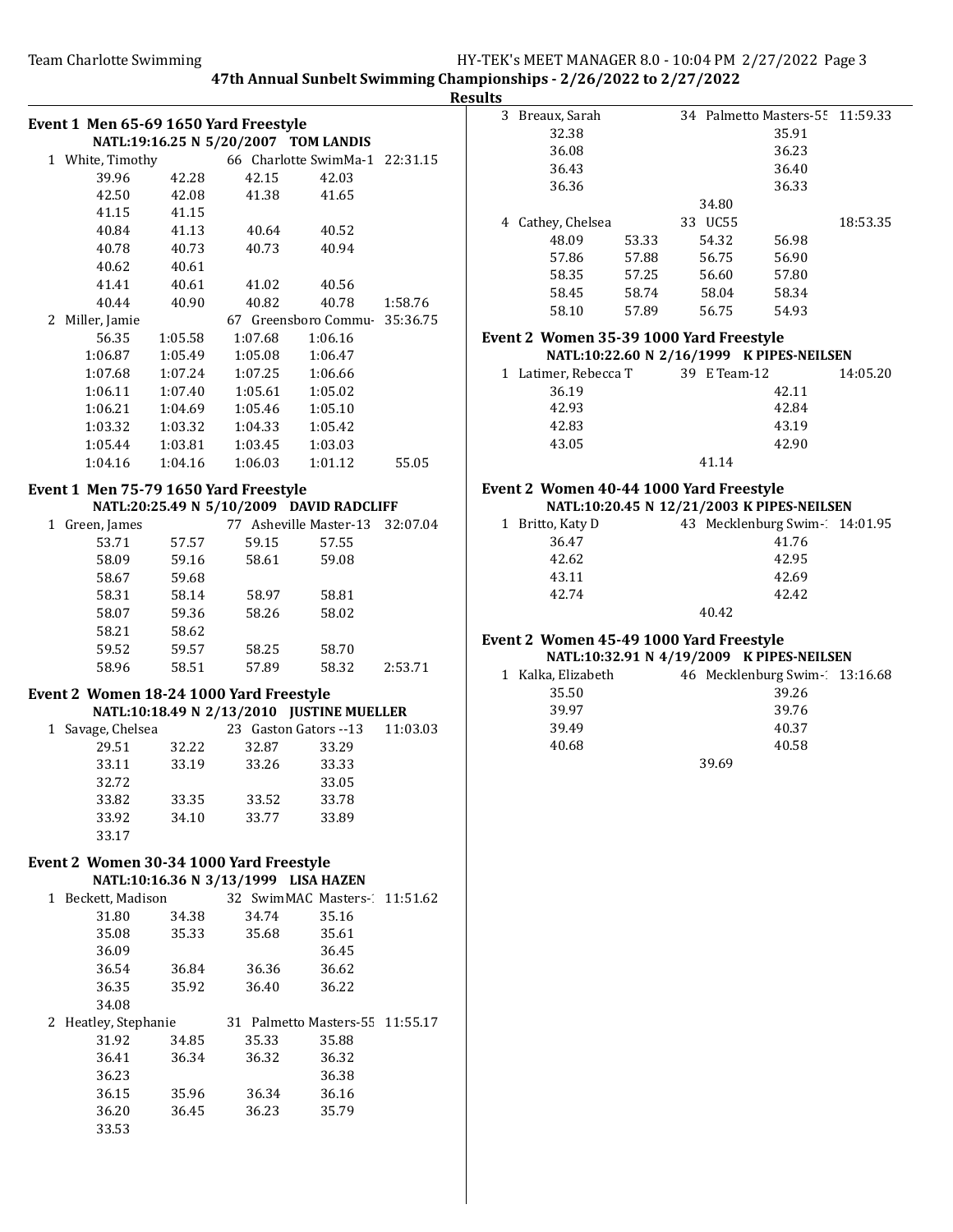5/7/2010 ALEX KOSTICH

5/20/2010 KEITH SWITZER

4/6/2013 KEITH SWITZER

40 Gaston Gators --13 15:39.68

48 SwimMAC Masters-11:47.65

50 SwimMAC Masters-11:08.31

52 Raleigh Area Mas-13 11:35.51

54 SwimMAC Masters-11:46.26

51 Mecklenburg Swim-18:01.28

55 Mecklenburg Swim-12:39.67

5/14/2006 JIM MC CONICA

47th Annual Sunbelt Swimming Championships - 2/26/2022 to 2/27/2022

Results

| Event 2 Women 50-54 1000 Yard Freestyle |       |                                            |                                 |          | Results |                          |       | Event 2 Men 40-44 1000 Yard Freestyle |                 |
|-----------------------------------------|-------|--------------------------------------------|---------------------------------|----------|---------|--------------------------|-------|---------------------------------------|-----------------|
|                                         |       | NATL:11:13.96 N 5/20/2010 DENISE BROWN     |                                 |          |         |                          |       | NATL: 9:32.66 N 5/7/2010 ALEX KOST    |                 |
| 1 Lassen, Megan                         |       |                                            | 51 North Carolina M-13 14:15.25 |          |         | 1 Carranza, Chandler     |       | 40 Gaston Gators -- 1                 |                 |
| 38.84                                   |       |                                            | 43.62                           |          |         | 39.72                    | 45.93 | 47.42                                 | 46.92           |
| 43.83                                   |       |                                            | 43.58                           |          |         | 48.96                    | 48.35 | 48.38                                 | 47.95           |
| 42.62                                   |       |                                            | 43.09                           |          |         | 47.81                    | 48.19 | 47.86                                 | 47.82           |
| 42.14                                   |       |                                            | 42.02                           |          |         | 48.32                    | 48.20 | 48.11                                 | 48.09           |
|                                         |       | 40.88                                      |                                 |          |         | 46.74                    | 46.73 | 45.55                                 | 42.63           |
| 2 Gratsou-Zodl, Violetta                |       | 51 Sarasota Sharks-14                      |                                 | 15:26.97 |         |                          |       |                                       |                 |
| 42.42                                   |       |                                            | 48.11                           |          |         |                          |       | Event 2 Men 45-49 1000 Yard Freestyle |                 |
| 46.98                                   |       |                                            | 47.08                           |          |         |                          |       | NATL: 9:43.93 N 5/20/2010 KEITH SW    |                 |
| 46.99                                   |       |                                            | 46.53                           |          |         | 1 Pardo, Robert          |       | 48 SwimMAC Maste                      |                 |
|                                         |       |                                            |                                 |          |         | 32.76                    | 35.06 | 35.47                                 | 36.46           |
| 46.28                                   |       |                                            | 46.15                           |          |         | 36.09                    | 35.93 | 35.93                                 | 35.89           |
|                                         |       | 43.14                                      |                                 |          |         | 35.55                    |       |                                       | 35.46           |
| Event 2 Women 60-64 1000 Yard Freestyle |       |                                            |                                 |          |         | 35.15                    | 35.37 | 35.63                                 | 35.51           |
|                                         |       | NATL:12:17.18 N 5/20/2010 CELESTE MILLER   |                                 |          |         | 35.69                    | 35.57 | 35.70                                 | 35.43           |
| 1 Wakeman, Trudy                        |       | 61 Mecklenburg Swim- 17:16.80              |                                 |          |         | 33.34                    |       |                                       |                 |
|                                         |       |                                            |                                 |          |         |                          |       |                                       |                 |
| 49.20                                   | 52.47 | 52.37                                      | 53.17                           |          |         |                          |       | Event 2 Men 50-54 1000 Yard Freestyle |                 |
| 53.07                                   | 52.77 | 52.69                                      | 52.51                           |          |         | NATL: 9:55.84 N 4/6/2013 |       |                                       | <b>KEITH SW</b> |
| 52.54                                   | 52.00 | 51.88                                      | 51.30                           |          |         | 1 Walter, Joseph         |       | 50 SwimMAC Maste                      |                 |
| 51.37                                   | 52.16 | 52.30                                      | 50.76                           |          |         | 29.46                    | 31.51 | 31.74                                 | 32.66           |
| 51.53                                   | 51.73 | 51.41                                      | 49.57                           |          |         | 32.89                    | 32.74 | 32.96                                 | 33.20           |
|                                         |       |                                            |                                 |          |         | 33.30                    |       |                                       | 33.51           |
| Event 2 Men 30-34 1000 Yard Freestyle   |       |                                            |                                 |          |         |                          |       |                                       |                 |
|                                         |       | NATL: 9:26.93 N 3/23/2003 JOSHUA WOODRUFF  |                                 |          |         | 33.56                    | 33.58 | 34.29                                 | 34.56           |
| 1 Sites, Tyler                          |       |                                            | 30 Palmetto Masters-55 11:27.33 |          |         | 35.17                    | 35.17 | 36.04                                 | 35.38           |
| 30.59                                   | 33.70 | 34.33                                      | 34.69                           |          |         | 33.28                    |       |                                       |                 |
| 34.16                                   | 34.52 | 34.74                                      | 35.05                           |          |         | 2 Rubacky, Mark          |       | 52 Raleigh Area Mas                   |                 |
| 34.49                                   |       |                                            | 35.01                           |          |         | 31.86                    | 34.36 | 35.14                                 | 35.25           |
| 35.05                                   | 34.93 | 34.83                                      | 34.92                           |          |         | 34.88                    | 34.73 | 35.44                                 | 35.22           |
| 35.00                                   | 34.83 | 34.72                                      | 34.21                           |          |         | 35.00                    |       |                                       | 34.88           |
| 32.83                                   |       |                                            |                                 |          |         | 35.00                    | 35.04 | 35.31                                 | 35.24           |
|                                         |       |                                            |                                 |          |         | 34.96                    | 35.07 | 35.07                                 | 34.54           |
| Event 2 Men 35-39 1000 Yard Freestyle   |       |                                            |                                 |          |         | 33.20                    |       |                                       |                 |
|                                         |       | NATL: 9:27.97 N 5/20/2010 ERIC CHRISTENSEN |                                 |          |         | 3 Davis, William         |       | 54 SwimMAC Maste                      |                 |
| 1 Dellanoce, Michael                    |       | 37 Raleigh Area Mas-13 10:00.05            |                                 |          |         | 32.11                    | 34.45 | 35.58                                 | 36.05           |
| 27.06                                   | 28.52 | 29.17                                      | 29.36                           |          |         | 35.92                    | 36.20 | 35.96                                 | 36.34           |
| 30.03                                   | 30.01 | 30.15                                      | 30.40                           |          |         | 35.72                    |       |                                       | 34.67           |
| 21.13                                   |       |                                            |                                 |          |         |                          |       |                                       |                 |
|                                         |       |                                            | 30.59                           |          |         | 35.07                    | 35.13 | 35.44                                 | 35.13           |
| 30.81                                   | 30.72 | 30.44                                      | 30.74                           |          |         | 35.49                    | 35.62 | 35.41                                 | 35.37           |
| 30.35                                   | 29.67 |                                            |                                 |          |         | 35.04                    |       |                                       |                 |
| 2 Chamblee, Dan                         |       |                                            | 37 SwimMAC Masters- 12:09.32    |          |         | 4 Gillenwater, Coy       |       | 51 Mecklenburg Swi                    |                 |
|                                         | 36.83 | 36.97                                      | 37.37                           |          |         | 44.24                    | 50.93 | 51.28                                 | 53.73           |
|                                         |       |                                            | 1:10.89                         |          |         | 55.23                    | 54.92 | 55.09                                 |                 |
|                                         |       |                                            |                                 |          |         |                          |       | 55.99                                 | 56.13           |
|                                         |       |                                            |                                 |          |         | 55.78                    | 55.28 | 57.25                                 | 55.97           |
|                                         |       |                                            |                                 |          |         | 54.81                    | 56.65 | 54.99                                 | 54.05           |
|                                         |       |                                            |                                 |          |         | 47.46                    |       |                                       |                 |
|                                         |       |                                            |                                 |          |         |                          |       |                                       |                 |
|                                         |       |                                            |                                 |          |         |                          |       | Event 2 Men 55-59 1000 Yard Freestyle |                 |
|                                         |       |                                            |                                 |          |         |                          |       | NATL:10:07.36 N 5/14/2006 JIM MC CO   |                 |
|                                         |       |                                            |                                 |          |         | 1 Brown, Stephen         |       | 55 Mecklenburg Swi                    |                 |
|                                         |       |                                            |                                 |          |         | 34.76                    | 37.61 | 38.19                                 | 38.71           |
|                                         |       |                                            |                                 |          |         | 39.01                    | 38.45 | 38.79                                 | 39.35           |
|                                         |       |                                            |                                 |          |         | 38.44                    |       |                                       | 38.51           |
|                                         |       |                                            |                                 |          |         | 38.12                    | 37.74 | 38.45                                 | 38.63           |
|                                         |       |                                            |                                 |          |         | 36.69                    | 38.72 | 38.58                                 | 38.10           |
|                                         |       |                                            |                                 |          |         | 33.95                    |       |                                       |                 |
|                                         |       |                                            |                                 |          |         |                          |       |                                       |                 |
|                                         |       |                                            |                                 |          |         |                          |       |                                       |                 |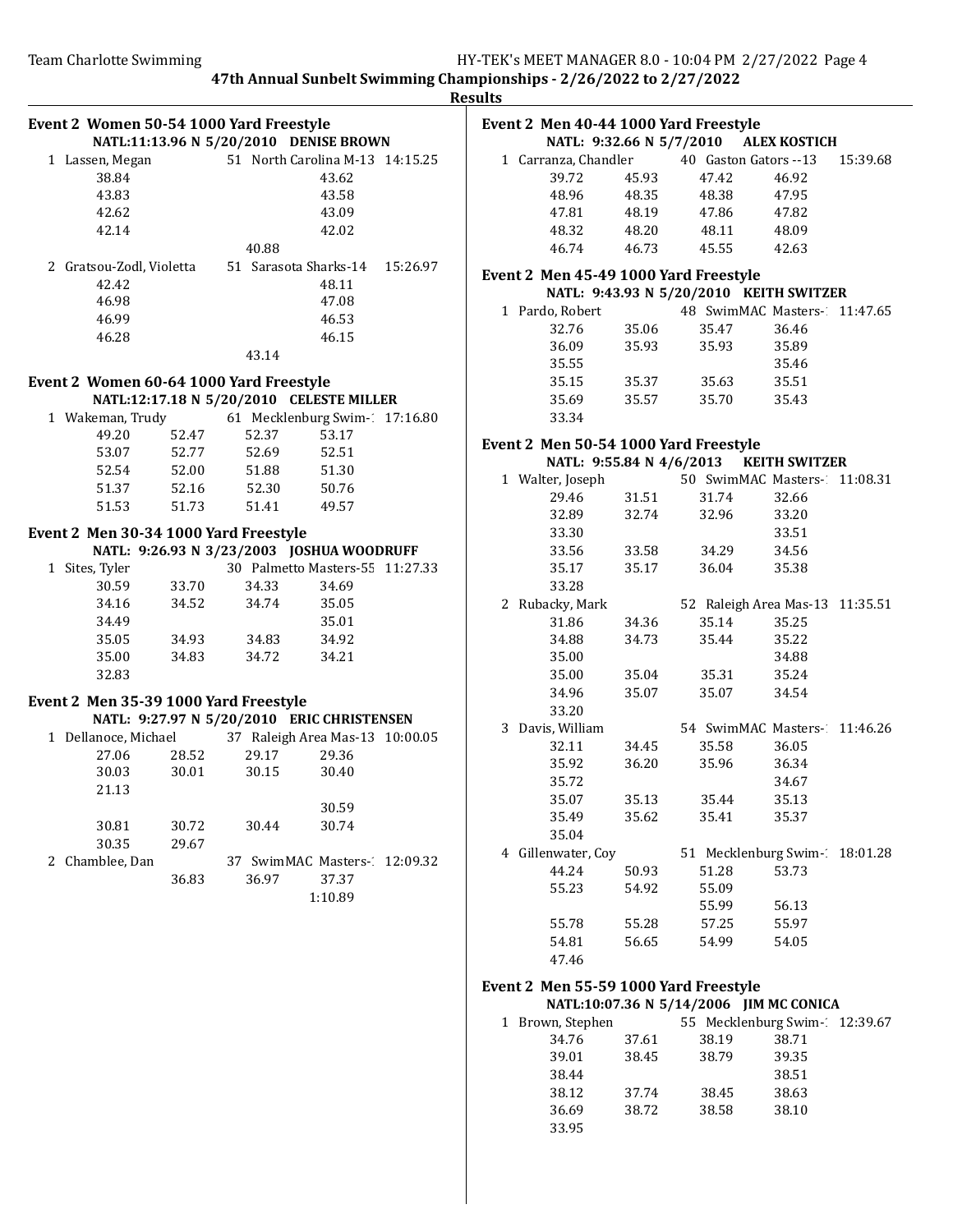47th Annual Sunbelt Swimming Championships - 2/26/2022 to 2/27/2022 Results

|                                         |                |                                           |                                 |           | ncount                               |                          |                                              |                               |         |
|-----------------------------------------|----------------|-------------------------------------------|---------------------------------|-----------|--------------------------------------|--------------------------|----------------------------------------------|-------------------------------|---------|
| (Event 2 Men 55-59 1000 Yard Freestyle) |                |                                           |                                 |           | Event 3 Women 70-74 400 Yard IM      |                          |                                              |                               |         |
| 2 Crone, William                        |                |                                           | 59 North Carolina M-13 14:36.23 |           |                                      | NATL: 5:53.25 N 2/8/2020 |                                              | <b>CECILIA MCCLOSKEY</b>      |         |
| 37.04                                   |                |                                           | 42.47                           |           |                                      |                          | 1 Loftus-Charley, Shirley 70 E Team-12       |                               | 6:05.52 |
|                                         | 44.74          |                                           |                                 |           | 40.47                                |                          |                                              | 46.59                         |         |
| 45.86                                   |                |                                           | 45.07                           |           | 54.58                                |                          |                                              | 38.75                         |         |
| 44.46                                   |                |                                           | 44.68                           |           |                                      |                          |                                              |                               |         |
|                                         |                | 42.95                                     |                                 |           | Event 3 Men 30-34 400 Yard IM        |                          |                                              |                               |         |
| --- Schultz, Norman                     |                | 56 SwimMAC Masters-                       |                                 | <b>NS</b> |                                      |                          | NATL: 3:40.98 N 12/19/2014 DARIAN TOWNSEND   |                               |         |
| Event 2 Men 60-64 1000 Yard Freestyle   |                |                                           |                                 |           | 1 Sites, Tyler                       |                          |                                              | 30 Palmetto Masters-55        | 4:49.10 |
|                                         |                | NATL:10:48.43 N 5/20/2010 JIM CLEMMONS    |                                 |           | 30.17                                | 33.80                    | 41.10                                        | 39.86                         |         |
| 1 Washburn, Jonathan                    |                |                                           | 64 Hawk Masters UNC- 16:08.43   |           | 39.08                                | 39.44                    | 33.68                                        | 31.97                         |         |
| 44.39                                   | 46.77          | 51.08                                     | 45.18                           |           | 2 Moody, Christian                   |                          |                                              | 31 SwimMAC Masters-2          | 4:51.05 |
| 45.36                                   | 52.14          | 43.48                                     | 44.54                           |           | 28.75                                | 33.04                    | 37.52                                        | 37.09                         |         |
| 46.07                                   | 47.88          | 53.80                                     | 46.29                           |           | 43.03                                | 44.02                    | 34.46                                        | 33.14                         |         |
| 46.03                                   | 54.04          | 42.92                                     | 53.42                           |           | <b>Event 3 Men 35-39 400 Yard IM</b> |                          |                                              |                               |         |
| 55.93                                   | 54.40          | 51.28                                     | 43.43                           |           |                                      |                          | NATL: 3:56.76 N 12/16/2001 RON KARNAUGH      |                               |         |
| 2 Stamey, Ben F                         |                |                                           | 60 North Carolina M-13 19:29.55 |           | 1 Dellanoce, Michael                 |                          |                                              | 37 Raleigh Area Mas-13        | 4:17.67 |
| 50.03                                   | 55.62          | 58.23                                     | 59.82                           |           | 27.29                                | 30.90                    | 33.88                                        | 32.88                         |         |
| 59.68                                   | 59.90          | 59.53                                     | 59.82                           |           | 37.01                                | 37.51                    | 30.04                                        | 28.16                         |         |
| 59.80                                   | 59.68          | 58.94                                     | 1:00.75                         |           | 2 Henderson, Kevin                   |                          | 39 UC13                                      |                               | 5:03.34 |
| 1:00.46                                 | 58.92          | 59.43                                     | 59.05                           |           | 30.65                                |                          |                                              | 38.72                         |         |
| 1:00.08                                 | 58.92          | 58.08                                     | 52.81                           |           | 44.53                                |                          |                                              | 35.75                         |         |
|                                         |                |                                           |                                 |           | <b>Event 3 Men 50-54 400 Yard IM</b> |                          |                                              |                               |         |
| Event 2 Men 65-69 1000 Yard Freestyle   |                |                                           |                                 |           |                                      | NATL: 4:16.57 N 5/2/2014 |                                              | <b>DARREN PHELAN</b>          |         |
|                                         |                | NATL:11:41.40 N 5/20/2007 TOM LANDIS      |                                 |           | 1 Dickson, Kurt                      |                          |                                              | 54 Golden Road Aqua-3         | 4:46.67 |
| 1 Ryan, Timothy                         |                |                                           | 67 Mecklenburg Swim-16:52.12    |           | 29.79                                | 34.47                    | 36.21                                        | 34.96                         |         |
| 47.66                                   | 49.24          | 54.14                                     | 52.54                           |           | 45.95                                | 45.49                    | 30.64                                        | 29.16                         |         |
| 53.11                                   | 50.77<br>49.29 | 51.26                                     | 51.15                           |           | 2 Rubacky, Mark                      |                          |                                              | 52 Raleigh Area Mas-13        | 5:20.65 |
| 50.89<br>50.33                          | 49.58          | 50.16<br>51.90                            | 50.92<br>51.39                  |           | 35.44                                | 42.12                    | 43.16                                        | 42.49                         |         |
| 51.01                                   | 50.17          | 49.99                                     | 46.62                           |           | 44.71                                | 45.40                    | 34.07                                        | 33.26                         |         |
| --- Cottam, James                       |                | 65 North Carolina M-13                    |                                 | <b>NS</b> |                                      |                          |                                              |                               |         |
|                                         |                |                                           |                                 |           | <b>Event 3 Men 55-59 400 Yard IM</b> |                          |                                              |                               |         |
| Event 3 Women 30-34 400 Yard IM         |                |                                           |                                 |           |                                      | NATL: 4:28.66 N 5/2/2014 |                                              | <b>JIM SAUER</b>              |         |
|                                         |                | NATL: 4:14.84 N 1/20/2013 ERIKA ERNDL     |                                 |           | 1 Graf, Chuck                        |                          |                                              | 55 SwimMAC Masters-1          | 5:02.67 |
| 1 Breaux, Sarah                         |                |                                           | 34 Palmetto Masters-55          | 5:12.14   | 31.87                                | 35.69                    | 40.24                                        | 39.23                         |         |
| 32.45                                   | 37.53          | 39.79                                     | 39.41                           |           | 42.60                                | 43.32                    | 35.59                                        | 34.13                         |         |
| 46.07                                   | 45.35          | 36.24                                     | 35.30                           |           | 2 Smith, Stratton                    |                          |                                              | 57 SwimMAC Masters-1          | 5:17.99 |
| Event 3 Women 40-44 400 Yard IM         |                |                                           |                                 |           | 34.63                                | 39.31                    | 40.88                                        | 41.07                         |         |
|                                         |                | NATL: 4:28.43 N 5/4/2008 S VON DER LIPPE  |                                 |           | 46.78                                | 46.34                    | 34.64                                        | 34.34                         |         |
| --- Holland, Irish                      |                |                                           | 41 SwimMAC Masters-             | <b>NS</b> | 3 Brown, Stephen                     |                          |                                              | 55 Mecklenburg Swim-1         | 5:46.15 |
|                                         |                |                                           |                                 |           | 38.03                                | 45.77                    | 44.46                                        | 43.74                         |         |
| Event 3 Women 55-59 400 Yard IM         |                |                                           |                                 |           | 50.93                                | 50.93                    | 37.25                                        | 35.04                         |         |
|                                         |                | NATL: 4:45.55 N 11/22/2019 ELLEN REYNOLDS |                                 |           | <b>Event 3 Men 60-64 400 Yard IM</b> |                          |                                              |                               |         |
| 1 Vazquez, Maria                        |                | 56 Tac Titans-13                          |                                 | 5:22.70   |                                      | NATL: 4:24.24 N 5/2/2014 |                                              | <b>RICK COLELLA</b>           |         |
| 36.11                                   | 38.40          | 41.06                                     | 40.36                           |           | 1 Washburn, Jonathan                 |                          |                                              | 64 Hawk Masters UNC-2 5:17.94 |         |
| 46.43                                   | 47.25          | 1:13.09                                   |                                 |           | Event 3 Men 65-69 400 Yard IM        |                          |                                              |                               |         |
| 2 Dore, Mary                            |                |                                           | 58 SwimMAC Masters-             | 5:59.24   |                                      |                          | NATL: 4:30.64 N 5/11/2018 RICK COLELLA       |                               |         |
| 37.68                                   |                |                                           | 49.16                           |           | 1 Miller, Jamie                      |                          |                                              | 67 Greensboro Commu           | 9:54.06 |
| 52.15                                   |                |                                           | 37.41                           |           | 1:03.55                              |                          |                                              |                               |         |
|                                         |                |                                           |                                 |           | 1:18.07                              |                          |                                              | 59.43                         |         |
|                                         |                |                                           |                                 |           |                                      |                          |                                              |                               |         |
|                                         |                |                                           |                                 |           | Event 3 Men 75-79 400 Yard IM        |                          |                                              |                               |         |
|                                         |                |                                           |                                 |           |                                      |                          | NATL: 5:43.80 N 4/15/2016 MIKE FRESHLEY      |                               |         |
|                                         |                |                                           |                                 |           |                                      |                          | --- Preuninger, David 75 Greenville Splas-55 |                               | NS      |

| 2 Moody, Christian                                                  |       |                            | 31 SwimMAC Masters-2 4:51.05   |         |
|---------------------------------------------------------------------|-------|----------------------------|--------------------------------|---------|
| 28.75                                                               | 33.04 | 37.52                      | 37.09                          |         |
|                                                                     |       | 43.03  44.02  34.46  33.14 |                                |         |
| Event 3 Men 35-39 400 Yard IM                                       |       |                            |                                |         |
| NATL: 3:56.76 N 12/16/2001 RON KARNAUGH                             |       |                            |                                |         |
| 1 Dellanoce, Michael 37 Raleigh Area Mas-13 4:17.67                 |       |                            |                                |         |
| 27.29                                                               | 30.90 | 33.88                      | 32.88                          |         |
| 37.01                                                               |       | 37.51 30.04 28.16          |                                |         |
| 2 Henderson, Kevin 39 UC13                                          |       |                            |                                | 5:03.34 |
| 30.65                                                               |       |                            | 38.72                          |         |
| 44.53                                                               |       |                            | 35.75                          |         |
| Event 3 Men 50-54 400 Yard IM                                       |       |                            |                                |         |
| NATL: 4:16.57 N 5/2/2014 DARREN PHELAN                              |       |                            |                                |         |
| 1 Dickson, Kurt                                                     |       |                            | 54 Golden Road Aqua-3 4:46.67  |         |
| 29.79                                                               | 34.47 | 36.21                      | 34.96                          |         |
| 45.95                                                               | 45.49 | 30.64                      | 29.16                          |         |
|                                                                     |       |                            | 52 Raleigh Area Mas-13 5:20.65 |         |
|                                                                     |       |                            |                                |         |
| 2 Rubacky, Mark 52 Raleigh 35.44 42.12 43.16<br>44.71 45.40 34.07   |       | 43.16 42.49<br>34.07 33.26 |                                |         |
|                                                                     |       |                            |                                |         |
| Event 3 Men 55-59 400 Yard IM<br>NATL: 4:28.66 N 5/2/2014 JIM SAUER |       |                            |                                |         |
| 1 Graf, Chuck                                                       |       |                            | 55 SwimMAC Masters-2 5:02.67   |         |
| 31.87 35.69                                                         |       | 40.24                      | 39.23                          |         |
| 42.60 43.32                                                         |       | 35.59 34.13                |                                |         |
| 2 Smith, Stratton 57 SwimMAC Masters-1 5:17.99                      |       |                            |                                |         |
|                                                                     |       | 34.63 39.31 40.88 41.07    |                                |         |
| 46.78 46.34                                                         |       | 34.64 34.34                |                                |         |
| 3 Brown, Stephen 55 Mecklenburg Swim-1 5:46.15                      |       |                            |                                |         |
|                                                                     |       | 38.03 45.77 44.46 43.74    |                                |         |
| 50.93 50.93                                                         |       | 37.25 35.04                |                                |         |
|                                                                     |       |                            |                                |         |
| Event 3 Men 60-64 400 Yard IM                                       |       |                            |                                |         |
| NATL: 4:24.24 N 5/2/2014 RICK COLELLA                               |       |                            |                                |         |
| 1 Washburn, Jonathan 64 Hawk Masters UNC-7 5:17.94                  |       |                            |                                |         |
| Event 3 Men 65-69 400 Yard IM                                       |       |                            |                                |         |
| NATL: 4:30.64 N 5/11/2018 RICK COLELLA                              |       |                            |                                |         |
| 1 Miller, Jamie                                                     |       |                            | 67 Greensboro Commu 9:54.06    |         |

|  | NATL: 5:43.80 N 4/15/2016 MIKE FRESHLEY |
|--|-----------------------------------------|
|  |                                         |

vid 75 Greenville Splas-55 NS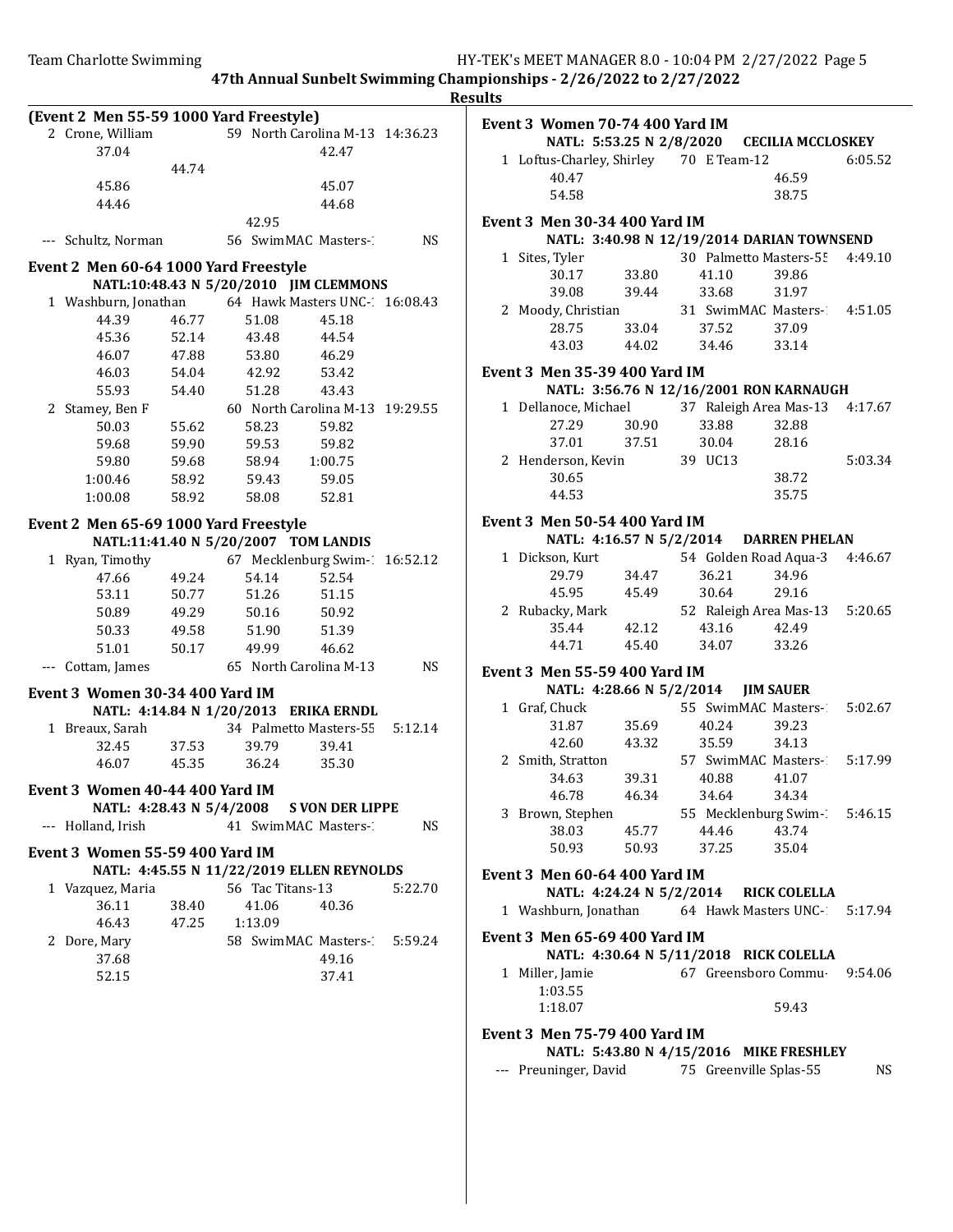|                                                                                   |                                                                                         | <b>Results</b>                                                                                                                                                                      |
|-----------------------------------------------------------------------------------|-----------------------------------------------------------------------------------------|-------------------------------------------------------------------------------------------------------------------------------------------------------------------------------------|
| Event 4 Women 18-24 200 Yard Breaststroke                                         | NATL: 2:06.59 N 12/6/2014 MICAH LAWRENCE                                                | Event 5 Men 30-34 200 Yard Breaststroke<br>NATL: 1:54.10 N 12/8/2019 BRANDON FISCHER                                                                                                |
| 1 McCarter, Mikaela<br>35.58<br>45.46                                             | 20 SwimMAC Masters-<br>2:41.99<br>41.99                                                 | 30 Palmetto Masters-55<br>1 Sites, Tyler<br>2:28.70<br>34.41<br>37.95<br>38.55<br>37.79                                                                                             |
| Event 4 Women 25-29 200 Yard Breaststroke<br>1 Darmofal, Katarina                 | NATL: 2:09.05 N 2/6/2010 MEGAN JENDRICK<br>25 Hawk Masters UNC-1<br>2:50.86             | Event 5 Men 35-39 200 Yard Breaststroke<br>NATL: 1:58.71 N 3/6/2021 JAMES FIKE<br>36 UC13<br>1 Schrider, Daniel<br>2:17.07<br>34.72<br>35.36<br>35.97<br>31.02                      |
| 40.02<br>44.09                                                                    | 44.09                                                                                   | Event 5 Men 40-44 200 Yard Breaststroke<br>NATL: 1:59.14 N 12/18/2021 JAMES FIKE                                                                                                    |
| Event 4 Women 35-39 200 Yard Breaststroke                                         | NATL: 2:17.51 N 4/26/2015 KATIE GLENN                                                   | 40 SwimMAC Masters-1<br>1 Havens, Kurt<br>2:32.10<br>33.71<br>39.24<br>40.29<br>38.86                                                                                               |
| 1 Taylor, Sharon<br>33.48<br>39.96                                                | 36 Raleigh Area Mas-13<br>2:29.61<br>38.99                                              | Event 5 Men 45-49 200 Yard Breaststroke<br>NATL: 2:02.42 N 4/29/2017 STEVE WEST<br>49 Mecklenburg Swim-1<br>1 Butcher, Rob<br>2:32.92                                               |
| 2 Smith, Nicole<br>36.27<br>42.02                                                 | 39 Soda City Swarm-55<br>2:43.08<br>43.30                                               | 33.10<br>38.19<br>40.68<br>40.95<br>2 McCormick, Bill<br>49 Mecklenburg Swim-1<br>2:33.18<br>39.19<br>35.82<br>39.14<br>39.03                                                       |
| Event 4 Women 40-44 200 Yard Breaststroke                                         | NATL: 2:17.06 N 5/14/2006 S VON DER LIPPE                                               | Event 5 Men 50-54 200 Yard Breaststroke<br>NATL: 2:07.25 N 3/30/2014 DAVID GUTHRIE                                                                                                  |
| 1 Holland, Irish<br>36.04<br>40.14                                                | 41 SwimMAC Masters-1<br>2:36.10<br>40.20                                                | 51 SwimMAC Masters-2<br>1 Andersen, Morten<br>2:28.58<br>33.49<br>37.54<br>38.94<br>38.61                                                                                           |
| Event 4 Women 45-49 200 Yard Breaststroke                                         | NATL: 2:22.76 N 5/1/2011 S VON DER LIPPE                                                | Event 5 Men 55-59 200 Yard Breaststroke<br>NATL: 2:07.80 N 5/12/2018 CARLO TRAVAINI                                                                                                 |
| 1 Dunn, Sara<br>34.57                                                             | 49 SwimMAC Masters-<br>2:34.22<br>39.68                                                 | 57 SwimMAC Masters-2<br>1 Hilgen, Thomas<br>2:36.80<br>36.08<br>39.98<br>40.43<br>40.31                                                                                             |
| 41.14<br>2 Uhl, Alicia<br>37.02                                                   | 45 Hawk Masters UNC-<br>2:41.53<br>42.16                                                | Event 5 Men 60-64 200 Yard Breaststroke<br>NATL: 2:16.71 N 5/3/2014 RICK COLELLA<br>63 Palmetto Masters-55<br>1 Dyer, Andy<br>2:33.58<br>39.78<br>40.49<br>34.87<br>38.44           |
| 40.96<br>3 Haskell, Amy<br>49.82<br>55.55                                         | 49 SwimMAC Masters-<br>3:37.00<br>57.12<br>54.51                                        | 2 Watson, Derek M<br>60 Raleigh Area Mas-13<br>2:45.98<br>36.76<br>40.81<br>42.84<br>45.57<br>2:49.21                                                                               |
| --- Law, Amanda<br>Event 4 Women 50-54 200 Yard Breaststroke                      | 46 Imp Masters-13                                                                       | 3 Washburn, Jonathan<br>64 Hawk Masters UNC-1<br><b>NS</b><br>43.15<br>37.95<br>44.10<br>44.01                                                                                      |
| 1 Ballenger, Angie<br>40.33<br>49.70                                              | NATL: 2:29.92 N 2/20/2012 CAROLINE KRATTLI<br>52 Gaston Gators --13<br>3:03.39<br>48.01 | Event 5 Men 65-69 200 Yard Breaststroke<br>NATL: 2:16.70 N 4/29/2017 RICK COLELLA<br>67 SwimMAC Masters-<br>1 Glender, Carlos<br>3:31.35<br>44.43<br>58.01<br>54.34<br>54.57        |
| 2 Lassen, Megan<br>1:23.23                                                        | 51 North Carolina M-13<br>3:11.46                                                       | Event 5 Men 75-79 200 Yard Breaststroke<br>NATL: 2:45.33 N 4/29/2016 MIKE FRESHLEY                                                                                                  |
| 3 Gratsou-Zodl, Violetta<br>50.09<br>53.91                                        | 51 Sarasota Sharks-14<br>3:35.17<br>55.57<br>55.60                                      | 1 Preuninger, David<br>75 Greenville Splas-55<br>3:31.10<br>55.72<br>47.47<br>54.04<br>53.87                                                                                        |
| Event 4 Women 60-64 200 Yard Breaststroke<br>1 Campagna, Janice<br>39.72<br>46.62 | NATL: 2:44.73 N 4/26/2015 LO KNAPP<br>61 Enfinity Aquatic-13<br>2:57.10<br>46.35        | Event 5 Men 80-84 200 Yard Breaststroke<br>NATL: 3:01.78 N 4/17/2021 MIKE FRESHLEY<br>80 North Carolina M-13<br>1 Gadol, Louis<br>4:03.66<br>49.92<br>1:03.54<br>1:06.17<br>1:04.03 |
| Event 4 Women 65-69 200 Yard Breaststroke<br>1 Merena, Elizabeth                  | NATL: 2:58.20 N 4/14/2019 CHARLOTTE DAVIS<br>69 UC06                                    | Event 5 Men 85-89 200 Yard Breaststroke<br>NATL: 3:46.18 N 3/20/2010 FRANK PIEMME<br>1 Barrett, Steve<br>88 North Carolina M-13 5:46.65<br>3:46.25                                  |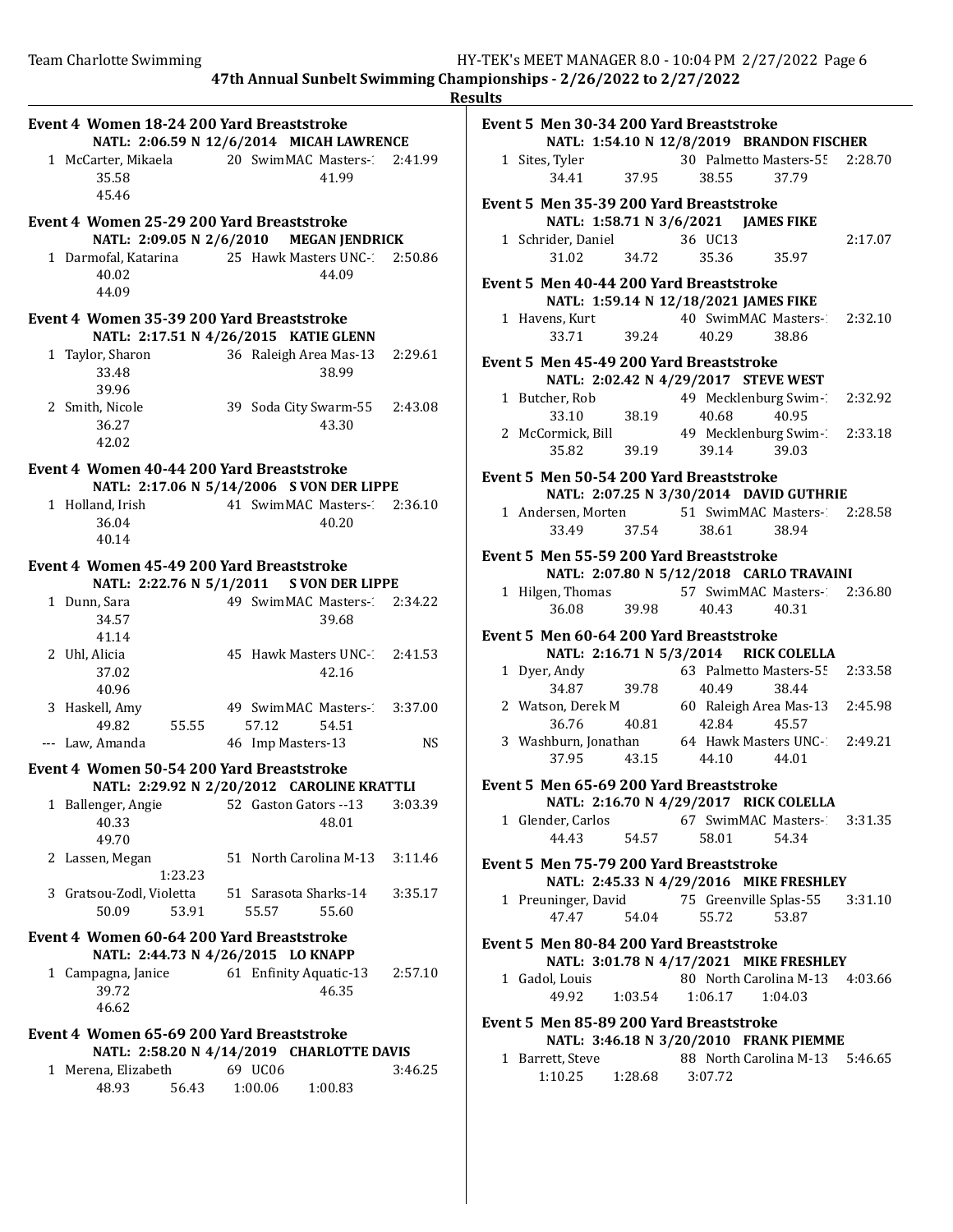| esul<br>، س<br> |  |
|-----------------|--|
|                 |  |

|                | Event 6 Women 25-29 50 Yard Freestyle                     |    |                                               |                |  |  |  |
|----------------|-----------------------------------------------------------|----|-----------------------------------------------|----------------|--|--|--|
|                | <b>NATL:</b>                                              |    | 23.08 N 1/28/2012 Andrea A Georoff            |                |  |  |  |
| 1              | Marshall, Alexandra                                       |    | 27 Virginia Masters-12                        | 24.87          |  |  |  |
|                | 2 Caldwell, Mary Elizabeth 27 Enfinity Aquatic-13         |    |                                               | 28.58          |  |  |  |
|                | 3 Barefoot, Rachel K                                      |    | 28 Valdese Torpedo-13                         | 41.09          |  |  |  |
|                | 4 White, Brittany                                         |    | 27 Valdese Torpedo-13                         | 45.27          |  |  |  |
|                | Event 6 Women 30-34 50 Yard Freestyle<br>22.37 N 4/7/2019 |    |                                               |                |  |  |  |
|                | <b>NATL:</b>                                              |    | <b>MADISON KENNEDY</b>                        |                |  |  |  |
| 1              | Hauser, Whitney                                           |    | 30 Gaston Gators --13                         | 24.91          |  |  |  |
| 2              | Maybank, Kristen                                          | 33 | SwimMAC Masters-                              | 26.13          |  |  |  |
|                | 3 Beckett, Madison<br>4 Heatley, Stephanie                |    | 32 SwimMAC Masters-<br>31 Palmetto Masters-55 | 27.46<br>28.58 |  |  |  |
|                | Event 6 Women 35-39 50 Yard Freestyle                     |    |                                               |                |  |  |  |
|                | 22.34 N 2/25/2007<br>NATL:                                |    | <b>DARA TORRES</b>                            |                |  |  |  |
| 1              | Hilt, Marialice                                           |    | 36 SwimMAC Masters-                           | 28.18          |  |  |  |
|                | 2 Zamora, Irene                                           |    | 39 Mecklenburg Swim-1                         | 28.87          |  |  |  |
|                | 3 Kruse, Meghan                                           |    | 39 Durham Area Mast-1                         | 31.18          |  |  |  |
|                | 4 Moore, Mikki                                            |    | 36 SwimMAC Masters-                           | 33.43          |  |  |  |
| 5              | Gray, Alexis                                              |    | 37 Mecklenburg Swim-                          | 39.46          |  |  |  |
|                | 6 Gray, Megan                                             |    | 38 Mecklenburg Swim-1                         | 47.18          |  |  |  |
|                | Event 6 Women 40-44 50 Yard Freestyle                     |    |                                               |                |  |  |  |
|                | 21.91 N 4/15/2007<br><b>NATL:</b>                         |    | <b>DARA TORRES</b>                            |                |  |  |  |
| 1              | Womble, Jennifer                                          |    | 43 SwimMAC Masters-                           | 27.00          |  |  |  |
|                | 2 Laughna, Kaye-Lani                                      |    | 42 SwimMAC Masters-                           | 27.42          |  |  |  |
|                | 3 Tabor, Kelly                                            |    | 44 Gaston Gators --13                         | 32.62          |  |  |  |
|                | 4 Minor, Lauren                                           |    | 40 Valdese Torpedo-13                         | 33.23          |  |  |  |
|                | 5 Lukens, Claire                                          |    | 44 Charlotte SwimMa-1                         | 34.57          |  |  |  |
| 6              | Trudelle, Jennifer                                        |    | 43 Gaston Gators --13                         | 40.90          |  |  |  |
| 7              | Cable, Erin E                                             | 43 | Gaston Gators --13                            | 46.12          |  |  |  |
|                | Event 6 Women 45-49 50 Yard Freestyle                     |    |                                               |                |  |  |  |
|                | 23.80 N 4/8/2017<br>NATL:                                 |    | <b>ERIKA BRAUN</b>                            |                |  |  |  |
| 1              | Lindauer, Kerry                                           |    | 47 SwimMAC Masters-                           | 25.00          |  |  |  |
|                | 2 Uhl, Alicia                                             |    | 45 Hawk Masters UNC-1                         | 26.86          |  |  |  |
| 3              | Dunn, Sara                                                | 49 | SwimMAC Masters-                              | 28.42          |  |  |  |
|                | 4 Vidarsson, Camilla                                      |    | 46 Mecklenburg Swim-1                         | 32.25          |  |  |  |
| 5              | Moore, Meredith                                           |    | 48 Mecklenburg Swim-1                         | 32.60          |  |  |  |
| 6              | Sumwalt, Christa                                          | 49 | SwimMAC Masters-1                             | 36.32          |  |  |  |
| 7              | Law, Amanda                                               |    | 46 Imp Masters-13                             | 36.48          |  |  |  |
| 8              | Mihalick, Katherine                                       |    | 47 Charlotte SwimMa-1                         | 36.61          |  |  |  |
| 9              | Haskell, Amy                                              | 49 | SwimMAC Masters-                              | 40.30          |  |  |  |
| 10             | Stout, Heather                                            | 45 | Mecklenburg Swim-1                            | 40.98          |  |  |  |
| 11             | Morrell, Jennifer                                         | 46 | SwimMAC Masters-                              | 46.09          |  |  |  |
|                | Event 6 Women 50-54 50 Yard Freestyle                     |    |                                               |                |  |  |  |
|                | <b>NATL:</b><br>24.53 N 3/18/2016                         |    | <b>FALL WILLEBOORDSE</b>                      |                |  |  |  |
| 1              | Braun, Erika                                              |    | 50 Raleigh Area Mas-13                        | 24.82          |  |  |  |
| 2              | Buckley, Jennifer                                         | 50 | <b>Enfinity Aquatic-13</b>                    | 27.69          |  |  |  |
| 3              | Ballenger, Angie                                          | 52 | Gaston Gators --13                            | 30.48          |  |  |  |
| $\overline{4}$ | Manion, Michele                                           |    | 53 SwimMAC Masters-                           | 31.07          |  |  |  |
| 5              | Quigley, Karen                                            |    | 52 Charlotte SwimMa-1                         | 34.21          |  |  |  |
| 6              | Gratsou-Zodl, Violetta                                    |    | 51 Sarasota Sharks-14                         | 35.46          |  |  |  |
| 7              | Paschall, Katie                                           |    | 53 Gaston Gators --13                         | 37.16          |  |  |  |
| 8              | Block, Diane                                              | 53 | Gaston Gators --13                            | 38.54          |  |  |  |
| 9              | Harris, Susan                                             |    | 52 Gaston Gators --13                         | 39.55          |  |  |  |
| 10             | Barton, Cheri                                             |    | 54 SwimMAC Masters-                           | 40.35          |  |  |  |
| 11             | Morris, Caren                                             | 54 | Mecklenburg Swim-1                            | 44.12          |  |  |  |
|                |                                                           |    |                                               |                |  |  |  |

|        | Event 6 Women 55-59 50 Yard Freestyle<br>NATL: 25.16 N 4/8/2017 |          | <b>SUE WALSH</b>                         |           |
|--------|-----------------------------------------------------------------|----------|------------------------------------------|-----------|
| 1      | Kunovac, Jelena                                                 |          | 57 Team Redbird-33                       | 27.34     |
|        | 2 Dore, Mary                                                    |          | 58 SwimMAC Masters-1                     | 30.45     |
|        | 3 Byrd, Laura J                                                 |          | 57 Hawk Masters UNC-1                    | 31.23     |
|        | 4 Gregory, Carol                                                |          | 57 Enfinity Aquatic-13                   | 33.29     |
|        | 5 Primavera, Cassie                                             | 55       | Mecklenburg Swim-1                       | 40.16     |
|        |                                                                 |          |                                          |           |
|        | Event 6 Women 60-64 50 Yard Freestyle<br><b>NATL:</b>           |          | 26.20 N 5/11/2018 PENNY NOYES            |           |
|        | 1 Walsh, Sue                                                    |          | 60 Mecklenburg Swim-1                    | 27.12     |
|        | 2 Campagna, Janice                                              |          | 61 Enfinity Aquatic-13                   | 28.64     |
|        | 3 Woodard, Alis Rojas                                           | 61       | SwimMAC Masters-1                        | 31.85     |
|        | 4 Graham, Patricia                                              |          | 64 Soda City Swarm-55                    | 36.71     |
|        | 5 Richardson, Terri                                             |          | 62 Charlotte SwimMa-1                    | 39.92     |
|        | 6 Bell, Kimberly                                                |          | 60 Mecklenburg Swim-1                    | 50.01     |
|        | 7 Chang, Jessie C                                               |          | 62 Mecklenburg Swim-1                    | 51.85     |
|        | Event 6 Women 65-69 50 Yard Freestyle                           |          |                                          |           |
|        | 26.31 N 3/7/2020<br><b>NATL:</b>                                |          | <b>PENNY NOYES</b>                       |           |
|        | 1 Merena, Elizabeth                                             |          | 69 UC06                                  | 34.86     |
|        | 2 Tucker, Nancy                                                 |          | 69 Valdese Torpedo-13                    | 41.67     |
|        | 3 Gawf, Matilda                                                 |          | 65 Charlotte SwimMa-1                    | 56.24     |
|        | 4 Dunn, Landon A                                                | 65       | Mecklenburg Swim-1                       | 58.94     |
|        | Event 6 Women 70-74 50 Yard Freestyle                           |          |                                          |           |
|        | 27.95 N 2/5/2022<br><b>NATL:</b>                                |          | <b>LAURA VAL</b>                         |           |
|        | 1 Loftus-Charley, Shirley 70 E Team-12                          |          |                                          | 32.19     |
|        | 2 Thomason, Nancy                                               |          | 70 SwimMAC Masters-1                     | 46.12     |
|        | --- O'regan, Veronica A                                         |          | 72 Mecklenburg Swim-1                    | <b>NS</b> |
|        | Event 6 Women 75-79 50 Yard Freestyle                           |          |                                          |           |
|        | <b>NATL:</b>                                                    |          | 33.87 N 4/3/2005 GAIL ROPER              |           |
|        | 1 Vaughn, Rebecca                                               |          | 77 SwimMAC Masters-1                     | 49.05     |
|        | 2 Brooks, SAMM                                                  |          | 78 North Carolina M-13                   | 1:08.23   |
|        | Event 6 Women 80-84 50 Yard Freestyle                           |          |                                          |           |
|        | <b>NATL:</b>                                                    |          | 34.20 N 12/13/2015 JOHNNIE DETRICK       |           |
|        | 1 Elliott, Kacky                                                |          | 83 Greenville Splas-55                   | 53.15     |
|        | Event 7 Men 18-24 50 Yard Freestyle                             |          |                                          |           |
|        | <b>NATL:</b>                                                    |          | 19.64 N 1/28/2012 Josh Schneider         |           |
| 1      | Hardy, James                                                    |          | 24 Charlotte SwimMa-1                    | 22.51     |
|        | 2 Fischer, Quinn F                                              | 23       | SwimMAC Masters-1                        | 22.56     |
| 3      | Brinkley, Samuel                                                | 24       | <b>UC13</b>                              | 22.75     |
|        | 4 Arnold, Nathaniel J                                           | 23       | Mecklenburg Swim-1                       | 25.46     |
|        | Event 7 Men 25-29 50 Yard Freestyle                             |          |                                          |           |
|        | NATL:                                                           |          | 18.67 N 12/20/2014 BOUSQUET\ADRIAN       |           |
| 1      | Brock, Riley                                                    |          | 26 Charlotte SwimMa-1                    | 22.42     |
| 2      | Nguyen, Hao                                                     | 27       | <b>Rutherford Maste-7</b>                | 23.33     |
| 3      | Williams, James W                                               |          | 26 Gaston Gators --13                    | 24.26     |
|        | Event 7 Men 30-34 50 Yard Freestyle                             |          |                                          |           |
|        | <b>NATL:</b>                                                    |          | 19.65 N 1/28/2012 Nicholas J Brunelli    |           |
| 1      | Templeton, Michael                                              |          | 34 Greenville Splas-55                   | 22.51     |
| 2      | Moran, Kevin P                                                  | 33       | Palmetto Masters-55                      | 22.68     |
| 3      | Wilson, Jeremy                                                  |          | 30 Greenville Splas-55                   | 23.58     |
|        | 4 Colbert, Pete                                                 | 32       | Charlotte SwimMa-1                       | 24.04     |
| 5<br>6 | Chang, Robert W<br>Whitley-Williams, Andrey                     | 32<br>33 | Mecklenburg Swim-1<br>Charlotte SwimMa-1 | 24.51     |
|        |                                                                 |          |                                          | 24.62     |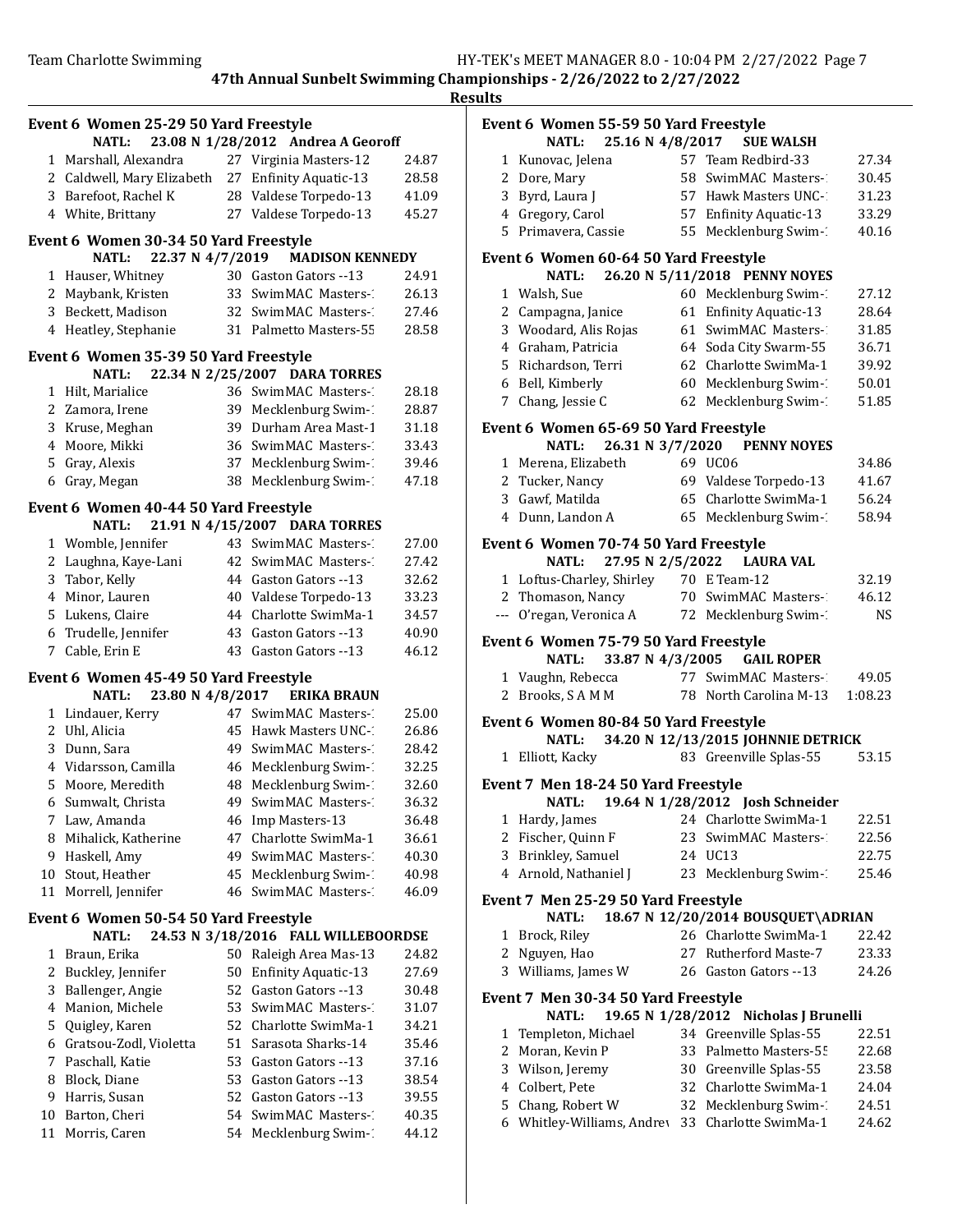# Resul

|                                                                                                                                                                                                                                                                                                                                                                                              | Event 7 Men 35-39 50 Yard Freestyle |    |                                    |           |
|----------------------------------------------------------------------------------------------------------------------------------------------------------------------------------------------------------------------------------------------------------------------------------------------------------------------------------------------------------------------------------------------|-------------------------------------|----|------------------------------------|-----------|
|                                                                                                                                                                                                                                                                                                                                                                                              | <b>NATL:</b>                        |    | 20.01 N 3/25/2018 ROLAND SCHOEMAN  |           |
| 1                                                                                                                                                                                                                                                                                                                                                                                            | Baccich, Thorn                      |    | 38 Charlotte SwimMa-1              | 22.34     |
|                                                                                                                                                                                                                                                                                                                                                                                              | 2 Krayer, Michael                   |    | 39 SwimMAC Masters-                | 22.90     |
| 3                                                                                                                                                                                                                                                                                                                                                                                            | Moran, Brian D                      |    | 35 Palmetto Masters-55             | 23.28     |
| 4                                                                                                                                                                                                                                                                                                                                                                                            | Moore, Cameron                      |    | 39 UC55                            | 23.62     |
| 5                                                                                                                                                                                                                                                                                                                                                                                            | Gasparovich, Clay                   |    | 39 UC55                            | 23.83     |
|                                                                                                                                                                                                                                                                                                                                                                                              | 6 Chamblee, Dan                     | 37 | SwimMAC Masters-                   | 24.04     |
| 7                                                                                                                                                                                                                                                                                                                                                                                            | Carroll, Jeremy                     | 37 | Mecklenburg Swim-1                 | 24.48     |
|                                                                                                                                                                                                                                                                                                                                                                                              | 8 Lee, John                         | 37 | Gaston Gators --13                 | 28.00     |
| 9                                                                                                                                                                                                                                                                                                                                                                                            | Shue, Billy                         | 38 | Charlotte SwimMa-1                 | 37.94     |
|                                                                                                                                                                                                                                                                                                                                                                                              | Event 7 Men 40-44 50 Yard Freestyle |    |                                    |           |
|                                                                                                                                                                                                                                                                                                                                                                                              | <b>NATL:</b>                        |    | 20.67 N 12/20/2014 JOSH DAVIS      |           |
| 1                                                                                                                                                                                                                                                                                                                                                                                            | Smith, Kevin                        |    | 43 Gaston Gators -- 13             | 23.31     |
|                                                                                                                                                                                                                                                                                                                                                                                              | 2 Rowe, Edward                      |    | 42 YMCA of the Tria-13             | 24.51     |
| 3                                                                                                                                                                                                                                                                                                                                                                                            | Schelhammer, Karl W                 |    | 40 Mecklenburg Swim-1              | 24.74     |
| 4                                                                                                                                                                                                                                                                                                                                                                                            | Piscitelli, Jonathan                |    | 41 Charlotte SwimMa-1              | 25.16     |
| 5                                                                                                                                                                                                                                                                                                                                                                                            | Patel, Kashyap                      | 41 | Mecklenburg Swim-1                 | 25.51     |
|                                                                                                                                                                                                                                                                                                                                                                                              | 6 Foley, Jason M                    | 43 | Charlotte SwimMa-1                 | 27.15     |
|                                                                                                                                                                                                                                                                                                                                                                                              | 7 Funkhauser, Caleb                 | 41 | SwimMAC Masters-                   | 28.95     |
|                                                                                                                                                                                                                                                                                                                                                                                              | 8 Carranza, Chandler                |    | 40 Gaston Gators --13              | 29.45     |
| $- - -$                                                                                                                                                                                                                                                                                                                                                                                      | Koehler, William                    | 40 | SwimMAC Masters-                   | <b>NS</b> |
|                                                                                                                                                                                                                                                                                                                                                                                              | Event 7 Men 45-49 50 Yard Freestyle |    |                                    |           |
|                                                                                                                                                                                                                                                                                                                                                                                              | <b>NATL:</b>                        |    | 21.06 N 5/21/2010 RICHARD HUGHEY   |           |
| 1                                                                                                                                                                                                                                                                                                                                                                                            | Charcalla, Randy                    |    | 45 Greenville Splas-55             | 22.89     |
|                                                                                                                                                                                                                                                                                                                                                                                              | 2 Mills, Matthew                    | 45 | Georgia Masters-45                 | 23.67     |
|                                                                                                                                                                                                                                                                                                                                                                                              | 3 McCormick, Bill                   | 49 | Mecklenburg Swim-1                 | 24.92     |
|                                                                                                                                                                                                                                                                                                                                                                                              | 4 Johnson, Brian                    | 45 | Gaston Gators -- 13                | 28.20     |
|                                                                                                                                                                                                                                                                                                                                                                                              | 5 Wolfe, Douglas A                  | 47 | Mecklenburg Swim-1                 | 28.72     |
|                                                                                                                                                                                                                                                                                                                                                                                              | 6 Morris, Stephen                   | 48 | Mecklenburg Swim-1                 | 29.19     |
|                                                                                                                                                                                                                                                                                                                                                                                              | Event 7 Men 50-54 50 Yard Freestyle |    |                                    |           |
|                                                                                                                                                                                                                                                                                                                                                                                              | NATL:                               |    | 21.36 N 4/29/2011 ROWDY GAINES     |           |
|                                                                                                                                                                                                                                                                                                                                                                                              | 1 Meehan, Dennis                    |    | 51 Mahogany Mermaid-               | 23.77     |
|                                                                                                                                                                                                                                                                                                                                                                                              | 2 Sandrini, Edison                  | 53 | SwimMAC Masters-                   | 24.68     |
|                                                                                                                                                                                                                                                                                                                                                                                              | 3 TenBroeck, Scott                  |    | 50 Charlotte SwimMa-1              | 24.97     |
|                                                                                                                                                                                                                                                                                                                                                                                              | 4 Lyons, Jeff                       |    | 51 SwimMAC Masters-                | 25.65     |
|                                                                                                                                                                                                                                                                                                                                                                                              | 5 Cornell, Eric                     |    | 52 SwimMAC Masters-                | 26.60     |
|                                                                                                                                                                                                                                                                                                                                                                                              | 6 Sakara, Michael                   |    | 53 Soda City Swarm-55              | 30.34     |
| 7                                                                                                                                                                                                                                                                                                                                                                                            | Gillenwater, Coy                    |    | 51 Mecklenburg Swim-1              | 36.30     |
| 8                                                                                                                                                                                                                                                                                                                                                                                            | Garberina, Paul A                   | 53 | SwimMAC Masters-                   | 38.48     |
|                                                                                                                                                                                                                                                                                                                                                                                              | Event 7 Men 55-59 50 Yard Freestyle |    |                                    |           |
|                                                                                                                                                                                                                                                                                                                                                                                              | NATL:                               |    | 21.82 N 4/30/2000 RICHARD ABRAHAMS |           |
|                                                                                                                                                                                                                                                                                                                                                                                              | 1 Perelli, David                    |    | 55 Mecklenburg Swim-1              | 25.70     |
|                                                                                                                                                                                                                                                                                                                                                                                              | 2 Crone, William                    |    | 59 North Carolina M-13             | 28.39     |
|                                                                                                                                                                                                                                                                                                                                                                                              | 3 Welshofer, John                   |    | 58 Mecklenburg Swim-               | 28.73     |
|                                                                                                                                                                                                                                                                                                                                                                                              | 4 Morris, Brent                     |    | 56 Mecklenburg Swim-1              | 28.84     |
|                                                                                                                                                                                                                                                                                                                                                                                              | 5 Rose, Robert                      |    | 58 SwimMAC Masters-                | 31.85     |
|                                                                                                                                                                                                                                                                                                                                                                                              | 6 Pirie, Harry R                    |    | 59 SwimMAC Masters-                | 33.07     |
| 7                                                                                                                                                                                                                                                                                                                                                                                            | Mignardi, Stefano                   |    | 57 SwimMAC Masters-                | 37.56     |
| $\frac{1}{2} \frac{1}{2} \frac{1}{2} \frac{1}{2} \frac{1}{2} \frac{1}{2} \frac{1}{2} \frac{1}{2} \frac{1}{2} \frac{1}{2} \frac{1}{2} \frac{1}{2} \frac{1}{2} \frac{1}{2} \frac{1}{2} \frac{1}{2} \frac{1}{2} \frac{1}{2} \frac{1}{2} \frac{1}{2} \frac{1}{2} \frac{1}{2} \frac{1}{2} \frac{1}{2} \frac{1}{2} \frac{1}{2} \frac{1}{2} \frac{1}{2} \frac{1}{2} \frac{1}{2} \frac{1}{2} \frac{$ | Souther, James                      |    | 58 SwimMAC Masters-                | NS.       |
|                                                                                                                                                                                                                                                                                                                                                                                              | Event 7 Men 60-64 50 Yard Freestyle |    |                                    |           |
|                                                                                                                                                                                                                                                                                                                                                                                              | NATL:                               |    | 22.30 N 5/22/2005 RICHARD ABRAHAMS |           |
| 1                                                                                                                                                                                                                                                                                                                                                                                            | Dyer, Andy                          |    | 63 Palmetto Masters-55             | 25.07     |
|                                                                                                                                                                                                                                                                                                                                                                                              | 2 Stevens, Eric                     |    | 60 UC13                            | 26.56     |
|                                                                                                                                                                                                                                                                                                                                                                                              | 3 Schneider, Patrick                |    | 60 UC13                            | 27.19     |

| ılts |                                                                           |                  |                                                       |         |  |
|------|---------------------------------------------------------------------------|------------------|-------------------------------------------------------|---------|--|
|      | 4 Kennedy, Gene                                                           |                  | 62 Charlotte SwimMa-1                                 | 27.58   |  |
|      | 5 Carlson, Eric A                                                         |                  | 61 Greensboro Commu-                                  | 27.86   |  |
|      | 6 Williams, Ned                                                           |                  | 61 Mecklenburg Swim-1                                 | 28.20   |  |
|      | 7 Reed Jr, Charles                                                        |                  | 64 North Carolina M-13                                | 28.53   |  |
|      | 8 Adcock, Albert M                                                        |                  | 64 Charlotte SwimMa-1                                 | 29.53   |  |
|      | 9 Arnold, Matthew                                                         | 61               | Mecklenburg Swim-1                                    | 31.57   |  |
|      | 10 Heher, Scott                                                           | 60               | Mecklenburg Swim-1                                    | 33.09   |  |
|      | --- Kennedy, Wilton C                                                     | 60               | Virginia Masters-12                                   | NS      |  |
|      |                                                                           |                  |                                                       |         |  |
|      | Event 7 Men 65-69 50 Yard Freestyle<br>22.10 N 5/23/2010 RICHARD ABRAHAMS |                  |                                                       |         |  |
|      | <b>NATL:</b>                                                              |                  |                                                       |         |  |
|      | 1 Meyers, Peter                                                           |                  | 69 Mecklenburg Swim-1                                 | 27.85   |  |
|      | 2 Carrow, Hill                                                            |                  | 67 Raleigh Area Mas-13                                | 28.86   |  |
|      | 3 Ericson, Richard B                                                      |                  | 66 Valdese Torpedo-13                                 | 38.35   |  |
|      | 4 Lipson, Richard                                                         |                  | 65 Charlotte SwimMa-1                                 | 39.13   |  |
|      | Event 7 Men 70-74 50 Yard Freestyle                                       |                  |                                                       |         |  |
|      | <b>NATL:</b>                                                              | 24.13 N 5/4/2008 | <b>JEFF FARRELL</b>                                   |         |  |
|      | 1 Trevisan, Paul                                                          |                  | 70 Raleigh Area Mas-13                                | 26.23   |  |
|      | 2 Bober, Richard                                                          |                  | 71 Hawk Masters UNC-1                                 | 27.65   |  |
|      | 3 Purser, David                                                           |                  | 73 Mecklenburg Swim-1                                 | 32.44   |  |
|      | 4 McFadden, J Edward                                                      |                  | 73 Valdese Torpedo-13                                 | 32.62   |  |
|      | 5 Seifart, Curt                                                           |                  | 70 Charlotte SwimMa-1                                 | 34.13   |  |
|      | 6 Purdie, John                                                            |                  | 72 SwimMAC Masters-1                                  | 42.27   |  |
|      |                                                                           |                  |                                                       |         |  |
|      | Event 7 Men 75-79 50 Yard Freestyle                                       |                  |                                                       |         |  |
|      | NATL:                                                                     | 25.58 N 3/4/2012 | <b>JEFF FARRELL</b>                                   |         |  |
| 1    | Hughes, Bill                                                              |                  | 76 Mecklenburg Swim-1                                 | 36.64   |  |
|      | 2 Boston, Jim                                                             |                  | 75 Hawk Masters UNC-1                                 | 38.96   |  |
|      | Event 7 Men 80-84 50 Yard Freestyle                                       |                  |                                                       |         |  |
|      | <b>NATL:</b>                                                              |                  | 28.68 N 4/30/2017 FARRELL\FARRELL                     |         |  |
|      | 1 Gadol, Louis                                                            |                  | 80 North Carolina M-13                                | 35.93   |  |
|      |                                                                           |                  |                                                       |         |  |
|      | Event 8 Women 25-29 100 Yard Backstroke                                   |                  |                                                       |         |  |
|      | NATL:                                                                     |                  | 54.06 N 5/23/2010 TANICA JAMISON                      |         |  |
|      |                                                                           |                  | 1 Caldwell, Mary Elizabeth 27 Enfinity Aquatic-13     | 1:11.57 |  |
|      | 35.46                                                                     | 36.11            |                                                       |         |  |
|      | 2 Zhang, Gina                                                             | 26               | Raleigh Area Mas-13                                   | 1:11.60 |  |
|      | 34.68                                                                     | 36.92            |                                                       |         |  |
| 3    | Darmofal, Katarina                                                        | 25               | Hawk Masters UNC-                                     | 1:12.50 |  |
|      | 35.92                                                                     | 36.58            |                                                       |         |  |
|      | Event 8 Women 30-34 100 Yard Backstroke                                   |                  |                                                       |         |  |
|      | NATL:                                                                     |                  | 54.60 N 4/30/2011 NORIKO INADA                        |         |  |
| 1    |                                                                           |                  |                                                       |         |  |
|      |                                                                           |                  |                                                       |         |  |
|      | Maybank, Kristen                                                          |                  | 33 SwimMAC Masters-                                   | 1:03.86 |  |
|      | 31.08                                                                     | 32.78            |                                                       |         |  |
|      | 2 Breaux, Sarah                                                           |                  | 34 Palmetto Masters-55                                | 1:09.53 |  |
|      | 34.07                                                                     | 35.46            |                                                       |         |  |
|      | Event 8 Women 35-39 100 Yard Backstroke                                   |                  |                                                       |         |  |
|      | <b>NATL:</b>                                                              |                  | 53.58 N 4/30/2017 NORIKO INADA                        |         |  |
| 1    | Taylor, Sharon                                                            |                  | 36 Raleigh Area Mas-13                                | 1:05.20 |  |
|      | 31.87                                                                     | 33.33            |                                                       |         |  |
|      | 2 Hilt, Marialice                                                         |                  | 36 SwimMAC Masters-                                   | 1:16.91 |  |
|      | 36.93                                                                     | 39.98            |                                                       |         |  |
|      |                                                                           |                  |                                                       |         |  |
|      | Event 8 Women 40-44 100 Yard Backstroke                                   |                  |                                                       |         |  |
|      | <b>NATL:</b>                                                              |                  | 56.03 N 4/30/2011 SHERI HART<br>41 Gaston Gators --13 |         |  |
|      | 1 Smith, Sarah<br>33.36                                                   | 35.53            |                                                       | 1:08.89 |  |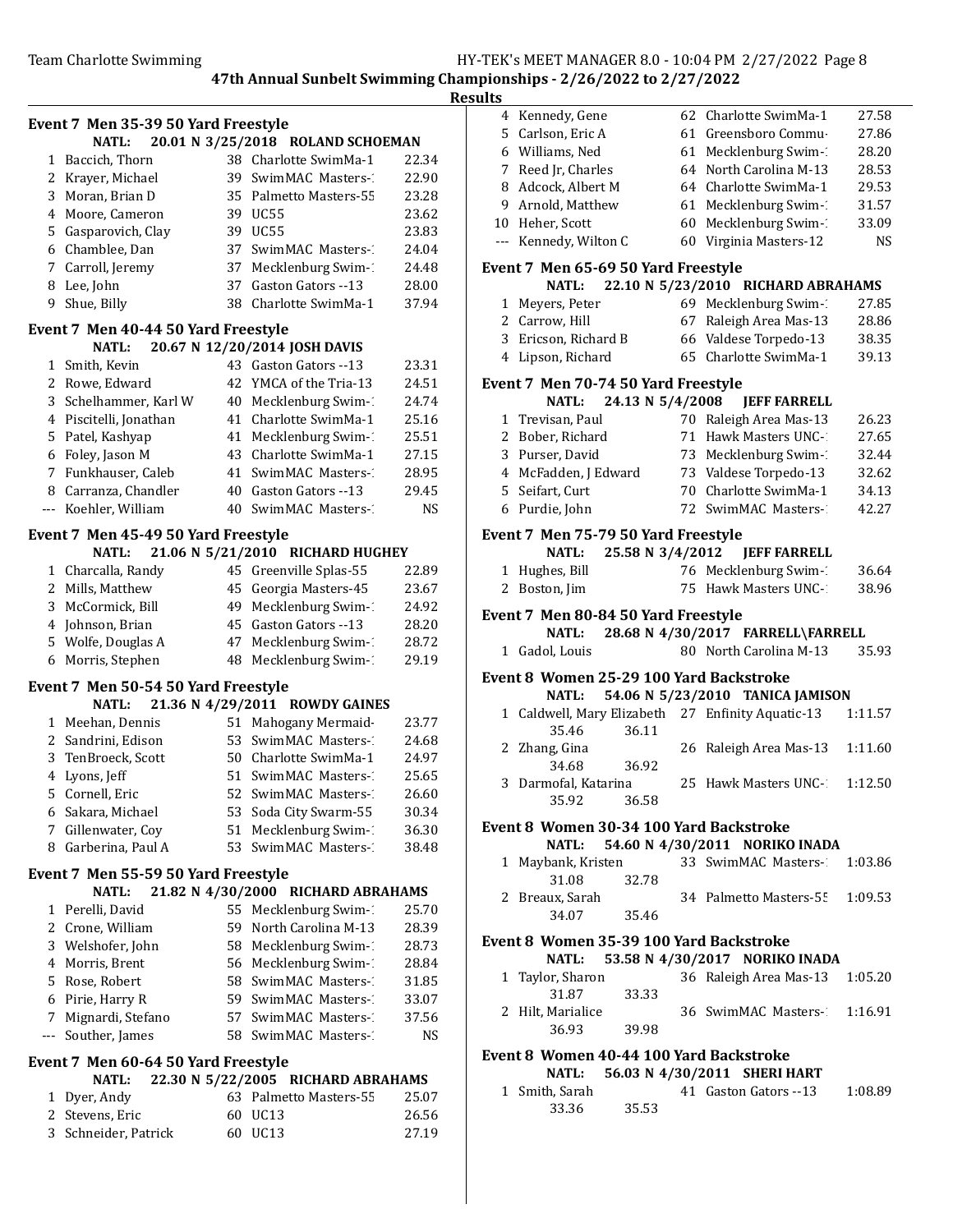|                                           |       |                                                   |         | R |
|-------------------------------------------|-------|---------------------------------------------------|---------|---|
| (Event 8 Women 40-44 100 Yard Backstroke) |       |                                                   |         |   |
| 2 Britto, Katy D<br>38.23                 | 41.15 | 43 Mecklenburg Swim-1                             | 1:19.38 |   |
| 3 Lukens, Claire<br>44.86                 | 48.99 | 44 Charlotte SwimMa-1                             | 1:33.85 |   |
|                                           |       |                                                   |         |   |
| Event 8 Women 45-49 100 Yard Backstroke   |       |                                                   |         |   |
| <b>NATL:</b>                              |       | 57.83 N 5/23/2010 ELLEN REYNOLDS                  |         |   |
| 1 Lindauer, Kerry<br>31.62                | 33.09 | 47 SwimMAC Masters- 1:04.71                       |         |   |
| 2 Uhl, Alicia<br>34.39                    | 35.92 | 45 Hawk Masters UNC- 1:10.31                      |         |   |
| 3 Morrell, Jennifer<br>53.32              | 57.56 | 46 SwimMAC Masters- 1:50.88                       |         |   |
|                                           |       |                                                   |         |   |
| Event 8 Women 50-54 100 Yard Backstroke   |       |                                                   |         |   |
| <b>NATL:</b>                              |       | 59.19 N 3/18/2016 FALL WILLEBOORDSE               |         |   |
| 1 Buckley, Jennifer<br>33.39              | 36.46 | 50 Enfinity Aquatic-13                            | 1:09.85 |   |
| 2 Lassen, Megan<br>37.38                  | 38.60 | 51 North Carolina M-13                            | 1:15.98 |   |
| 3 Carter, Eddie<br>40.88                  | 43.03 | 51 SwimMAC Masters- 1:23.91                       |         |   |
|                                           |       |                                                   |         |   |
| Event 8 Women 55-59 100 Yard Backstroke   |       |                                                   |         |   |
|                                           |       | NATL: 1:00.80 N 4/30/2017 KARLYN PIPES            |         |   |
| 1 Welch, Melissa<br>39.39                 | 45.35 | 55 North Carolina M-13                            | 1:24.74 |   |
| 2 Gregory, Carol<br>42.65                 | 44.73 | 57 Enfinity Aquatic-13                            | 1:27.38 |   |
| 3 Willen, Elizabeth                       |       | 57 Charlotte SwimMa-1                             | 1:28.12 |   |
| 4 Byrd, Laura J                           |       | 57 Hawk Masters UNC-1                             | 1:30.08 |   |
| 44.29                                     | 45.79 |                                                   |         |   |
| --- Vazquez, Maria                        |       | 56 Tac Titans-13                                  | NS.     |   |
| Event 8 Women 60-64 100 Yard Backstroke   |       |                                                   |         |   |
|                                           |       | NATL: 1:03.72 N 5/12/2013 LAURA VAL               |         |   |
| 1 Graham, Patricia                        |       | 64 Soda City Swarm-55                             | 1:45.19 |   |
| 50.43                                     | 54.76 |                                                   |         |   |
| 2 Shaffer, Linda<br>52.11                 | 53.36 | 60 North Carolina M-13 1:45.47                    |         |   |
| 3 Wakeman, Trudy<br>54.51                 | 55.54 | 61 Mecklenburg Swim- 1:50.05                      |         |   |
|                                           |       |                                                   |         |   |
| Event 8 Women 65-69 100 Yard Backstroke   |       | NATL: 1:03.96 N 5/11/2018 LAURA VAL               |         |   |
| 1 Tucker, Nancy                           |       | 69 Valdese Torpedo-13 1:51.48                     |         |   |
| 53.92                                     | 57.56 |                                                   |         |   |
| Event 8 Women 70-74 100 Yard Backstroke   |       |                                                   |         |   |
|                                           |       | NATL: 1:08.98 N 2/5/2022 LAURA VAL                |         |   |
| 50.30                                     | 52.60 | 1 Moeller, Mary Pat 71 Charlotte SwimMa-1 1:42.90 |         |   |
| Event 8 Women 75-79 100 Yard Backstroke   |       |                                                   |         |   |
|                                           |       | NATL: 1:27.70 N 4/15/2011 NANCY BROWN             |         |   |
|                                           |       | 1 Brooks, SAMM 78 North Carolina M-13 2:57.87     |         |   |
|                                           |       |                                                   |         |   |
|                                           |       |                                                   |         |   |
|                                           |       |                                                   |         |   |

| ılts                                                                               |                                              |       |  |                                             |         |  |  |
|------------------------------------------------------------------------------------|----------------------------------------------|-------|--|---------------------------------------------|---------|--|--|
| Event 8 Women 80-84 100 Yard Backstroke<br>NATL: 1:32.37 N 4/19/2009 BETTY LORENZI |                                              |       |  |                                             |         |  |  |
|                                                                                    | 1 Elliott, Kacky<br>1:13.50  1:13.77         |       |  | 83 Greenville Splas-55 2:27.27              |         |  |  |
|                                                                                    | <b>Event 9 Men 18-24 100 Yard Backstroke</b> |       |  | NATL: 45.36 N 11/30/2012 EUGENE GODSOE      |         |  |  |
|                                                                                    | 1 Kelber, Jordan<br>27.18                    | 29.34 |  | 24 UC13                                     | 56.52   |  |  |
|                                                                                    | Event 9 Men 25-29 100 Yard Backstroke        |       |  | NATL: 45.95 N 4/15/2010 ADAM MANIA          |         |  |  |
|                                                                                    | 30.02 32.46                                  |       |  | 1 Williams, James W 26 Gaston Gators -- 13  | 1:02.48 |  |  |
|                                                                                    | Event 9 Men 30-34 100 Yard Backstroke        |       |  | NATL: 46.34 N 12/21/2013 ADAM MANIA         |         |  |  |
|                                                                                    | 26.32 28.11                                  |       |  | 1 Templeton, Michael 34 Greenville Splas-55 | 54.43   |  |  |
|                                                                                    | <b>Event 9 Men 35-39 100 Yard Backstroke</b> |       |  |                                             |         |  |  |
|                                                                                    |                                              |       |  | NATL: 47.86 N 4/30/2017 JEFF NATALIZIO      |         |  |  |
|                                                                                    | 1 Shue, Billy<br>48.52 52.14                 |       |  | 38 Charlotte SwimMa-1 1:40.66               |         |  |  |
|                                                                                    | Event 9 Men 40-44 100 Yard Backstroke        |       |  |                                             |         |  |  |
|                                                                                    |                                              |       |  | NATL: 48.49 N 4/26/2009 MICHAEL ROSS        |         |  |  |
|                                                                                    | 1 Hill, Edward T                             |       |  | 42 Hawk Masters UNC-1                       | 59.29   |  |  |
|                                                                                    | 28.46                                        | 30.83 |  |                                             |         |  |  |
|                                                                                    | 2 Rowe, Edward<br>30.34                      | 32.05 |  | 42 YMCA of the Tria-13 1:02.39              |         |  |  |
|                                                                                    | 3 Koehler, William                           |       |  | 40 SwimMAC Masters- 1:04.48                 |         |  |  |
|                                                                                    | 31.36 33.12                                  |       |  |                                             |         |  |  |
|                                                                                    | Event 9 Men 45-49 100 Yard Backstroke        |       |  |                                             |         |  |  |
|                                                                                    | NATL:                                        |       |  | 51.55 N 4/30/2011 CHRIS STEVENSON           |         |  |  |
|                                                                                    | 1 Fusedale, Nick                             |       |  | 46 SwimMAC Masters- 58.96                   |         |  |  |
|                                                                                    | 28.93                                        | 30.03 |  |                                             |         |  |  |
|                                                                                    | 2 Butcher, Rob                               |       |  | 49 Mecklenburg Swim-1:11.15                 |         |  |  |
|                                                                                    | 34.65                                        | 36.50 |  |                                             |         |  |  |
|                                                                                    | 3 Wetter, Kevin<br>35.19                     | 36.35 |  | 45 Gaston Gators --13                       | 1:11.54 |  |  |
|                                                                                    | Event 9 Men 50-54 100 Yard Backstroke        |       |  |                                             |         |  |  |
|                                                                                    | <b>NATL:</b>                                 |       |  | 52.72 N 3/21/2015 FRITZ BEDFORD             |         |  |  |
| $\mathbf{1}$                                                                       | Dickson, Kurt                                |       |  | 54 Golden Road Aqua-3 1:00.21               |         |  |  |
|                                                                                    | 29.81                                        | 30.40 |  | 54 SwimMAC Masters-2                        | 1:08.83 |  |  |
|                                                                                    | 2 Davis, William<br>34.10                    | 34.73 |  |                                             |         |  |  |
|                                                                                    | 3 Sturgis, Jason                             |       |  | 50 SwimMAC Masters-1                        | 1:25.67 |  |  |
|                                                                                    | 40.93                                        | 44.74 |  |                                             |         |  |  |
| <b>Event 9 Men 55-59 100 Yard Backstroke</b>                                       |                                              |       |  |                                             |         |  |  |
|                                                                                    | 53.81 N 2/25/2017 STEVE WOOD<br><b>NATL:</b> |       |  |                                             |         |  |  |
| 1                                                                                  | Hilgen, Thomas                               |       |  | 57 SwimMAC Masters-1                        | 1:04.68 |  |  |
|                                                                                    | 31.85                                        | 32.83 |  |                                             |         |  |  |
|                                                                                    | 2 Smith, Stratton                            |       |  | 57 SwimMAC Masters-1                        | 1:08.22 |  |  |
|                                                                                    | 34.01                                        | 34.21 |  | 59 North Carolina M-13                      |         |  |  |
| 3                                                                                  | Crone, William<br>36.44                      | 38.60 |  |                                             | 1:15.04 |  |  |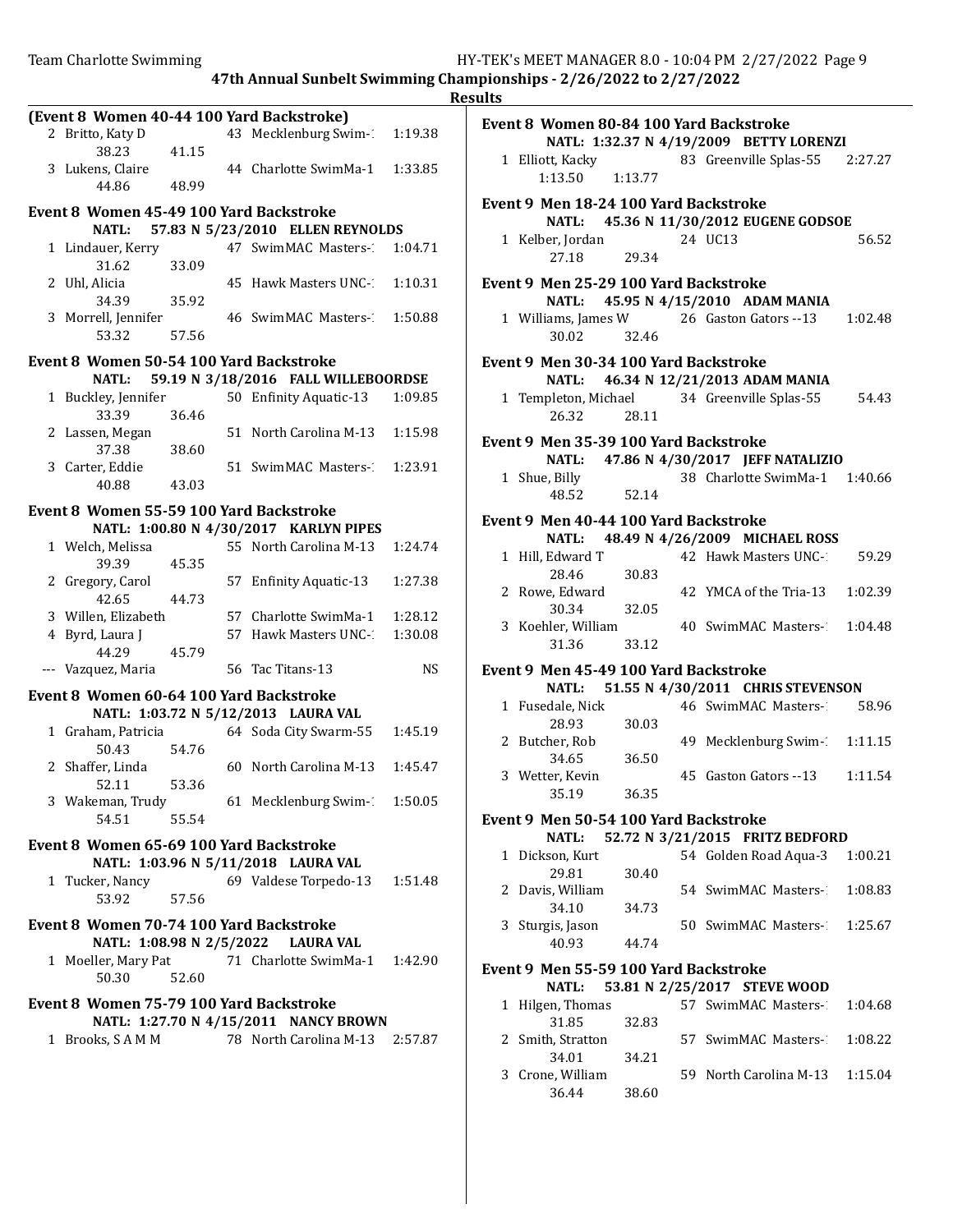Results

| Event 9 Men 60-64 100 Yard Backstroke<br>NATL: 57.46 N 4/30/2016 TOM BARTON |                                         |         |  |                                                 |         |
|-----------------------------------------------------------------------------|-----------------------------------------|---------|--|-------------------------------------------------|---------|
|                                                                             | 1 Schneider, Patrick 60 UC13            |         |  |                                                 | 1:18.23 |
|                                                                             | 38.76                                   | 39.47   |  | 2 Stamey, Ben F 60 North Carolina M-13          | 1:50.05 |
|                                                                             | Event 9 Men 65-69 100 Yard Backstroke   |         |  |                                                 |         |
|                                                                             |                                         |         |  | NATL: 59.62 N 5/12/2013 HUGH WILDER             |         |
|                                                                             |                                         |         |  | 1 Chappell, Richard 65 SwimMAC Masters- 1:10.72 |         |
|                                                                             | 34.88                                   | 35.84   |  |                                                 |         |
|                                                                             | 2 Saumby, John<br>38.61                 | 40.55   |  | 69 UC55                                         | 1:19.16 |
|                                                                             | 3 Carrow, Hill<br>40.94                 | 42.51   |  | 67 Raleigh Area Mas-13                          | 1:23.45 |
|                                                                             | 4 Glender, Carlos                       |         |  | 67 SwimMAC Masters-                             | 1:30.81 |
|                                                                             | 44.74                                   | 46.07   |  |                                                 |         |
|                                                                             | 5 Ericson, Richard B<br>53.57 1:00.30   |         |  | 66 Valdese Torpedo-13                           | 1:53.87 |
|                                                                             | 6 Miller, Jamie                         |         |  | 67 Greensboro Commu                             | 2:07.28 |
|                                                                             | 1:02.81  1:04.47                        |         |  |                                                 |         |
|                                                                             | Event 9 Men 70-74 100 Yard Backstroke   |         |  |                                                 |         |
|                                                                             |                                         |         |  | NATL: 1:04.22 N 5/8/2021 LAWRENCE DAY           |         |
|                                                                             |                                         |         |  |                                                 |         |
|                                                                             | 1 Bober, Richard                        |         |  | 71 Hawk Masters UNC-1 1:10.30                   |         |
|                                                                             | 35.13                                   | 35.17   |  |                                                 |         |
|                                                                             | 2 Purdie, John                          |         |  | 72 SwimMAC Masters- 1:57.01                     |         |
|                                                                             | 55.06 1:01.95                           |         |  |                                                 |         |
|                                                                             | Event 9 Men 75-79 100 Yard Backstroke   |         |  |                                                 |         |
|                                                                             |                                         |         |  | NATL: 1:07.31 N 4/28/2019 RICHARD BURNS         |         |
|                                                                             | 1 Conroy, Michael                       |         |  | 75 Mecklenburg Swim-21:22.01                    |         |
|                                                                             | 40.10                                   | 41.91   |  |                                                 |         |
|                                                                             |                                         |         |  |                                                 |         |
|                                                                             | 2 Meyer, Gerald                         |         |  | 77 North Carolina M-13 2:18.30                  |         |
|                                                                             | 1:06.81  1:11.49<br>--- Brown, Bill     |         |  | 76 East Carolina Aq-13                          | NS      |
|                                                                             |                                         |         |  |                                                 |         |
|                                                                             | Event 9 Men 80-84 100 Yard Backstroke   |         |  |                                                 |         |
|                                                                             |                                         |         |  | NATL: 1:15.69 N 3/11/2017 DAVID COSTILL         |         |
|                                                                             | 1 Gadol, Louis                          |         |  | 80 North Carolina M-13                          | 1:52.56 |
|                                                                             | 53.37                                   | 59.19   |  |                                                 |         |
|                                                                             | Event 9 Men 85-89 100 Yard Backstroke   |         |  |                                                 |         |
|                                                                             |                                         |         |  | NATL: 1:24.98 N 4/22/2018 CLARKE MITCHELL       |         |
|                                                                             | 1 Barrett, Steve                        |         |  | 88 North Carolina M-13                          | 2:02.07 |
|                                                                             | 58.44                                   | 1:03.63 |  |                                                 |         |
|                                                                             |                                         |         |  |                                                 |         |
|                                                                             | Event 10 Women 18+200 Yard Medley Relay |         |  |                                                 |         |
|                                                                             |                                         |         |  | NATL: 1:47.44 N 4/22/2012 CHICAGO MASTERS       |         |
|                                                                             |                                         |         |  | H SCHLEEBS, K MCNICHOLS, K BRAUN, J SHALLCROSS  |         |
|                                                                             | 1 Gaston Gators -- 13                   |         |  | A                                               | 2:02.39 |
|                                                                             | 1) Smith, Sarah W41                     |         |  | 2) Ballenger, Angie W52                         |         |
|                                                                             | 3) Savage, Chelsea W23                  |         |  | 4) Hauser, Whitney W30                          |         |
|                                                                             | 32.81                                   | 37.70   |  | 27.44<br>24.44                                  |         |
|                                                                             |                                         |         |  |                                                 |         |
|                                                                             | Event 10 Women 25+200 Yard Medley Relay |         |  |                                                 |         |
| NATL: 1:45.01 N 5/4/2008<br><b>SMU MASTERS</b>                              |                                         |         |  |                                                 |         |
|                                                                             |                                         |         |  | L OBERSTAR-BROWN, K MCCLELLAND, L HOLT, D DIEZI |         |
|                                                                             | 1 SwimMAC Masters-13                    |         |  | A                                               | 2:12.89 |
|                                                                             | 1) Maybank, Kristen W33                 |         |  | 2) Moore, Mikki W36                             |         |
|                                                                             | 3) Beckett, Madison W32                 |         |  | 4) Hilt, Marialice W36                          |         |
|                                                                             | 31.17                                   | 44.33   |  | 28.46<br>28.93                                  |         |

| ılts |                                                   |                                           |         |
|------|---------------------------------------------------|-------------------------------------------|---------|
| 2    | Charlotte SwimMa-13                               | A                                         | 2:31.50 |
|      | 1) Brown, Asheton W32                             | 2) Lukens, Claire W44                     |         |
|      | 3) Willen, Elizabeth W57                          | 4) Quigley, Karen W52                     |         |
|      | 39.84<br>45.41                                    | 40.35<br>25.90                            |         |
| 3    | North Carolina M-13                               | A                                         | 2:51.96 |
|      | 1) Barefoot, Rachel K W28                         | 2) Minor, Lauren W40                      |         |
|      | 3) White, Brittany W27                            | 4) Caldwell, Mary Elizabeth W             |         |
|      | 38.44<br>59.78                                    | 33.10<br>40.64                            |         |
|      |                                                   |                                           |         |
|      | Event 10 Women 35+ 200 Yard Medley Relay          |                                           |         |
|      |                                                   | NATL: 1:48.55 N 5/14/2006 COLORADO MASTER |         |
|      | S HART, S VON DER LIPPE, E CAMPBELL, K GARNIER    |                                           |         |
|      | 1 SwimMAC Masters-13                              | A                                         | 2:06.85 |
|      | 1) Laughna, Kaye-Lani W42                         | 2) Dunn, Sara W49                         |         |
|      | 3) Womble, Jennifer W43                           | 4) Manion, Michele W53                    |         |
|      | 33.69<br>32.16                                    | 30.33<br>30.67                            |         |
|      | 2 Gaston Gators --13                              | A                                         | 2:29.06 |
|      | 1) Moore, Lauri W42                               | 2) Tabor, Kelly W44                       |         |
|      | 3) Leftwich, Amanda W46                           | 4) Block, Diane W53                       |         |
|      | 36.64<br>39.95                                    | 35.06<br>37.41                            |         |
| 3    | Mecklenburg Swim-13                               | A                                         | 2:33.28 |
|      | 1) Zamora, Irene W39                              | 2) Britto, Katy D W43                     |         |
|      | 3) Moore, Meredith W48                            | 4) Stout, Heather W45                     |         |
|      |                                                   | 1:18.37                                   |         |
|      | 4 Mecklenburg Swim-13                             | B                                         | 3:04.67 |
|      | 1) Gray, Alexis W37                               | 2) Morris, Caren W54                      |         |
|      | 3) Vidarsson, Camilla W46                         | 4) Gray, Megan W38                        |         |
|      | 47.91<br>1:29.43                                  | 47.33                                     |         |
| 5    | Gaston Gators --13                                | B                                         | 3:13.61 |
|      | 1) Trudelle, Jennifer W43                         | 2) Paschall, Katie W53                    |         |
|      | 3) Harris, Susan W52                              | 4) Cable, Erin E W43                      |         |
|      | 47.68                                             |                                           |         |
|      | 50.29                                             |                                           |         |
|      | Event 10 Women 45+200 Yard Medley Relay           |                                           |         |
|      | NATL: 1:52.93 N 5/1/2011                          | <b>COLORADO MASTER</b>                    |         |
|      | C SAPPEY, K CROUCH, S VON DER LIPPE, A SCOTT-KUBE |                                           |         |
| 1    | SwimMAC Masters-13                                | B                                         | 2:29.05 |
|      | 1) Woodard, Alis Rojas W61                        | 2) Lindauer, Kerry W47                    |         |
|      | 3) Dore, Mary W58                                 | 4) Sumwalt, Christa W49                   |         |
|      | 40.74<br>18.05                                    | 1:12.29<br>17.97                          |         |
|      | 2 SwimMAC Masters-13                              | A                                         | 2:58.39 |
|      | 1) Morrell, Jennifer W46                          | 2) Haskell, Amy W49                       |         |
|      | 3) Carter, Eddie W51                              | 4) Thomason, Nancy W70                    |         |
|      | 1:09.53                                           | 1:15.44                                   |         |
| 3    | Charlotte SwimMa-13                               | A                                         | 3:19.73 |
|      | 1) Richardson, Terri W62                          | 2) Gawf, Matilda W65                      |         |
|      | 3) Moeller, Mary Pat W71                          | 4) Mihalick, Katherine W47                |         |
|      | 49.63<br>17.68                                    | 2:12.42                                   |         |
|      | Event 10 Women 55+200 Yard Medley Relay           |                                           |         |
|      |                                                   | NATL: 2:06.54 N 4/27/2013 UCLA Bruin Mast |         |
|      | K EINSIDLER, J COOK, C CIRAULO, V HIBBEN          |                                           |         |
| 1    | Mecklenburg Swim-13                               | A                                         | 2:56.46 |
|      | 1) Wakeman, Trudy W61                             | 2) Primavera, Cassie W55                  |         |
|      | 3) Walsh, Sue W60                                 | 4) Bell, Kimberly W60                     |         |
|      | 51.57<br>45.19                                    | 31.37<br>48.33                            |         |
|      |                                                   |                                           |         |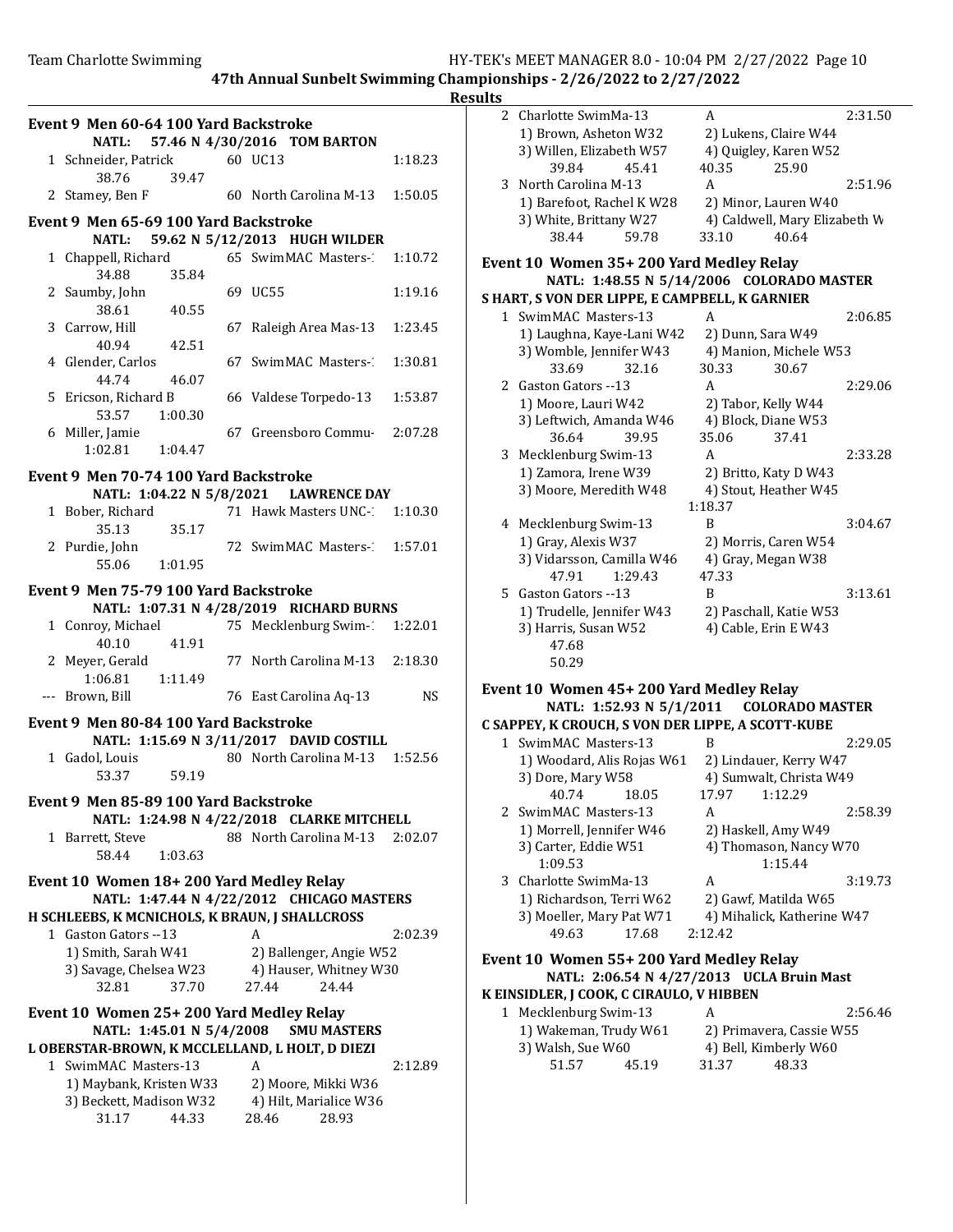|   | Event 11 Men 18+200 Yard Medley Relay<br>NATL: 1:28.85 N 5/12/2013 BUCKEYE UNIV MA |                                           |  |  |  |  |  |
|---|------------------------------------------------------------------------------------|-------------------------------------------|--|--|--|--|--|
|   | A ELLIOTT, E KEEFER, L FAHRBACH, S SPRINGER                                        |                                           |  |  |  |  |  |
|   | 1 Charlotte SwimMa-13                                                              | 1:42.20<br>A                              |  |  |  |  |  |
|   | 1) Colbert, Pete M32                                                               | 2) Baccich, Thorn M38                     |  |  |  |  |  |
|   | 3) Brock, Riley M26                                                                | 4) Hardy, James M24                       |  |  |  |  |  |
|   | 27.10<br>27.97                                                                     | 25.18<br>21.95                            |  |  |  |  |  |
|   | 2 Mecklenburg Swim-13                                                              | 1:52.42<br>A                              |  |  |  |  |  |
|   | 1) Schelhammer, Karl W M40 2) Chang, Robert W M32                                  |                                           |  |  |  |  |  |
|   | 3) Carroll, Jeremy M37                                                             | 4) Arnold, Nathaniel J M23                |  |  |  |  |  |
|   | 31.11<br>30.26                                                                     | 26.65<br>24.40                            |  |  |  |  |  |
|   | Event 11 Men 25+200 Yard Medley Relay                                              |                                           |  |  |  |  |  |
|   |                                                                                    | NATL: 1:31.43 N 5/23/2010 CLEMSON AQUATIC |  |  |  |  |  |
|   | J JOHNSON, B MAC LENNAN, L ASTI, A SCHEERHORN                                      |                                           |  |  |  |  |  |
|   | 1 Palmetto Masters-55                                                              | 1:49.34<br>A                              |  |  |  |  |  |
|   | 1) Sites, Tyler M30                                                                | 2) Dyer, Andy M63                         |  |  |  |  |  |
|   | 3) Moran, Brian D M35                                                              | 4) Moran, Kevin P M33                     |  |  |  |  |  |
|   | 31.22<br>31.01                                                                     | 24.66<br>22.45                            |  |  |  |  |  |
|   | 2 SwimMAC Masters-13                                                               | 1:54.41<br>A                              |  |  |  |  |  |
|   | 1) Flynn, Robert M47                                                               | 2) Funkhauser, Caleb M41                  |  |  |  |  |  |
|   | 3) Moody, Christian M31                                                            | 4) Chamblee, Dan M37                      |  |  |  |  |  |
|   | 27.62<br>35.96                                                                     | 26.99<br>23.84                            |  |  |  |  |  |
|   | 3 Charlotte SwimMa-13                                                              | 1:57.75<br>A                              |  |  |  |  |  |
|   | 1) Foley, Jason M M43                                                              | 2) Piscitelli, Jonathan M41               |  |  |  |  |  |
|   | 3) TenBroeck, Scott M50                                                            | 4) Whitley-Williams, Andrew               |  |  |  |  |  |
|   | 33.34<br>32.14                                                                     | 24.20<br>28.07                            |  |  |  |  |  |
|   | 4 Gaston Gators --13                                                               | 1:58.35<br>A                              |  |  |  |  |  |
|   | 1) Wetter, Kevin M45                                                               | 2) Johnson, Brian M45                     |  |  |  |  |  |
|   | 3) Smith, Kevin M43                                                                | 4) Williams, James W M26                  |  |  |  |  |  |
|   | 33.07<br>34.89                                                                     | 25.50<br>24.89                            |  |  |  |  |  |
|   | Event 11 Men 35+200 Yard Medley Relay                                              |                                           |  |  |  |  |  |
|   |                                                                                    | NATL: 1:34.16 N 5/10/2009 LONGHORN AQUATI |  |  |  |  |  |
|   | T BLESSING, T BARTEE, B BAILEY, M VAROZZA                                          |                                           |  |  |  |  |  |
|   | 1 Mecklenburg Swim-13                                                              | 1:57.14<br>A                              |  |  |  |  |  |
|   | 1) McCormick, Bill M49                                                             | 2) Butcher, Rob M49                       |  |  |  |  |  |
|   | 3) Patel, Kashyap M41                                                              | 4) Wolfe, Douglas A M47                   |  |  |  |  |  |
|   | 30.99<br>30.02                                                                     | 27.76<br>28.37                            |  |  |  |  |  |
|   | 2 SwimMAC Masters-13                                                               | 2:01.42<br>A                              |  |  |  |  |  |
|   | 1) Koehler, William M40                                                            | 2) Hilgen, Thomas M57                     |  |  |  |  |  |
|   | 3) Davis, William M54                                                              | 4) Smith, Stratton M57                    |  |  |  |  |  |
|   | 30.92<br>32.70                                                                     | 29.78<br>28.02                            |  |  |  |  |  |
|   | Event 11 Men 45+200 Yard Medley Relay                                              |                                           |  |  |  |  |  |
|   |                                                                                    | NATL: 1:36.56 N 5/23/2010 GEORGIA MASTERS |  |  |  |  |  |
|   | E ERICSON, C WEISSMAN, B BUGG, M ELLISON                                           |                                           |  |  |  |  |  |
| 1 | SwimMAC Masters-13                                                                 | 2:10.06<br>A                              |  |  |  |  |  |
|   | 1) Fusedale, Nick M46                                                              | 2) Walter, Joseph M50                     |  |  |  |  |  |
|   | 3) Sturgis, Jason M50                                                              | 4) Cornell, Eric M52                      |  |  |  |  |  |
|   | 28.36<br>32.35                                                                     | 43.04<br>26.31                            |  |  |  |  |  |
|   | 2 Mecklenburg Swim-13                                                              | A<br>2:23.51                              |  |  |  |  |  |
|   | 1) Welshofer, John M58                                                             | 2) Sarrafi, Khash M51                     |  |  |  |  |  |
|   | 3) Morris, Brent M56                                                               | 4) Morris, Stephen M48                    |  |  |  |  |  |
|   | 37.30<br>50.92                                                                     | 27.20<br>28.09                            |  |  |  |  |  |
|   |                                                                                    |                                           |  |  |  |  |  |

## Event 11 Men 55+ 200 Yard Medley Relay NATL: 1:45.32 N 4/11/2009 OREGON W EDWARDS, A STARK, L PHILBRICK, M TENNANT 1 Mecklenburg Swim-13 A 2:14.33 1) Arnold, Matthew M61 2) Perelli, David M55 3) Brown, Stephen M55 4) Williams, Ned M61 40.01 34.96 31.96 27.40

1) Purdie, John M72 2) Rose, Robert M58 3) Glender, Carlos M67 4) Pirie, Harry R M59 55.39 45.00 37.06 33.12

# 2 SwimMAC Masters-13 A 2:50.57

## Event 11 Men 65+ 200 Yard Medley Relay NATL: 1:51.58 N 5/10/2009 SAN DIEGO SWIM

V VAN BAALEN, P ANDERSEN, K LODWIG, M FRESHLEY 1 Macklanburg Swim-13 A 2:34.35

| 1 Mecklenburg Swim-13  |                      | 4:34.33 |
|------------------------|----------------------|---------|
| 1) Conroy, Michael M75 | 2) Meyers, Peter M69 |         |
| 3) Hughes, Bill M76    | 4) Purser, David M73 |         |
|                        | 33.41                |         |

## Event 12 Women 18-24 100 Yard Butterfly

NATL: 52.30 N 11/8/2009 DANA VOLLMER 1 Savage, Chelsea 23 Gaston Gators -- 13 1:03.24 28.73 34.51

# Event 12 Women 25-29 100 Yard Butterfly

|  |                       |       | NATL: 53.20 N 4/24/2015 AMANDA SIMS |       |
|--|-----------------------|-------|-------------------------------------|-------|
|  | 1 Marshall, Alexandra |       | 27 Virginia Masters-12              | 59.71 |
|  | 27.96                 | 31.75 |                                     |       |
|  | 2 Zhang, Gina         |       | 26 Raleigh Area Mas-13 1:06.79      |       |
|  | 31.46                 | 35.33 |                                     |       |

# Event 12 Women 30-34 100 Yard Butterfly

## NATL: 55.01 N 5/16/1999 ANGEL MARTINO

1 Breaux, Sarah 34 Palmetto Masters-55 1:08.14 32.44 35.70

#### Event 12 Women 35-39 100 Yard Butterfly NATL: 55.78 N 5/18/2003 S VON DER LIPPE

- 1 Smith, Nicole 39 Soda City Swarm-55 1:09.07 31.54 37.53
- --- Kruse, Meghan 39 Durham Area Mast-1 DQ One hand touch 36.28 49.15

#### Event 12 Women 45-49 100 Yard Butterfly NATL: 56.97 N 5/1/2011 S VON DER LIPPE

1 Moore, Meredith 48 Mecklenburg Swim-1:26.10 40.87 45.23

## Event 12 Women 50-54 100 Yard Butterfly NATL: 1:00.17 N 5/12/2013 JILL HERNANDEZ

- 1 Braun, Erika 50 Raleigh Area Mas-13 1:00.75 28.20 32.55
- 2 Buckley, Jennifer 50 Enfinity Aquatic-13 1:12.36 32.89 39.47

#### Event 12 Women 55-59 100 Yard Butterfly NATL: 1:00.41 N 4/29/2017 KARLYN PIPES

| --- Vazquez, Maria | 56 Tac Titans-13 | NS |
|--------------------|------------------|----|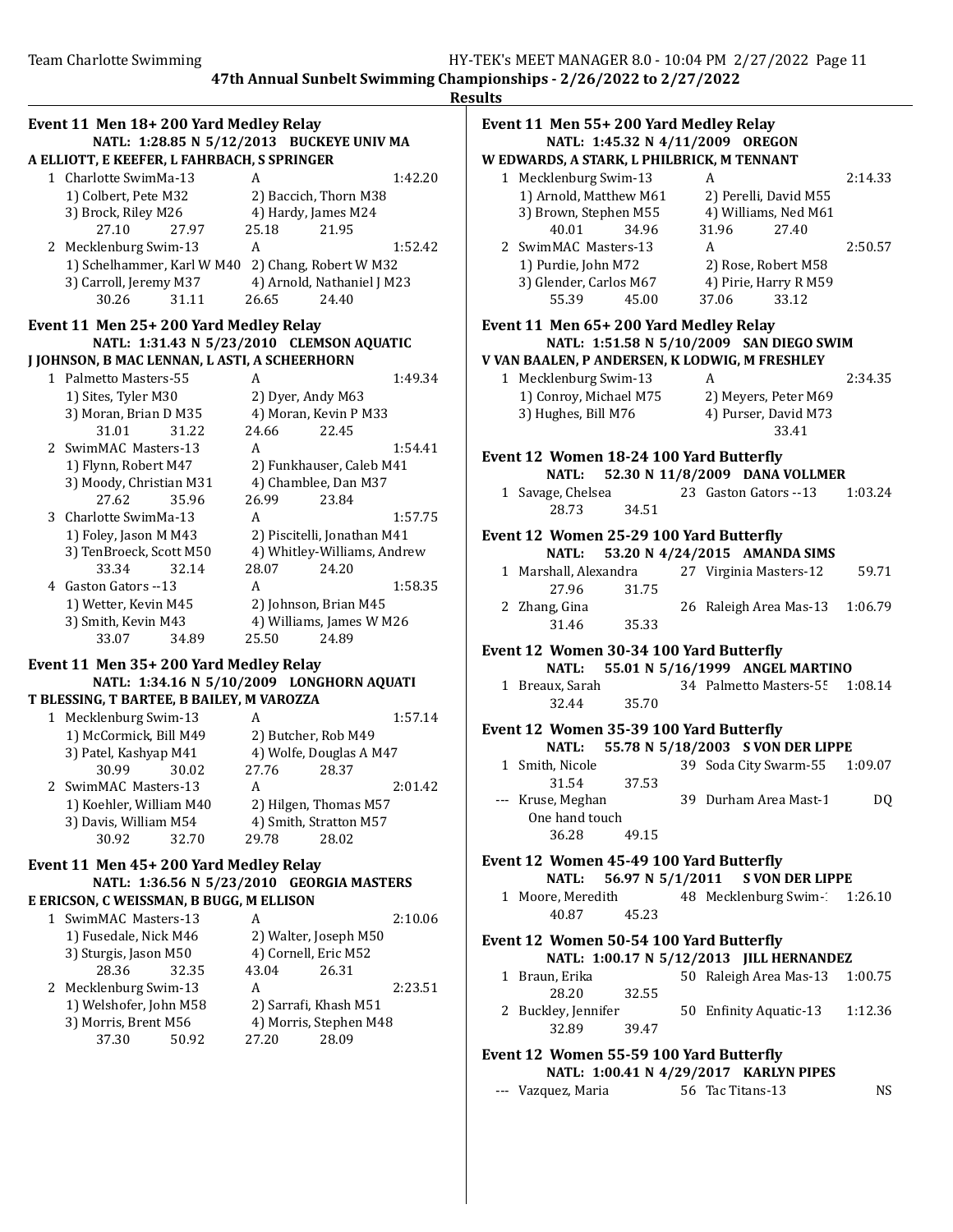| Event 12 Women 70-74 100 Yard Butterfly<br>NATL: 1:11.23 N 2/5/2022 LAURA VAL |                                                 |       |  |                                         |         |
|-------------------------------------------------------------------------------|-------------------------------------------------|-------|--|-----------------------------------------|---------|
|                                                                               | 1 Loftus-Charley, Shirley 70 E Team-12<br>39.25 | 44.57 |  |                                         | 1:23.82 |
|                                                                               | 2 Moeller, Mary Pat                             |       |  | 71 Charlotte SwimMa-1                   | 2:08.21 |
|                                                                               | Event 13 Men 18-24 100 Yard Butterfly           |       |  |                                         |         |
|                                                                               |                                                 |       |  | NATL: 46.65 N 11/30/2012 EUGENE GODSOE  |         |
|                                                                               | 1 Hardy, James<br>25.33                         | 28.33 |  | 24 Charlotte SwimMa-1                   | 53.66   |
|                                                                               | 2 Fischer, Quinn F<br>24.01                     | 29.73 |  | 23 SwimMAC Masters-                     | 53.74   |
|                                                                               | 3 Kelber, Jordan                                |       |  | 24 UC13                                 | 56.97   |
|                                                                               | 25.64                                           | 31.33 |  |                                         |         |
|                                                                               | Event 13 Men 25-29 100 Yard Butterfly           |       |  | NATL: 45.32 N 11/30/2012 DAVIS TARWATER |         |
|                                                                               | 1 Nguyen, Hao                                   |       |  | 27 Rutherford Maste-7                   | 58.35   |
|                                                                               | 26.48                                           | 31.87 |  |                                         |         |
|                                                                               | Event 13 Men 30-34 100 Yard Butterfly           |       |  |                                         |         |
|                                                                               | <b>NATL:</b>                                    |       |  | 47.28 N 12/20/2013 ADAM MANIA           |         |
|                                                                               | 1 Colbert, Pete<br>27.03                        | 32.92 |  | 32 Charlotte SwimMa-1                   | 59.95   |
|                                                                               | 2 Sites, Tyler<br>28.73                         | 32.54 |  | 30 Palmetto Masters-55                  | 1:01.27 |
|                                                                               | Event 13 Men 35-39 100 Yard Butterfly           |       |  |                                         |         |
|                                                                               | NATL:                                           |       |  | 47.62 N 3/25/2018 ROLAND SCHOEMAN       |         |
|                                                                               | 1 Dellanoce, Michael                            |       |  | 37 Raleigh Area Mas-13                  | 54.61   |
|                                                                               | 25.79                                           | 28.82 |  |                                         |         |
|                                                                               | 2 Moran, Brian D<br>25.88                       | 31.69 |  | 35 Palmetto Masters-55                  | 57.57   |
|                                                                               | 3 Gasparovich, Clay<br>26.75                    | 32.25 |  | 39 UC55                                 | 59.00   |
|                                                                               | 4 Henderson, Kevin<br>29.85                     | 34.34 |  | 39 UC13                                 | 1:04.19 |
|                                                                               | 5 Carroll, Jeremy<br>29.65                      | 35.30 |  | 37 Mecklenburg Swim-1                   | 1:04.95 |
|                                                                               | Event 13 Men 40-44 100 Yard Butterfly           |       |  |                                         |         |
|                                                                               |                                                 |       |  |                                         |         |
|                                                                               | <b>NATL:</b>                                    |       |  | 49.27 N 5/4/2008 MICHAEL ROSS           |         |
|                                                                               | 1 Hill, Edward T<br>26.73                       | 31.50 |  | 42 Hawk Masters UNC-1                   | 58.23   |
|                                                                               | 2 Patel, Kashyap                                |       |  | 41 Mecklenburg Swim-1                   | 1:06.08 |
|                                                                               | 29.05                                           | 37.03 |  |                                         |         |
|                                                                               | Event 13 Men 45-49 100 Yard Butterfly           |       |  |                                         |         |
|                                                                               | <b>NATL:</b>                                    |       |  | 50.90 N 5/21/2010 DAVID SIMS            |         |
|                                                                               | 1 Charcalla, Randy                              |       |  | 45 Greenville Splas-55                  | 57.02   |
|                                                                               | 26.58<br>2 Mills, Matthew                       | 30.44 |  | 45 Georgia Masters-45                   | 57.89   |
|                                                                               | 26.97<br>3 McCormick, Bill                      | 30.92 |  | 49 Mecklenburg Swim-1                   | 1:01.06 |
|                                                                               | 29.05                                           | 32.01 |  |                                         |         |
|                                                                               | Event 13 Men 50-54 100 Yard Butterfly           |       |  |                                         |         |
|                                                                               | <b>NATL:</b>                                    |       |  | 51.73 N 5/12/2013 DAVID SIMS            |         |
|                                                                               | 1 Andersen, Morten<br>26.86                     | 31.04 |  | 51 SwimMAC Masters-                     | 57.90   |

| ılts |                                                                                   |             |                        |                                        |           |
|------|-----------------------------------------------------------------------------------|-------------|------------------------|----------------------------------------|-----------|
|      | 2 Lyons, Jeff<br>28.88                                                            | 33.91       |                        | 51 SwimMAC Masters- 1:02.79            |           |
|      | Event 13 Men 55-59 100 Yard Butterfly                                             |             |                        |                                        |           |
|      | NATL: 53.32 N 7/24/2021 STEVE HILTABIDDLE                                         |             |                        |                                        |           |
|      | 1 Brown, Stephen 55 Mecklenburg Swim-1:12.96<br>32.46                             | 40.50       |                        |                                        |           |
|      |                                                                                   |             |                        |                                        |           |
|      | Event 13 Men 60-64 100 Yard Butterfly<br>NATL: 54.70 N 5/11/2018 PAUL CARTER      |             |                        |                                        |           |
|      | 1 Stevens, Eric<br>30.62                                                          | 38.10       | 60 UC13                |                                        | 1:08.72   |
|      | 2 Washburn, Jonathan<br>32.50                                                     | 38.10       |                        | 64 Hawk Masters UNC- 1:10.60           |           |
|      |                                                                                   |             |                        |                                        |           |
|      | Event 13 Men 75-79 100 Yard Butterfly                                             |             |                        |                                        |           |
|      | NATL: 1:07.46 N 4/27/2019 RICHARD BURNS<br>1 Hughes, Bill                         |             |                        | 76 Mecklenburg Swim-1:34.10            |           |
|      | 46.08                                                                             | 48.02       |                        |                                        |           |
|      | 2 Preuninger, David<br>46.22                                                      | 53.29       |                        | 75 Greenville Splas-55                 | 1:39.51   |
|      |                                                                                   |             |                        |                                        |           |
|      | Event 14 Women 18-24 200 Yard Freestyle<br>NATL: 1:43.28 N 11/8/2009 DANA VOLLMER |             |                        |                                        |           |
|      |                                                                                   |             |                        |                                        | 2:02.09   |
|      | 1 Savage, Chelsea 23 Gaston Gators -- 13<br>28.32                                 | 30.33       | 31.51                  | 31.93                                  |           |
|      |                                                                                   |             |                        |                                        |           |
|      | Event 14 Women 25-29 200 Yard Freestyle<br>NATL: 1:48.80 N 5/20/2001 LIMIN LIU    |             |                        |                                        |           |
|      | 1 Caldwell, Mary Elizabeth 27 Enfinity Aquatic-13                                 |             |                        |                                        | 2:14.25   |
|      | 31.27                                                                             | 33.67       | 34.52                  | 34.79                                  |           |
|      | Event 14 Women 30-34 200 Yard Freestyle                                           |             |                        |                                        |           |
|      | NATL: 1:43.46 N 11/30/2012 ERIKA ERNDL                                            |             |                        |                                        |           |
|      | 1 Hauser, Whitney                                                                 |             | 30 Gaston Gators -- 13 |                                        | 2:02.35   |
|      | 28.10                                                                             | 31.13       | 31.46                  | 31.66                                  |           |
|      | 2 Heatley, Stephanie<br>30.71                                                     | 33.71 34.23 |                        | 31 Palmetto Masters-55<br>32.57        | 2:11.22   |
|      | 3 Beckett, Madison                                                                |             |                        | 32 SwimMAC Masters-2:17.22             |           |
|      | 31.83                                                                             | 35.09 35.58 |                        | 34.72                                  |           |
|      | --- Maybank, Kristen                                                              |             | 33 SwimMAC Masters-1   |                                        | <b>NS</b> |
|      | Event 14 Women 35-39 200 Yard Freestyle                                           |             |                        |                                        |           |
|      | NATL: 1:51.55 N 5/3/1997                                                          |             |                        | <b>K PIPES-NEILSEN</b>                 |           |
|      | 1 Gray, Alexis<br>45.05                                                           |             |                        | 37 Mecklenburg Swim-23:36.43<br>58.31  |           |
|      | 59.10<br>--- Hilt, Marialice                                                      |             | 36 SwimMAC Masters-    |                                        | NS.       |
|      | Event 14 Women 40-44 200 Yard Freestyle                                           |             |                        |                                        |           |
|      | NATL: 1:51.06 N 12/22/2002 K PIPES-NEILSEN                                        |             |                        |                                        |           |
|      | 1 Laughna, Kaye-Lani 42 SwimMAC Masters-2<br>30.99                                | 33.86       | 33.78                  | 36.01                                  | 2:14.64   |
|      | Event 14 Women 45-49 200 Yard Freestyle                                           |             |                        |                                        |           |
|      | NATL: 1:53.28 N 12/16/2007 K PIPES-NEILSEN                                        |             |                        |                                        |           |
| 1    | Uhl, Alicia                                                                       |             |                        | 45 Hawk Masters UNC-2:07.37            |           |
|      | 29.46                                                                             | 31.83       | 33.18                  | 32.90                                  |           |
|      | 2 Moore, Meredith<br>37.75                                                        | 40.92       | 40.93                  | 48 Mecklenburg Swim-1 2:38.55<br>38.95 |           |
|      |                                                                                   |             |                        |                                        |           |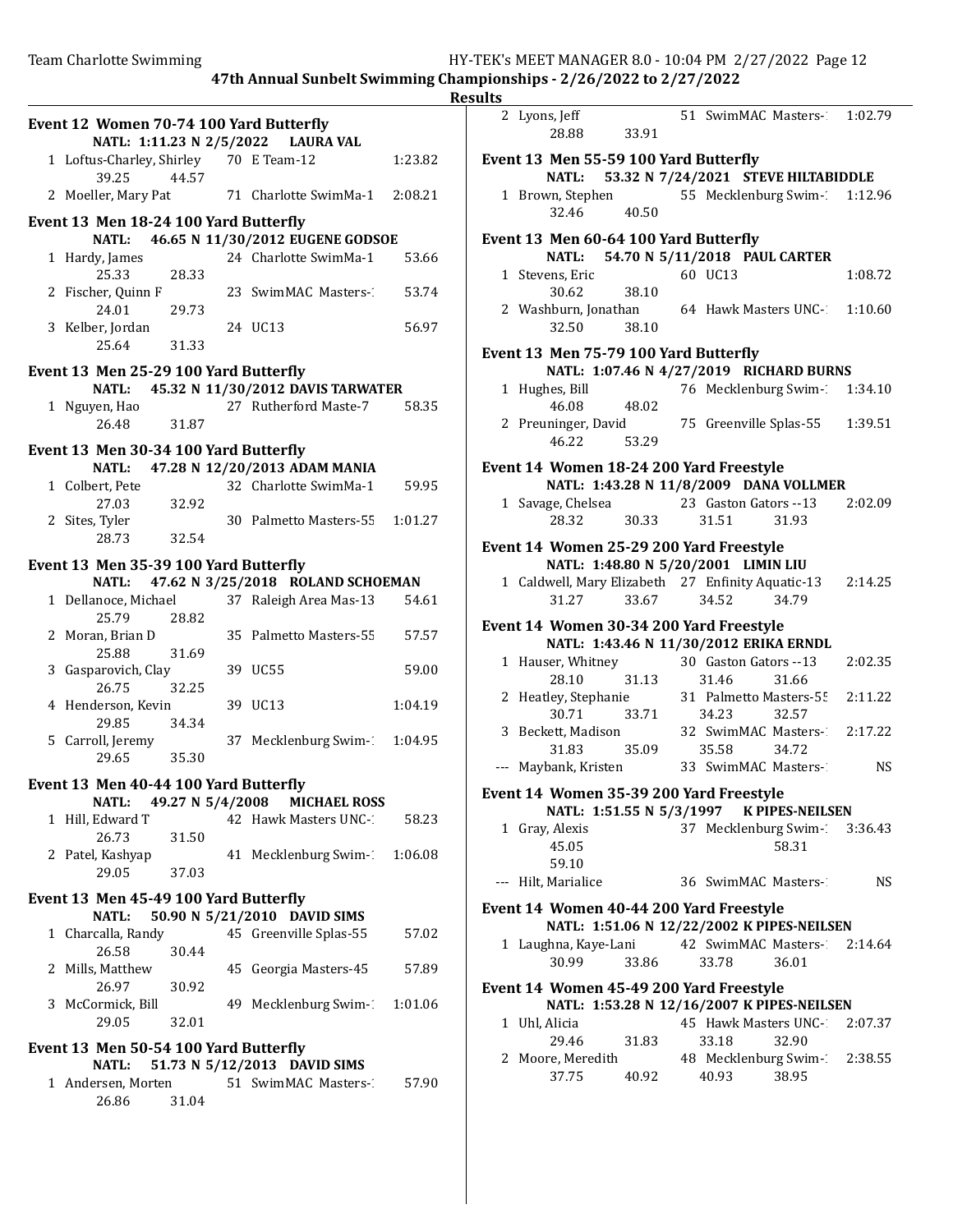|              | (Event 14 Women 45-49 200 Yard Freestyle)      |       |                        |                               |           |
|--------------|------------------------------------------------|-------|------------------------|-------------------------------|-----------|
|              | 3 Sumwalt, Christa                             |       |                        | 49 SwimMAC Masters-           | 3:07.25   |
|              | 40.05                                          |       |                        | 51.15                         |           |
|              | 48.76                                          |       |                        |                               |           |
|              |                                                |       |                        | 47 Charlotte SwimMa-1 3:15.13 |           |
|              | 4 Mihalick, Katherine                          |       |                        |                               |           |
|              | 41.16                                          |       |                        | 53.62                         |           |
|              | 52.25                                          |       |                        |                               |           |
|              | --- Lindauer, Kerry                            |       | 47 SwimMAC Masters-    |                               | <b>NS</b> |
|              | --- Law, Amanda                                |       | 46 Imp Masters-13      |                               | <b>NS</b> |
|              | --- Dunn, Sara                                 |       | 49 SwimMAC Masters-    |                               | <b>NS</b> |
|              |                                                |       |                        |                               |           |
|              | Event 14 Women 50-54 200 Yard Freestyle        |       |                        |                               |           |
|              | NATL: 1:58.34 N 4/10/2016 ELLEN REYNOLDS       |       |                        |                               |           |
| $\mathbf{1}$ | Ballenger, Angie                               |       | 52 Gaston Gators --13  |                               | 2:30.95   |
|              | 33.72                                          | 37.99 | 39.88                  | 39.36                         |           |
|              | 2 Gratsou-Zodl, Violetta 51 Sarasota Sharks-14 |       |                        |                               | 2:49.90   |
|              | 40.47                                          | 44.67 | 42.88                  | 41.88                         |           |
|              |                                                |       |                        |                               |           |
|              | Event 14 Women 55-59 200 Yard Freestyle        |       |                        |                               |           |
|              | NATL: 1:57.90 N 4/30/2017 KARLYN PIPES         |       |                        |                               |           |
| $\mathbf{1}$ | Dore, Mary                                     |       | 58 SwimMAC Masters-    |                               | 2:22.39   |
|              | 31.94                                          | 36.12 | 37.25                  | 37.08                         |           |
|              | 2 Welch, Melissa                               |       | 55 North Carolina M-13 |                               | 2:35.33   |
|              |                                                |       |                        |                               |           |
|              | 34.92                                          | 38.80 | 40.97                  | 40.64                         |           |
|              | 3 Gregory, Carol                               |       | 57 Enfinity Aquatic-13 |                               | 2:42.68   |
|              | 37.11                                          | 41.50 | 42.37                  | 41.70                         |           |
|              | Event 14 Women 60-64 200 Yard Freestyle        |       |                        |                               |           |
|              | NATL: 2:05.75 N 5/22/2016 LAURA VAL            |       |                        |                               |           |
|              |                                                |       |                        |                               |           |
|              | 1 Woodard, Alis Rojas 61 SwimMAC Masters-      |       |                        |                               | 2:50.69   |
|              | 40.76                                          | 43.95 | 45.11                  | 40.87                         |           |
|              | 2 Bell, Kimberly                               |       |                        | 60 Mecklenburg Swim-1         | 4:01.69   |
|              | 57.08                                          |       |                        | 1:03.81                       |           |
|              | 59.93                                          |       |                        |                               |           |
|              |                                                |       |                        |                               |           |
|              | Event 14 Women 65-69 200 Yard Freestyle        |       |                        |                               |           |
|              | NATL: 2:07.23 N 5/11/2018 LAURA VAL            |       |                        |                               |           |
|              | 1 DeMere, Susan                                |       | 65 Greenville Splas-55 |                               | 2:37.64   |
|              | 37.16                                          | 40.06 | 41.01                  | 39.41                         |           |
|              | 2 Dunn, Landon A                               |       |                        | 65 Mecklenburg Swim-1         | 4:35.55   |
|              |                                                |       |                        | 2:21.42                       |           |
|              |                                                |       |                        |                               |           |
|              | Event 15 Men 18-24 200 Yard Freestyle          |       |                        |                               |           |
|              | NATL: 1:35.02 N 11/8/2009 ANDY GRANT           |       |                        |                               |           |
|              | 1 Arnold, Nathaniel J                          |       |                        | 23 Mecklenburg Swim-1         | 2:09.68   |
|              | 28.43                                          | 31.82 | 34.27                  | 35.16                         |           |
|              |                                                |       |                        |                               |           |
|              | Event 15 Men 30-34 200 Yard Freestyle          |       |                        |                               |           |
|              | NATL: 1:34.00 N 12/19/2014 DARIAN TOWNSEND     |       |                        |                               |           |
| 1            | Wilson, Jeremy                                 |       | 30 Greenville Splas-55 |                               | 1:51.87   |
|              | 25.94                                          | 28.12 | 28.99                  | 28.82                         |           |
| 2            | Templeton, Michael                             |       | 34 Greenville Splas-55 |                               | 1:57.02   |
|              | 26.25                                          | 28.77 | 30.38                  | 31.62                         |           |
| 3            | Rossi, Dave                                    |       | 33 SwimMAC Masters-    |                               | 1:57.47   |
|              |                                                |       |                        |                               |           |
|              | 27.31                                          | 29.62 | 30.24                  | 30.30                         |           |
| 4            | Whitley-Williams, Andrey                       |       | 33 Charlotte SwimMa-1  |                               | 1:59.97   |
|              | 27.61                                          | 29.43 | 31.06                  | 31.87                         |           |
| 5            | Moody, Christian                               |       |                        | 31 SwimMAC Masters-           | 2:01.15   |
|              | 27.97                                          | 30.58 | 31.70                  | 30.90                         |           |
|              |                                                |       |                        |                               |           |

| ılts |                                                                              |       |                               |                                        |         |
|------|------------------------------------------------------------------------------|-------|-------------------------------|----------------------------------------|---------|
|      | Event 15 Men 35-39 200 Yard Freestyle<br>NATL: 1:36.56 N 5/4/2008 JOSH DAVIS |       |                               |                                        |         |
|      |                                                                              |       |                               |                                        |         |
|      | 1 Chamblee, Dan<br>27.91                                                     | 31.57 | 37 SwimMAC Masters-1<br>33.16 | 32.49                                  | 2:05.13 |
|      | 2 Henderson, Kevin                                                           |       | 39 UC13                       |                                        | 2:09.44 |
|      | 29.72                                                                        | 32.79 | 34.16                         | 32.77                                  |         |
|      | 3 Lee, John                                                                  |       | 37 Gaston Gators -- 13        |                                        | 2:19.74 |
|      | 31.48                                                                        | 34.63 | 37.70                         | 35.93                                  |         |
|      | 4 Shue, Billy                                                                |       |                               | 38 Charlotte SwimMa-1 3:08.46          |         |
|      | 42.54                                                                        | 48.54 | 49.41                         | 47.97                                  |         |
|      | Event 15 Men 40-44 200 Yard Freestyle                                        |       |                               |                                        |         |
|      | NATL: 1:38.23 N 4/24/2015 JOSH DAVIS                                         |       |                               |                                        |         |
|      | 1 Rowe, Edward                                                               |       |                               | 42 YMCA of the Tria-13 2:01.85         |         |
|      | 27.47                                                                        | 31.08 | 1:03.30                       |                                        |         |
|      | 2 Koehler, William                                                           |       | 40 SwimMAC Masters-           |                                        | 2:09.74 |
|      | 29.04                                                                        | 32.24 | 34.12                         | 34.34                                  |         |
|      | 3 Havens, Kurt                                                               |       |                               | 40 SwimMAC Masters-2:11.15             |         |
|      | 29.67                                                                        | 34.29 | 34.33                         | 32.86                                  |         |
|      | 4 Carranza, Chandler                                                         |       | 40 Gaston Gators --13         |                                        | 2:37.05 |
|      | 34.17                                                                        | 39.41 | 1:23.47                       |                                        |         |
|      |                                                                              |       |                               |                                        |         |
|      | Event 15 Men 45-49 200 Yard Freestyle                                        |       |                               |                                        |         |
|      | NATL: 1:41.69 N 5/21/2010 DAVID SIMS                                         |       |                               |                                        |         |
|      | 1 Charcalla, Randy                                                           |       | 45 Greenville Splas-55        |                                        | 1:53.79 |
|      | 26.75                                                                        | 29.19 | 29.79                         | 28.06                                  |         |
|      | 2 Mills, Matthew                                                             |       | 45 Georgia Masters-45         |                                        | 2:04.02 |
|      | 27.76                                                                        | 31.19 | 32.36                         | 32.71                                  |         |
|      | 3 Wetter, Kevin                                                              |       | 45 Gaston Gators --13         |                                        | 2:18.74 |
|      | 32.45                                                                        | 35.40 | 36.67                         | 34.22                                  |         |
|      | 4 Johnson, Brian                                                             |       | 45 Gaston Gators -- 13        |                                        | 2:27.01 |
|      | 33.62                                                                        | 37.58 | 38.96                         | 36.85                                  |         |
|      | 5 Morris, Stephen                                                            |       | 48 Mecklenburg Swim-1         |                                        | 2:33.12 |
|      | 32.98                                                                        | 38.54 | 41.50                         | 40.10                                  |         |
|      | Event 15 Men 50-54 200 Yard Freestyle                                        |       |                               |                                        |         |
|      |                                                                              |       |                               | NATL: 1:43.76 N 5/10/2009 ROWDY GAINES |         |
|      | 1 Dickson, Kurt                                                              |       |                               | 54 Golden Road Aqua-3                  | 1:53.59 |
|      | 27.38                                                                        | 29.34 | 29.18                         | 27.69                                  |         |
|      | 2 Cornell, Eric                                                              |       | 52 SwimMAC Masters-1          |                                        | 2:09.61 |
|      | 30.03                                                                        | 33.16 | 33.06                         | 33.36                                  |         |
| 3    | Rubacky, Mark                                                                |       | 52 Raleigh Area Mas-13        |                                        | 2:11.24 |
|      | 31.01                                                                        | 33.15 | 34.24                         | 32.84                                  |         |
|      | 4 Sturgis, Jason                                                             |       | 50 SwimMAC Masters-1          |                                        | 2:28.05 |
|      | 32.81                                                                        | 37.77 | 39.32                         | 38.15                                  |         |
| 5    | Gillenwater, Coy                                                             |       | 51 Mecklenburg Swim-1         |                                        | 3:08.69 |
|      | 42.84                                                                        |       |                               | 51.20                                  |         |
|      | 47.02                                                                        |       |                               |                                        |         |
|      | Event 15 Men 55-59 200 Yard Freestyle                                        |       |                               |                                        |         |
|      |                                                                              |       |                               | NATL: 1:48.79 N 4/10/2010 MICHAEL MANN |         |
| 1    | Graf, Chuck                                                                  |       | 55 SwimMAC Masters-1          |                                        | 2:02.11 |
|      | 28.68                                                                        | 30.80 | 31.14                         | 31.49                                  |         |
|      | 2 Morris, Brent                                                              |       | 56 Mecklenburg Swim-1         |                                        | 2:27.61 |
|      | 33.23                                                                        | 36.98 | 39.80                         | 37.60                                  |         |
| 3    | Rose, Robert                                                                 |       | 58 SwimMAC Masters-1          |                                        | 2:44.33 |
|      | 37.30                                                                        | 42.02 | 43.90                         | 41.11                                  |         |
|      |                                                                              |       |                               |                                        |         |

| 37.30               | 42.02 | 43.90                       | 41.11 |  |
|---------------------|-------|-----------------------------|-------|--|
| 4 Mignardi, Stefano |       | 57 SwimMAC Masters- 3:04.56 |       |  |
| 42.02               | 47.04 | 49.74                       | 45.76 |  |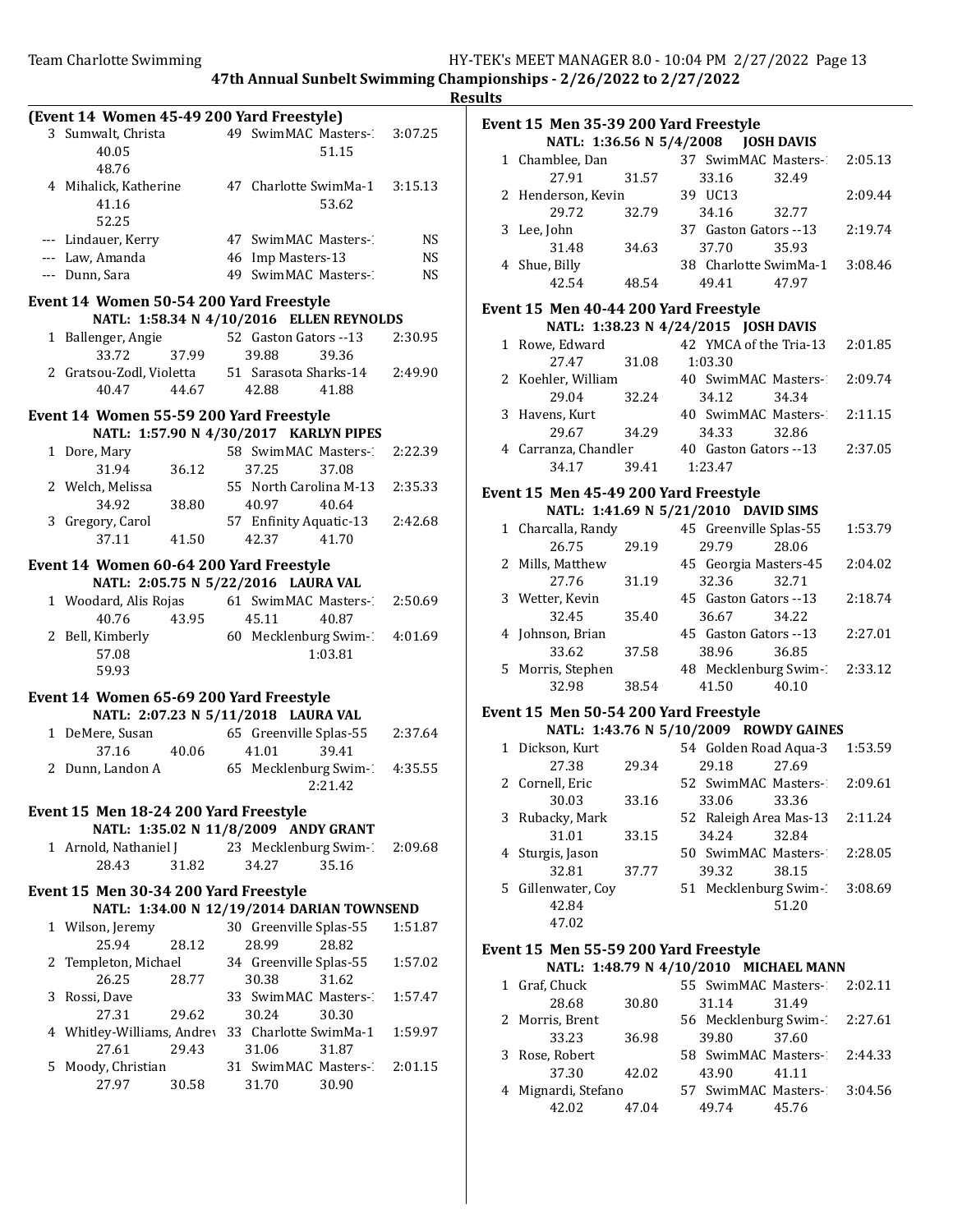|                                                               |       |                                          |         |           | <b>Results</b> |
|---------------------------------------------------------------|-------|------------------------------------------|---------|-----------|----------------|
| (Event 15 Men 55-59 200 Yard Freestyle)<br>--- Crone, William |       | 59 North Carolina M-13                   |         | <b>NS</b> | Eve            |
|                                                               |       |                                          |         |           |                |
| Event 15 Men 60-64 200 Yard Freestyle                         |       |                                          |         |           |                |
|                                                               |       | NATL: 1:51.08 N 4/24/2015 RICK COLELLA   |         |           |                |
| 1 Kennedy, Gene<br>30.96                                      | 33.18 | 62 Charlotte SwimMa-1<br>33.79           | 32.77   | 2:10.70   |                |
| 2 Schneider, Patrick                                          |       | 60 UC13                                  |         | 2:19.60   |                |
| 32.31                                                         | 34.38 | 36.56                                    | 36.35   |           |                |
| 3 Carlson, Eric A                                             |       | 61 Greensboro Commu-                     |         | 2:20.93   |                |
| 31.71                                                         | 34.55 | 36.87                                    | 37.80   |           | Eve            |
| 4 Reed Jr, Charles                                            |       | 64 North Carolina M-13                   |         | 2:21.82   |                |
| 30.99                                                         | 35.35 | 37.49                                    | 37.99   |           |                |
| 5 Heher, Scott                                                |       | 60 Mecklenburg Swim-1                    |         | 3:00.33   |                |
| 41.99                                                         | 45.66 | 48.02                                    | 44.66   |           |                |
| 6 Stamey, Ben F                                               |       | 60 North Carolina M-13 3:27.11           |         |           |                |
| 45.16<br>53.12                                                |       |                                          | 54.24   |           |                |
|                                                               |       |                                          |         |           |                |
| Event 15 Men 65-69 200 Yard Freestyle                         |       |                                          |         |           |                |
|                                                               |       | NATL: 1:52.57 N 4/30/2017 RICK COLELLA   |         |           |                |
| 1 Saumby, John                                                |       | 69 UC55                                  |         | 2:29.72   |                |
| 34.87                                                         | 37.74 | 39.03                                    | 38.08   |           | Eve            |
| 2 Glender, Carlos<br>33.90                                    | 41.09 | 67 SwimMAC Masters-2:42.25<br>45.40      | 41.86   |           |                |
| 3 Miller, Jamie                                               |       | 67 Greensboro Commu 3:48.70              |         |           |                |
|                                                               |       |                                          | 1:56.65 |           |                |
| --- Cottam, James                                             |       | 65 North Carolina M-13                   |         | <b>NS</b> |                |
|                                                               |       |                                          |         |           |                |
| Event 15 Men 70-74 200 Yard Freestyle                         |       | NATL: 2:05.33 N 3/24/2019 FRED SCHLICHER |         |           |                |
| 1 Bober, Richard                                              |       | 71 Hawk Masters UNC-2 2:27.26            |         |           |                |
| 33.03                                                         | 38.52 | 39.29                                    | 36.42   |           |                |
| 2 Purser, David                                               |       | 73 Mecklenburg Swim-2:38.34              |         |           |                |
| 35.42                                                         | 40.29 | 43.48                                    | 39.15   |           | 1(             |
| 3 McFadden, J Edward 73 Valdese Torpedo-13 2:54.03            |       |                                          |         |           |                |
| 36.13                                                         | 42.25 | 47.04                                    | 48.61   |           | Eve            |
| Event 15 Men 75-79 200 Yard Freestyle                         |       |                                          |         |           |                |
|                                                               |       | NATL: 2:08.77 N 5/10/2009 DAVID RADCLIFF |         |           |                |
| 1 Hughes, Bill 76 Mecklenburg Swim- 3:02.89                   |       |                                          |         |           |                |
| 42.76                                                         | 46.23 | 47.43                                    | 46.47   |           |                |
| 2 Meyer, Gerald                                               |       | 77 North Carolina M-13                   |         | 4:46.42   |                |
| 1:00.22                                                       |       |                                          |         |           | Eve            |
| 1:13.20                                                       |       |                                          |         |           |                |
| Event 15 Men 80-84 200 Yard Freestyle                         |       |                                          |         |           |                |
|                                                               |       | NATL: 2:23.60 N 4/12/2015 DAVID RADCLIFF |         |           |                |
| 1 Gadol, Louis                                                |       | 80 North Carolina M-13                   |         | 3:32.73   | Eve            |
| 43.40                                                         |       |                                          | 59.17   |           |                |
| 54.31                                                         |       |                                          |         |           |                |
| Event 16 Women 18-24 50 Yard Breaststroke                     |       |                                          |         |           |                |
| NATL:                                                         |       | 27.76 N 12/5/2014 KATIE MEILI            |         |           |                |
| 1 McCarter, Mikaela                                           |       | 20 SwimMAC Masters-                      |         | 33.91     | Eve            |
| Event 16 Women 25-29 50 Yard Breaststroke<br><b>NATL:</b>     |       | 27.10 N 4/30/2016 KATIE MEILI            |         |           |                |
| 1 Zhang, Gina                                                 |       | 26 Raleigh Area Mas-13                   |         | 37.82     |                |
| 2 White, Brittany                                             |       | 27 Valdese Torpedo-13                    |         | 1:02.51   |                |
|                                                               |       |                                          |         |           |                |
|                                                               |       |                                          |         |           |                |

| แเร            |                                                           |    |                                    |         |
|----------------|-----------------------------------------------------------|----|------------------------------------|---------|
|                | Event 16 Women 35-39 50 Yard Breaststroke                 |    |                                    |         |
|                | 28.51 N 5/2/2014<br><b>NATL:</b>                          |    | <b>KATIE GLENN</b>                 |         |
| $\mathbf{1}$   | Taylor, Sharon                                            |    | 36 Raleigh Area Mas-13             | 31.62   |
|                | 2 Smith, Nicole                                           | 39 | Soda City Swarm-55                 | 33.83   |
| 3              | Kruse, Meghan                                             | 39 | Durham Area Mast-1                 | 42.18   |
|                | 4 Latimer, Rebecca T                                      | 39 | E Team-12                          | 44.62   |
| 5              | Moore, Mikki                                              |    | 36 SwimMAC Masters-1               | 45.00   |
| 6              | Gray, Megan                                               |    | 38 Mecklenburg Swim-1              | 52.78   |
|                | Event 16 Women 40-44 50 Yard Breaststroke<br><b>NATL:</b> |    | 28.71 N 5/11/2018 KATIE GLENN      |         |
| 1              | Holland, Irish                                            |    | 41 SwimMAC Masters-1               | 34.12   |
| 2              | Laughna, Kaye-Lani                                        |    | 42 SwimMAC Masters-1               | 36.84   |
| 3              | Womble, Jennifer                                          |    | 43 SwimMAC Masters-1               | 36.95   |
| $\overline{4}$ | Tabor, Kelly                                              |    | 44 Gaston Gators --13              | 39.95   |
| 5              | Britto, Katy D                                            | 43 | Mecklenburg Swim-1                 | 41.59   |
| 6              | Minor, Lauren                                             | 40 | Valdese Torpedo-13                 | 44.05   |
|                | 7 Lukens, Claire                                          | 44 | Charlotte SwimMa-1                 | 47.18   |
|                | 8 Cable, Erin E                                           | 43 | Gaston Gators --13                 | 59.17   |
| $---$          | Trudelle, Jennifer                                        | 43 | Gaston Gators --13                 | DQ      |
|                | <b>Butterfly kick</b>                                     |    |                                    |         |
|                | Event 16 Women 45-49 50 Yard Breaststroke                 |    |                                    |         |
|                | <b>NATL:</b>                                              |    | 30.17 N 5/20/2007 CAROLINE KRATTLI |         |
| 1              | Dunn, Sara                                                |    | 49 SwimMAC Masters-1               | 32.20   |
|                | 2 Lindauer, Kerry                                         |    | 47 SwimMAC Masters-1               | 32.78   |
| 3              | Uhl, Alicia                                               | 45 | Hawk Masters UNC-                  | 35.74   |
| $\overline{4}$ | Leftwich, Amanda                                          |    | 46 Gaston Gators --13              | 39.63   |
| 5              | Preston, Stephanie                                        | 46 | Life Time Swim N-13                | 40.30   |
| 6              | Haskell, Amy                                              | 49 | SwimMAC Masters-                   | 44.28   |
| 7              | Law, Amanda                                               | 46 | Imp Masters-13                     | 45.17   |
| 8              | Stout, Heather                                            | 45 | Mecklenburg Swim-1                 | 46.51   |
|                | 9 Vidarsson, Camilla                                      | 46 | Mecklenburg Swim-1                 | 48.39   |
| 10             | Sumwalt, Christa                                          | 49 | SwimMAC Masters-                   | 51.95   |
|                | Event 16 Women 50-54 50 Yard Breaststroke                 |    |                                    |         |
|                | <b>NATL:</b>                                              |    | 31.61 N 4/14/2018 S VON DER LIPPE  |         |
| 1              | Ballenger, Angie                                          |    | 52 Gaston Gators --13              | 38.43   |
| $\overline{2}$ | Block, Diane                                              |    | 53 Gaston Gators --13              | 46.78   |
|                | 3 Paschall, Katie                                         |    | 53 Gaston Gators -- 13             | 50.24   |
|                | 4 Morris, Caren                                           |    | 54 Mecklenburg Swim-1              | 52.51   |
|                | Event 16 Women 55-59 50 Yard Breaststroke                 |    |                                    |         |
|                | NATL:                                                     |    | 32.13 N 4/30/2017 CAROLINE KRATTLI |         |
|                | 1 Willen, Elizabeth                                       |    | 57 Charlotte SwimMa-1              | 41.15   |
| 2              | Primavera, Cassie                                         |    | 55 Mecklenburg Swim-1              | 45.95   |
|                | Event 16 Women 60-64 50 Yard Breaststroke                 |    |                                    |         |
|                | 33.79 N 5/7/2017<br>NATL:                                 |    | <b>MELINDA MANN</b>                |         |
|                | 1 Campagna, Janice                                        |    | 61 Enfinity Aquatic-13             | 36.60   |
|                | 2 Graham, Patricia                                        |    | 64 Soda City Swarm-55              | 49.70   |
|                | 3 Richardson, Terri                                       |    | 62 Charlotte SwimMa-1              | 56.03   |
|                | Event 16 Women 65-69 50 Yard Breaststroke                 |    |                                    |         |
|                | NATL:                                                     |    | 36.58 N 5/11/2018 MELINDA WOLFF    |         |
|                | 1 Merena, Elizabeth                                       |    | 69 UC06                            | 42.87   |
|                | 2 Tucker, Nancy                                           |    | 69 Valdese Torpedo-13              | 56.03   |
|                | 3 Gawf, Matilda                                           |    | 65 Charlotte SwimMa-1              | 59.36   |
|                | 4 Dunn, Landon A                                          |    | 65 Mecklenburg Swim-1              | 1:35.42 |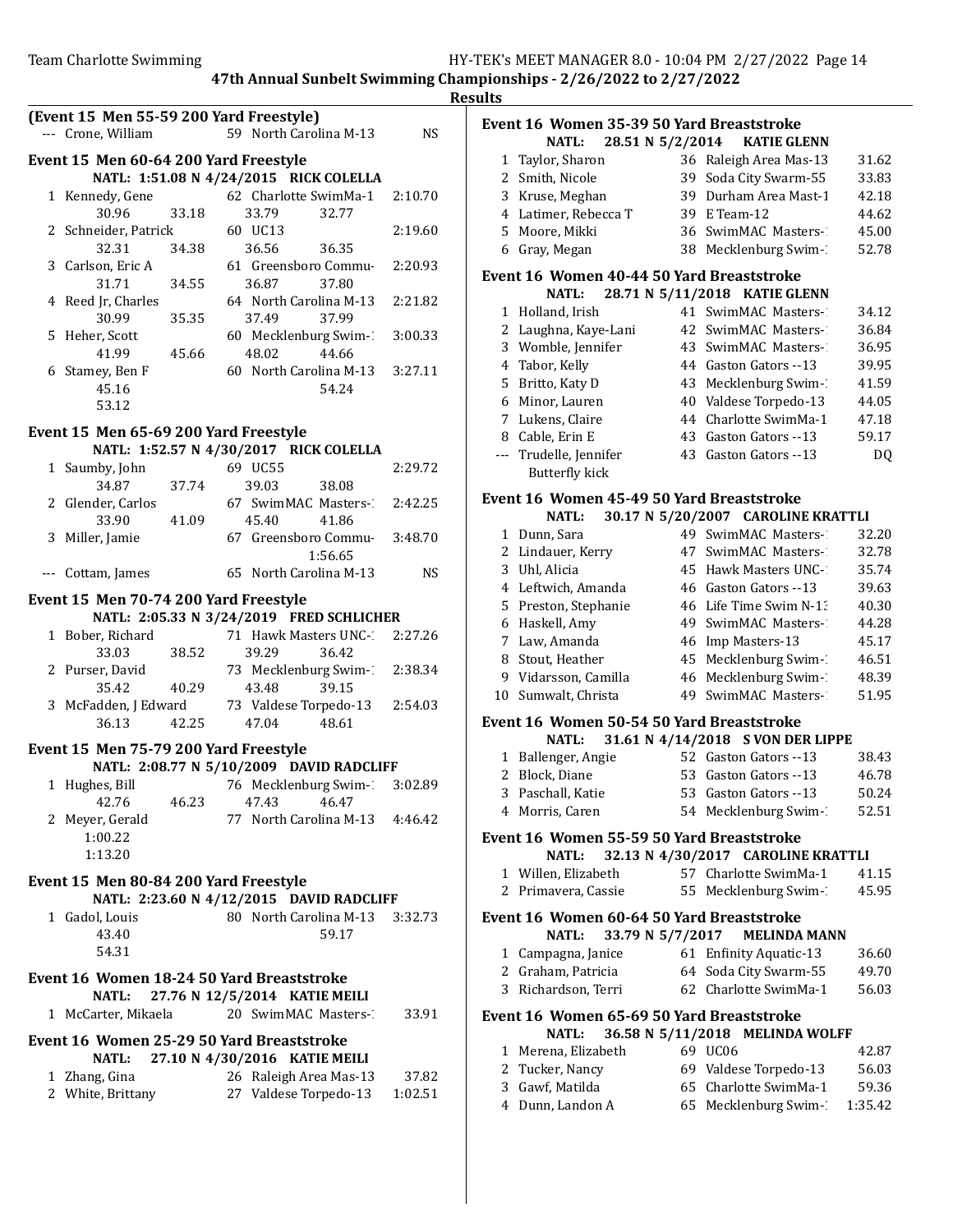|       | Event 16 Women 70-74 50 Yard Breaststroke                                        |    |                                                                |                |
|-------|----------------------------------------------------------------------------------|----|----------------------------------------------------------------|----------------|
|       |                                                                                  |    | NATL: 39.05 N 11/7/2021 CHARLOTTE DAVIS                        |                |
|       | 1 Thomason, Nancy 70 SwimMAC Masters- 58.79                                      |    |                                                                |                |
|       | Event 16 Women 75-79 50 Yard Breaststroke                                        |    |                                                                |                |
|       |                                                                                  |    | NATL: 41.53 N 4/13/2014 JOANN LEILICH                          |                |
|       | 1 Vaughn, Rebecca                                                                |    | 77 SwimMAC Masters-                                            | 1:08.60        |
|       | 2 Brooks, SAMM 78 North Carolina M-13                                            |    |                                                                | 1:24.87        |
|       | Event 16 Women 80-84 50 Yard Breaststroke                                        |    |                                                                |                |
|       |                                                                                  |    | NATL: 45.10 N 3/31/2019 JOANN LEILICH                          |                |
|       | 1 Elliott, Kacky                                                                 |    | 83 Greenville Splas-55 1:21.98                                 |                |
|       | Event 17 Men 25-29 50 Yard Breaststroke                                          |    |                                                                |                |
|       |                                                                                  |    | NATL: 23.87 N 5/21/2010 MARK GANGLOFF                          |                |
|       | 1 Williams, James W 26 Gaston Gators -- 13 32.37                                 |    |                                                                |                |
|       | Event 17 Men 30-34 50 Yard Breaststroke                                          |    |                                                                |                |
|       | 1 Moran, Kevin P                                                                 |    | NATL: 24.35 N 4/24/2015 MATT GREVERS<br>33 Palmetto Masters-55 |                |
|       | 2 Chang, Robert W 32 Mecklenburg Swim-1                                          |    |                                                                | 28.06<br>30.69 |
|       |                                                                                  |    |                                                                |                |
|       | Event 17 Men 35-39 50 Yard Breaststroke                                          |    | NATL: 25.03 N 3/4/2021 JAMES FIKE                              |                |
|       |                                                                                  |    |                                                                | 28.07          |
|       | 1 Schrider, Daniel 36 UC13<br>2 Shue, Billy 38 Charlotte SwimMa-1                |    |                                                                | 53.33          |
|       | Event 17 Men 40-44 50 Yard Breaststroke                                          |    |                                                                |                |
|       |                                                                                  |    | NATL: 24.19 N 12/19/2021 JAMES FIKE                            |                |
|       | 1 Havens, Kurt 40 SwimMAC Masters-2 31.14                                        |    |                                                                |                |
|       | 2 Foley, Jason M 43 Charlotte SwimMa-1 34.51                                     |    |                                                                |                |
|       | 3 Funkhauser, Caleb 41 SwimMAC Masters-                                          |    |                                                                | 37.29          |
|       | Event 17 Men 45-49 50 Yard Breaststroke                                          |    |                                                                |                |
|       |                                                                                  |    | NATL: 25.66 N 4/27/2019 JEFF COMMINGS                          |                |
|       | 1 McCormick, Bill 49 Mecklenburg Swim-1<br>-- Butcher, Rob 49 Mecklenburg Swim-1 |    |                                                                | 29.67          |
|       | --- Butcher, Rob                                                                 |    |                                                                | NS             |
|       | --- Harrison, Steve 49 SwimMAC Masters-                                          |    |                                                                | NS             |
|       | Event 17 Men 50-54 50 Yard Breaststroke                                          |    |                                                                |                |
|       |                                                                                  |    | NATL: 26.45 N 3/30/2014 DAVID GUTHRIE                          |                |
|       | 1 TenBroeck, Scott 50 Charlotte SwimMa-1 33.16                                   |    |                                                                |                |
|       | 2 Sandrini, Edison                                                               |    | 53 SwimMAC Masters-1                                           | 33.94          |
|       | 3 Sakara, Michael                                                                | 53 | Soda City Swarm-55                                             | 39.01          |
| $---$ | Lederer, Jon                                                                     | 52 | YMCA of the Tria-13                                            | NS             |
|       | Event 17 Men 55-59 50 Yard Breaststroke                                          |    |                                                                |                |
|       | <b>NATL:</b>                                                                     |    | 26.32 N 4/27/2019 CARLO TRAVAINI                               |                |
| 1     | Hilgen, Thomas<br>2 Perelli, David                                               | 55 | 57 SwimMAC Masters-<br>Mecklenburg Swim-1                      | 32.09<br>33.90 |
|       | 3 Pirie, Harry R                                                                 |    | 59 SwimMAC Masters-                                            | 42.43          |
|       | --- Morris, Brent                                                                |    | 56 Mecklenburg Swim-1                                          | NS             |
|       |                                                                                  |    |                                                                |                |
|       | Event 17 Men 60-64 50 Yard Breaststroke<br><b>NATL:</b>                          |    | 28.20 N 7/24/2021 DAVID GUTHRIE                                |                |
|       | 1 Watson, Derek M                                                                |    | 60 Raleigh Area Mas-13                                         | 34.10          |
|       | 2 Schneider, Patrick                                                             | 60 | <b>UC13</b>                                                    | 39.39          |
|       | 3 Arnold, Matthew                                                                | 61 | Mecklenburg Swim-1                                             | 42.12          |
|       | 4 Stamey, Ben F                                                                  | 60 | North Carolina M-13                                            | 59.29          |
|       | Stevens, Eric                                                                    |    | 60 UC13                                                        | <b>NS</b>      |
|       |                                                                                  |    |                                                                |                |

| <b>Results</b> |                                              |         |              |                                          |           |
|----------------|----------------------------------------------|---------|--------------|------------------------------------------|-----------|
|                | Event 17 Men 65-69 50 Yard Breaststroke      |         |              |                                          |           |
|                |                                              |         |              | NATL: 28.88 N 5/11/2018 RICK COLELLA     |           |
|                | 1 Meyers, Peter                              |         |              | 69 Mecklenburg Swim-1                    | 40.49     |
|                | 2 Miller, Jamie                              |         |              | 67 Greensboro Commu-                     | 52.49     |
|                | 3 Lipson, Richard 65 Charlotte SwimMa-1      |         |              |                                          | 55.17     |
|                | Event 17 Men 70-74 50 Yard Breaststroke      |         |              |                                          |           |
|                | <b>NATL:</b>                                 |         |              | 31.70 N 4/30/2016 ROBERT STRAND          |           |
|                | 1 McFadden, J Edward                         |         |              | 73 Valdese Torpedo-13                    | 41.60     |
|                | 2 Purdie, John                               |         |              | 72 SwimMAC Masters-2                     | 54.18     |
|                | 3 Chang, Robert                              |         |              | 72 Mecklenburg Swim-1:08.61              |           |
|                | --- Trevisan, Paul                           |         |              | 70 Raleigh Area Mas-13                   | <b>NS</b> |
|                | Event 17 Men 75-79 50 Yard Breaststroke      |         |              |                                          |           |
|                | NATL:                                        |         |              | 34.58 N 3/5/2017 MIKE FRESHLEY           |           |
|                | 1 Preuninger, David 75 Greenville Splas-55   |         |              |                                          | 43.03     |
|                | 2 Boston, Jim                                |         |              | 75 Hawk Masters UNC-1                    | 53.96     |
|                | Event 17 Men 80-84 50 Yard Breaststroke      |         |              |                                          |           |
|                |                                              |         |              | NATL: 39.38 N 1/29/2012 John D Kortheuer |           |
|                | 1 Gadol, Louis                               |         |              | 80 North Carolina M-13                   | 46.72     |
|                | Event 18 Women 18-24 100 Yard IM             |         |              |                                          |           |
|                | <b>NATL:</b>                                 |         |              | 53.02 N 12/21/2014 KATIE MEILI           |           |
|                | 1 Savage, Chelsea                            |         |              | 23 Gaston Gators --13                    | 1:03.79   |
|                | 29.54                                        | 34.25   |              |                                          |           |
|                | Event 18 Women 25-29 100 Yard IM             |         |              |                                          |           |
|                | <b>NATL:</b>                                 |         |              | 54.40 N 4/29/2017 DANIELLE HERRMANN      |           |
|                | 1 Marshall, Alexandra 27 Virginia Masters-12 |         |              |                                          | 1:06.41   |
|                | 28.65                                        | 37.76   |              |                                          |           |
|                | 2 Darmofal, Katarina                         |         |              | 25 Hawk Masters UNC-                     | 1:10.21   |
|                | 32.25 37.96                                  |         |              |                                          |           |
|                | 3 Zhang, Gina                                |         |              | 26 Raleigh Area Mas-13                   | 1:10.76   |
|                | 32.49                                        | 38.27   |              |                                          |           |
|                | 4 Barefoot, Rachel K                         |         |              | 28 Valdese Torpedo-13                    | 1:50.18   |
|                | 47.90                                        | 1:02.28 |              |                                          |           |
|                | 5 White, Brittany                            |         |              | 27 Valdese Torpedo-13                    | 2:05.35   |
|                | 57.27 1:08.08                                |         |              |                                          |           |
|                | Event 18 Women 30-34 100 Yard IM             |         |              |                                          |           |
|                | <b>NATL:</b>                                 |         |              | 57.01 N 4/15/2000 ANGEL MARTINO          |           |
|                | 1 Maybank, Kristen                           |         |              | 33 SwimMAC Masters-                      | 1:06.55   |
|                | 30.39                                        | 36.16   |              |                                          |           |
|                | 2 Heatley, Stephanie                         |         |              | 31 Palmetto Masters-55                   | 1:12.16   |
|                | 32.49                                        | 39.67   |              |                                          |           |
|                | <b>Event 18 Women 35-39 100 Yard IM</b>      |         |              |                                          |           |
|                | <b>NATL:</b>                                 |         |              | 57.25 N 4/29/2017 GABRIELLE CHANG        |           |
|                | 1 Taylor, Sharon                             |         |              | 36 Raleigh Area Mas-13                   | 1:02.86   |
|                | 29.96                                        | 32.90   |              |                                          |           |
|                | 2 Zamora, Irene                              | 39      |              | Mecklenburg Swim-1                       | 1:09.06   |
|                | 32.15                                        | 36.91   |              |                                          |           |
|                | 3 Smith, Nicole                              |         |              | 39 Soda City Swarm-55                    | 1:12.70   |
|                | 33.66                                        | 39.04   |              |                                          |           |
|                | 4 Kruse, Meghan                              |         |              | 39 Durham Area Mast-1                    | 1:19.74   |
|                | 37.97                                        | 41.77   |              |                                          |           |
|                | 5 Latimer, Rebecca T                         |         | 39 E Team-12 |                                          | 1:21.32   |

37.19 44.13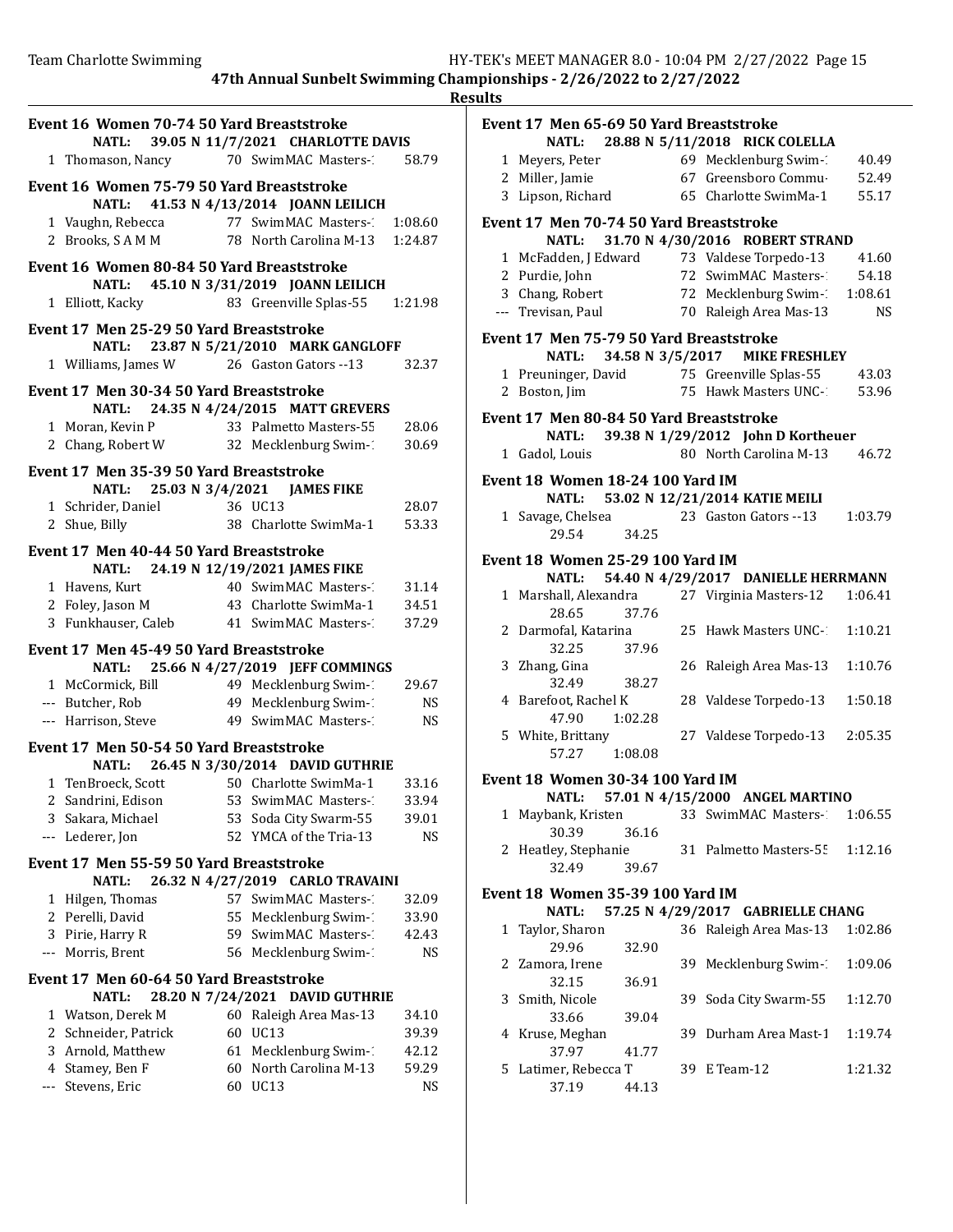# **Results**

|   |                                         |         |                                             |         | kesi |
|---|-----------------------------------------|---------|---------------------------------------------|---------|------|
|   | Event 18 Women 40-44 100 Yard IM        |         |                                             |         |      |
|   |                                         |         | NATL: 57.95 N 4/28/2012 ERIKA BRAUN         |         |      |
|   | 1 Holland, Irish                        |         | 41 SwimMAC Masters- 1:06.26                 |         |      |
|   | 31.23                                   | 35.03   |                                             |         |      |
|   | 2 Womble, Jennifer                      |         | 43 SwimMAC Masters- 1:09.74                 |         |      |
|   | 33.38                                   | 36.36   |                                             |         |      |
|   | 3 Smith, Sarah                          |         | 41 Gaston Gators --13                       | 1:11.72 |      |
|   | 33.17                                   | 38.55   |                                             |         |      |
|   | 4 Lukens, Claire                        |         | 44 Charlotte SwimMa-1 1:29.95               |         |      |
|   | 41.89                                   | 48.06   |                                             |         |      |
|   |                                         |         |                                             |         |      |
|   | Event 18 Women 45-49 100 Yard IM        |         |                                             |         |      |
|   | <b>NATL:</b>                            |         | 59.39 N 4/28/2012 FALL WILLEBOORDSE         |         |      |
|   | 1 Lindauer, Kerry                       |         | 47 SwimMAC Masters-                         | 1:03.84 |      |
|   | 28.60                                   | 35.24   |                                             |         |      |
|   | 2 Dunn, Sara                            |         | 49 SwimMAC Masters-                         | 1:10.43 |      |
|   | 33.87                                   | 36.56   |                                             |         |      |
|   | 3 Preston, Stephanie                    |         | 46 Life Time Swim N-1:                      | 1:23.65 |      |
|   | 40.78 42.87                             |         |                                             |         |      |
|   | 4 Moore, Meredith                       |         | 48 Mecklenburg Swim-1                       | 1:27.24 |      |
|   | 42.29                                   | 44.95   |                                             |         |      |
|   | 5 Law, Amanda                           |         | 46 Imp Masters-13                           | 1:32.10 |      |
|   | 47.19                                   | 44.91   |                                             |         |      |
|   | 6 Vidarsson, Camilla                    |         | 46 Mecklenburg Swim-1                       | 1:36.30 |      |
|   | 46.12                                   |         |                                             |         |      |
|   |                                         | 50.18   |                                             |         |      |
|   | 7 Haskell, Amy                          |         | 49 SwimMAC Masters-                         | 1:44.57 |      |
|   | 48.91                                   | 55.66   |                                             |         |      |
|   | 8 Mihalick, Katherine                   |         | 47 Charlotte SwimMa-1                       | 1:46.52 |      |
|   | 51.42                                   | 55.10   |                                             |         |      |
|   | 9 Morrell, Jennifer                     |         | 46 SwimMAC Masters-                         | 1:52.53 |      |
|   | 10 Sumwalt, Christa                     |         | 49 SwimMAC Masters-                         | 1:57.10 |      |
|   | Event 18 Women 50-54 100 Yard IM        |         |                                             |         |      |
|   |                                         |         | NATL: 1:01.28 N 4/29/2016 FALL WILLEBOORDSE |         |      |
|   | 1 Braun, Erika                          |         | 50 Raleigh Area Mas-13 1:01.91              |         |      |
|   | 28.34                                   | 33.57   |                                             |         |      |
|   |                                         |         |                                             | 1:17.21 |      |
|   | 2 Ballenger, Angie                      |         | 52 Gaston Gators --13                       |         |      |
|   | 35.49                                   | 41.72   |                                             |         |      |
|   | 3 Carter, Eddie                         |         | 51 SwimMAC Masters- 1:20.77                 |         |      |
|   | 37.50                                   | 43.27   |                                             |         |      |
|   | 4 Manion, Michele                       |         | 53 SwimMAC Masters-1                        | 1:21.71 |      |
|   | 5 Quigley, Karen                        |         | 52 Charlotte SwimMa-1                       | 1:37.00 |      |
|   | 44.10                                   | 52.90   |                                             |         |      |
|   | 6 Harris, Susan                         |         | 52 Gaston Gators --13                       | 1:41.35 |      |
|   | 7 Barton, Cheri                         |         | 54 SwimMAC Masters-                         | 1:52.88 |      |
|   | 52.66                                   | 1:00.22 |                                             |         |      |
|   |                                         |         |                                             |         |      |
|   | <b>Event 18 Women 55-59 100 Yard IM</b> |         |                                             |         |      |
|   |                                         |         | NATL: 1:02.34 N 4/29/2017 KARLYN PIPES      |         |      |
|   | 1 Kunovac, Jelena                       |         | 57 Team Redbird-33                          | 1:12.41 |      |
|   | 32.14                                   | 40.27   |                                             |         |      |
|   | 2 Welch, Melissa                        |         | 55 North Carolina M-13                      | 1:23.16 |      |
|   | 37.80                                   | 45.36   |                                             |         |      |
| 3 | Willen, Elizabeth                       |         | 57 Charlotte SwimMa-1                       | 1:24.67 |      |
|   | 38.06                                   | 46.61   |                                             |         |      |
| 4 | Byrd, Laura J                           |         | 57 Hawk Masters UNC-                        | 1:25.55 |      |
|   | 42.03                                   | 43.52   |                                             |         |      |
| 5 | Gregory, Carol                          |         | 57 Enfinity Aquatic-13                      | 1:27.54 |      |
|   | 40.27                                   | 47.27   |                                             |         |      |
|   |                                         |         |                                             |         |      |
|   |                                         |         |                                             |         |      |

| 6 Primavera, Cassie<br>47.64                    | 52.37          | 55 Mecklenburg Swim-1:40.01                                                            |           |
|-------------------------------------------------|----------------|----------------------------------------------------------------------------------------|-----------|
| Event 18 Women 60-64 100 Yard IM                |                | NATL: 1:06.74 N 9/15/2018 PENNY NOYES                                                  |           |
| 1 Campagna, Janice<br>34.74                     |                | 61 Enfinity Aquatic-13                                                                 | 1:13.27   |
| 2 Shaffer, Linda                                | 38.53          | 60 North Carolina M-13                                                                 | 1:49.85   |
| 51.35<br>3 Richardson, Terri<br>58.55           | 58.50<br>58.54 | 62 Charlotte SwimMa-1 1:57.09                                                          |           |
| Event 18 Women 65-69 100 Yard IM                |                |                                                                                        |           |
|                                                 |                | NATL: 1:07.03 N 2/1/2020 PENNY NOYES                                                   |           |
| 1 Tucker, Nancy<br>53.42                        | 58.85          | 69 Valdese Torpedo-13                                                                  | 1:52.27   |
| 2 Gawf, Matilda<br>1:11.43                      | 1:10.60        | 65 Charlotte SwimMa-1 2:22.03                                                          |           |
| Event 18 Women 70-74 100 Yard IM                |                |                                                                                        |           |
|                                                 |                | NATL: 1:12.10 N 11/7/2021 CHARLOTTE DAVIS                                              |           |
| 1 Loftus-Charley, Shirley 70 E Team-12<br>39.81 | 42.05          |                                                                                        | 1:21.86   |
| 51.16                                           | 56.08          | 2 Moeller, Mary Pat 71 Charlotte SwimMa-1 1:47.24                                      |           |
| Event 18 Women 75-79 100 Yard IM                |                |                                                                                        |           |
|                                                 |                | NATL: 1:27.31 N 4/24/2005 GAIL ROPER                                                   |           |
|                                                 |                |                                                                                        |           |
|                                                 |                | --- Brooks, S A M M 78 North Carolina M-13<br>--- Vaughn, Rebecca 77 SwimMAC Masters-2 | NS<br>NS. |
|                                                 |                |                                                                                        |           |
| Event 19 Men 18-24 100 Yard IM                  |                |                                                                                        |           |
|                                                 |                | NATL: 48.96 N 4/26/2019 ANDREW APPLEBY                                                 |           |
| 1 Hardy, James                                  |                | 24 Charlotte SwimMa-1                                                                  | 56.29     |
| 25.60                                           | 30.69          |                                                                                        |           |
| 2 Kelber, Jordan                                |                | 24 UC13                                                                                | 57.96     |
| 26.19                                           | 31.77          |                                                                                        |           |
| 3 Brinkley, Samuel<br>28.00                     | 33.30          | 24 UC13                                                                                | 1:01.30   |
|                                                 |                |                                                                                        |           |
| Event 19 Men 25-29 100 Yard IM                  |                |                                                                                        |           |
|                                                 |                | NATL: 47.77 N 5/3/2014 DARIAN TOWNSEND                                                 |           |
| 28.17                                           | 32.29          | 1 Brock, Riley 26 Charlotte SwimMa-1 1:00.46                                           |           |
| 2 Williams, James W<br>29.71                    | 34.97          | 26 Gaston Gators --13                                                                  | 1:04.68   |
|                                                 |                |                                                                                        |           |
| Event 19 Men 30-34 100 Yard IM                  |                |                                                                                        |           |
| <b>NATL:</b>                                    |                | 47.71 N 4/29/2017 RYAN LOCHTE                                                          |           |
| 1 Wilson, Jeremy                                |                | 30 Greenville Splas-55                                                                 | 59.35     |
| 26.86<br>2 Sites, Tyler                         | 32.49          | 30 Palmetto Masters-55                                                                 | 1:03.80   |
| 30.14                                           | 33.66          |                                                                                        |           |
| --- Colbert, Pete                               |                | 32 Charlotte SwimMa-1                                                                  | NS.       |
| <b>Event 19 Men 35-39 100 Yard IM</b>           |                |                                                                                        |           |
| <b>NATL:</b>                                    |                | 49.01 N 4/29/2017 JEFF NATALIZIO                                                       |           |
| 1 Dellanoce, Michael                            |                | 37 Raleigh Area Mas-13                                                                 | 55.16     |
| 26.24<br>2 Baccich, Thorn                       | 28.92          | 38 Charlotte SwimMa-1                                                                  | 55.51     |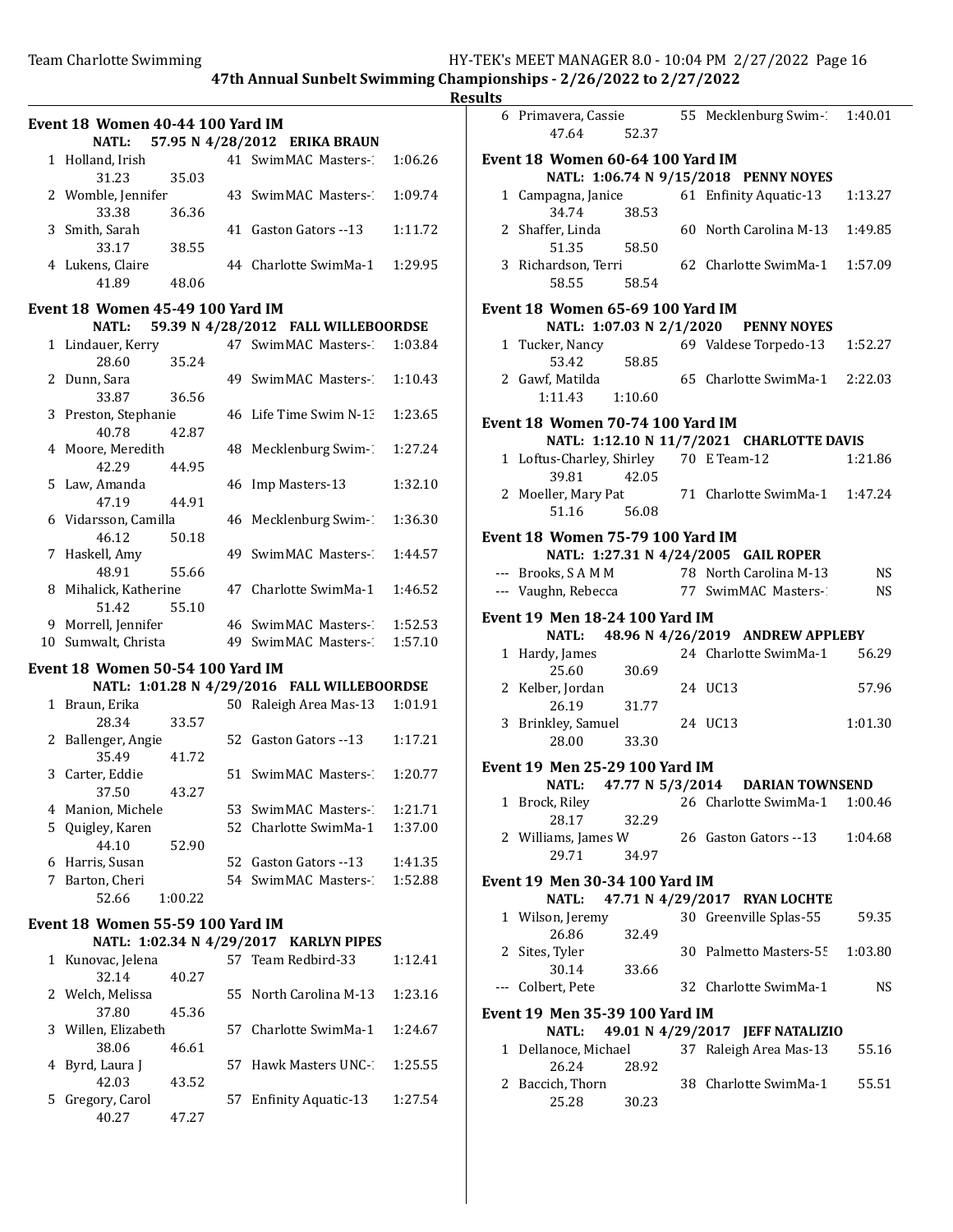(Event 19 Men 35-39 100 Yard IM) 3 Krayer, Michael 39 SwimMAC Masters-13 59.16 27.72 31.44 4 Moran, Brian D 35 Palmetto Masters-55 59.60 27.05 32.55 5 1:02.10 Moore, Cameron 39 UC55 28.86 33.24 6 Carroll, Jeremy 37 Mecklenburg Swim-1:04.66 29.69 34.97 7 1:06.23 Henderson, Kevin 39 UC13 30.32 35.91 8 Shue, Billy 38 Charlotte SwimMa-1 1:42.45 50.25 52.20 Event 19 Men 40-44 100 Yard IM NATL: 51.07 N 4/25/2015 JEFF COMMINGS 1 Hill, Edward T 42 Hawk Masters UNC-1300.08 27.67 32.41 2 Smith, Kevin 43 Gaston Gators -- 13 1:00.59 27.41 33.18 3 1:02.74 Rowe, Edward 42 YMCA of the Tria-13 29.77 32.97 4 Schelhammer, Karl W 40 Mecklenburg Swim-1:06.59 29.17 37.42 5 Piscitelli, Jonathan 41 Charlotte SwimMa-1 1:08.05 31.98 36.07 6 Foley, Jason M 43 Charlotte SwimMa-1 1:10.49 33.21 37.28 --- Havens, Kurt 10 40 SwimMAC Masters-13 NS Event 19 Men 45-49 100 Yard IM NATL: 52.14 N 5/23/2010 RICHARD HUGHEY 1 Flynn, Robert 47 SwimMAC Masters-158.38 26.48 31.90 2 Fusedale, Nick 46 SwimMAC Masters-1:01.38 27.51 33.87 3 Mills, Matthew 45 Georgia Masters-45 1:01.45 28.43 33.02 4 Charcalla, Randy 45 Greenville Splas-55 1:01.71 29.06 32.65 5 McCormick, Bill 49 Mecklenburg Swim-1:03.25 29.70 33.55

## 6 Johnson, Brian 45 Gaston Gators -- 13 1:14.13 36.23 37.90 --- Butcher, Rob 49 Mecklenburg Swim-13 NS --- Harrison, Steve 49 SwimMAC Masters-13 NS

#### Event 19 Men 50-54 100 Yard IM

#### NATL: 53.60 N 4/29/2017 MIKE IRVIN

| 1 Andersen, Morten |       | 51 SwimMAC Masters- 1:00.46 |         |
|--------------------|-------|-----------------------------|---------|
| 28.32              | 32.14 |                             |         |
| 2 Meehan, Dennis   |       | 51 Mahogany Mermaid         | 1:00.48 |
| 27.63              | 32.85 |                             |         |
| 3 Dickson, Kurt    |       | 54 Golden Road Agua-3       | 1:03.03 |
| 28.84              | 34.19 |                             |         |
| 4 Lyons, Jeff      |       | 51 SwimMAC Masters- 1:04.35 |         |
| 30.73              | 33.62 |                             |         |

| <b>Results</b> |                                                |         |                                            |         |
|----------------|------------------------------------------------|---------|--------------------------------------------|---------|
|                | 5 TenBroeck, Scott<br>31.54                    | 36.48   | 50 Charlotte SwimMa-1                      | 1:08.02 |
|                | 6 Cornell, Eric                                |         | 52 SwimMAC Masters-2                       | 1:09.58 |
|                | 31.80<br>7 Sakara, Michael                     | 37.78   | 53 Soda City Swarm-55                      | 1:17.91 |
|                | 37.77<br>8 Sturgis, Jason                      | 40.14   | 50 SwimMAC Masters-                        | 1:25.94 |
|                | 40.32                                          | 45.62   |                                            |         |
|                | 9 Garberina, Paul A<br>47.72                   | 56.80   | 53 SwimMAC Masters-1                       | 1:44.52 |
|                | <b>Event 19 Men 55-59 100 Yard IM</b>          |         |                                            |         |
|                | <b>NATL:</b>                                   |         | 55.09 N 4/26/2019 CARLO TRAVAINI           |         |
|                | 1 Hilgen, Thomas<br>30.21                      | 33.42   | 57 SwimMAC Masters-2                       | 1:03.63 |
|                | 2 Smith, Stratton<br>31.90                     | 36.20   | 57 SwimMAC Masters-1                       | 1:08.10 |
|                | 3 Brown, Stephen                               |         | 55 Mecklenburg Swim-1                      | 1:11.53 |
|                | 32.72<br>4 Welshofer, John                     | 38.81   | 58 Mecklenburg Swim-1                      | 1:17.41 |
|                | 35.95<br>5 Morris, Brent                       | 41.46   | 56 Mecklenburg Swim-1                      | 1:21.18 |
|                | 40.13                                          | 41.05   |                                            |         |
|                | <b>Event 19 Men 60-64 100 Yard IM</b>          |         |                                            |         |
|                | <b>NATL:</b>                                   |         | 57.23 N 5/11/2013 RICK COLELLA             |         |
|                | 1 Dyer, Andy                                   |         | 63 Palmetto Masters-55                     | 1:03.07 |
|                | 30.30<br>2 Watson, Derek M                     | 32.77   | 60 Raleigh Area Mas-13                     | 1:07.57 |
|                | 31.63                                          | 35.94   |                                            |         |
|                | 3 Washburn, Jonathan<br>32.43                  | 35.59   | 64 Hawk Masters UNC-                       | 1:08.02 |
|                | 4 Stevens, Eric<br>32.47                       | 36.30   | 60 UC13                                    | 1:08.77 |
|                | 5 Williams, Ned<br>32.83                       | 38.45   | 61 Mecklenburg Swim-1                      | 1:11.28 |
|                | 6 Schneider, Patrick                           |         | 60 UC13                                    | 1:14.50 |
|                | 35.56<br>7 Reed Jr, Charles                    | 38.94   | 64 North Carolina M-13                     | 1:15.28 |
|                | 36.24<br>8 Adcock, Albert M                    | 39.04   | 64 Charlotte SwimMa-1                      | 1:21.33 |
|                | 31.94                                          | 49.39   |                                            |         |
|                | 9 Arnold, Matthew<br>37.42                     | 46.32   | 61 Mecklenburg Swim-1                      | 1:23.74 |
|                | --- Kennedy, Wilton C                          |         | 60 Virginia Masters-12                     | NS.     |
|                | <b>Event 19 Men 65-69 100 Yard IM</b><br>NATL: |         | 57.37 N 4/26/2019 RICK COLELLA             |         |
|                | 1 Chappell, Richard<br>33.91                   | 39.01   | 65 SwimMAC Masters-1                       | 1:12.92 |
|                | 2 Carrow, Hill                                 |         | 67 Raleigh Area Mas-13                     | 1:18.00 |
|                | 36.61<br>3 Ericson, Richard B                  | 41.39   | 66 Valdese Torpedo-13                      | 2:00.80 |
|                | 55.06                                          | 1:05.74 |                                            |         |
|                | <b>Event 19 Men 70-74 100 Yard IM</b>          |         |                                            |         |
|                |                                                |         | NATL: 1:04.77 N 4/29/2017 ANDREW MCPHERSON | 1.10.71 |

1 Bober, Richard 71 Hawk Masters UNC-1:18.71 33.10 45.61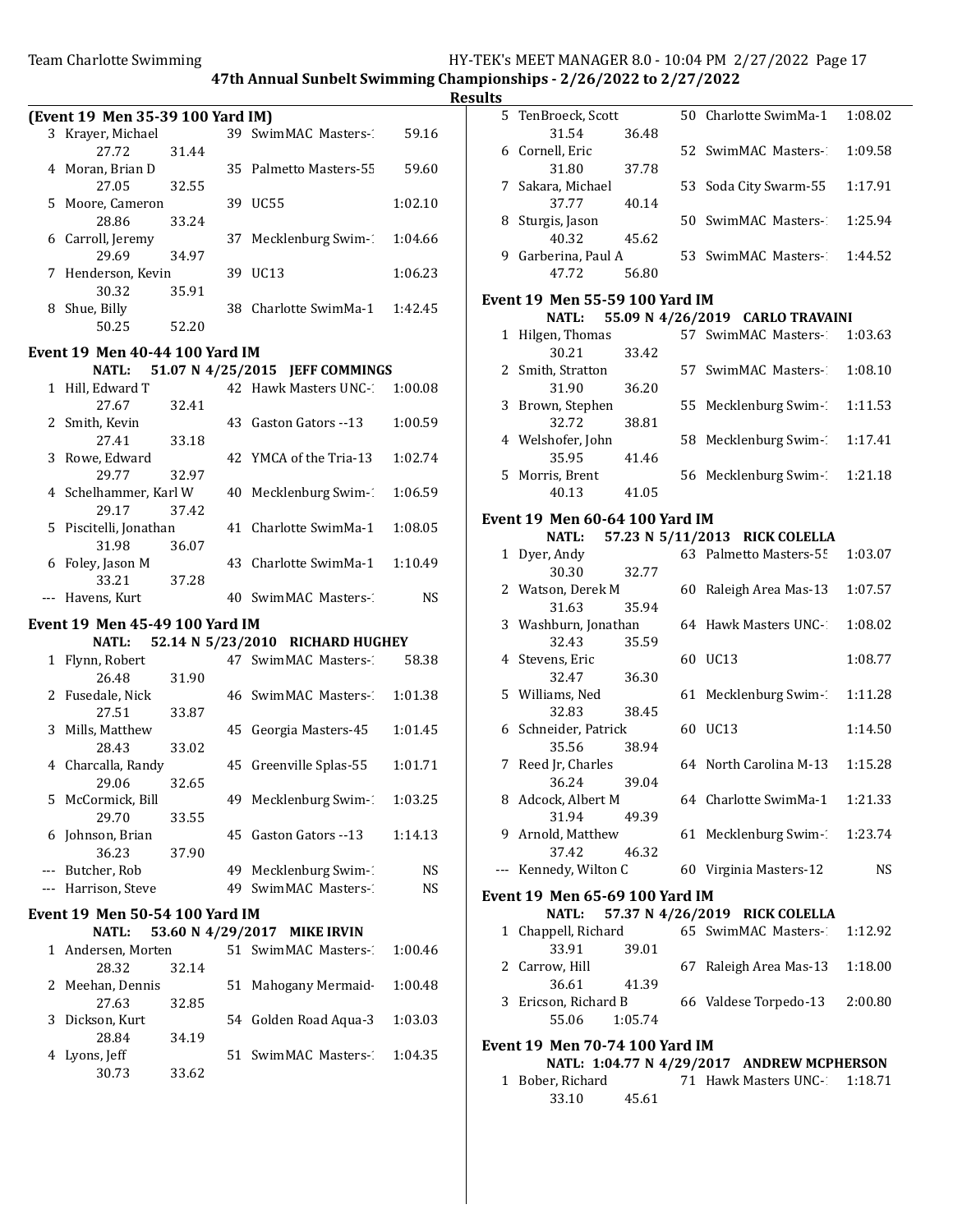|    | (Event 19 Men 70-74 100 Yard IM)                   |                                           |         |
|----|----------------------------------------------------|-------------------------------------------|---------|
|    | 2 Purser, David                                    | 73 Mecklenburg Swim-1                     | 1:23.12 |
|    | 37.18<br>45.94                                     |                                           |         |
|    | 3 McFadden, J Edward                               | 73 Valdese Torpedo-13                     | 1:28.78 |
|    | 41.96<br>46.82                                     |                                           |         |
|    | 4 Seifart, Curt                                    | 70 Charlotte SwimMa-1                     | 1:33.94 |
|    | 43.31<br>50.63                                     |                                           |         |
|    | 5 Purdie, John                                     | 72 SwimMAC Masters-                       | 1:51.25 |
|    | 52.55<br>58.70                                     |                                           |         |
|    |                                                    |                                           |         |
|    | <b>Event 19 Men 75-79 100 Yard IM</b>              |                                           |         |
|    |                                                    | NATL: 1:08.68 N 9/18/2016 MIKE FRESHLEY   |         |
|    | 1 Conroy, Michael                                  | 75 Mecklenburg Swim-1:24.01               |         |
|    | 38.96<br>45.05                                     |                                           |         |
|    | 2 Hughes, Bill                                     | 76 Mecklenburg Swim-1                     | 1:33.78 |
|    | 45.20<br>48.58                                     |                                           |         |
|    | 3 Preuninger, David                                | 75 Greenville Splas-55                    | 1:38.71 |
|    | 46.89<br>51.82                                     |                                           |         |
|    | 4 Meyer, Gerald                                    | 77 North Carolina M-13 2:29.06            |         |
|    | 1:15.63<br>1:13.43                                 |                                           |         |
|    | --- Brown, Bill                                    | 76 East Carolina Aq-13                    | NS      |
|    | Event 19 Men 85-89 100 Yard IM                     |                                           |         |
|    |                                                    | NATL: 1:28.37 N 3/7/2010 FRANK PIEMME     |         |
|    | 1 Barrett, Steve                                   | 88 North Carolina M-13 2:18.11            |         |
|    | Event 20 Mixed 18+200 Yard Medley Relay            |                                           |         |
|    |                                                    | NATL: 1:39.06 N 4/30/2011 THE OLYMPIC CLU |         |
|    | O'DONNELL-MCCARTH, G MARSHALL, B BISHOP, S GREENWO |                                           |         |
|    | 1 Gaston Gators --13                               | A                                         | 2:05.05 |
|    | 1) Williams, James W M26 2) Ballenger, Angie W52   |                                           |         |
|    | 3) Savage, Chelsea W23                             | 4) Carranza, Chandler M40                 |         |
|    | 29.54<br>38.87                                     | 27.86<br>28.78                            |         |
|    |                                                    |                                           |         |
|    | Event 20 Mixed 25+200 Yard Medley Relay            |                                           |         |
|    |                                                    | NATL: 1:37.19 N 4/30/2011 PHOENIX SWIM CL |         |
|    | N INADA, J COMMINGS, K SHORES, M MCCUE             |                                           |         |
|    | 1 SwimMAC Masters-13                               | A                                         | 1:54.25 |
|    | 1) Maybank, Kristen W33 2) Havens, Kurt M40        |                                           |         |
|    | 3) Beckett, Madison W32 4) Rossi, Dave M33         |                                           |         |
|    | 30.25<br>31.36                                     | 28.53<br>24.11                            |         |
|    | 2 Palmetto Masters-55                              | A                                         | 1:56.25 |
|    | 1) Heatley, Stephanie W31                          | 2) Moran, Kevin P M33                     |         |
|    | 3) Moran, Brian D M35                              | 4) Breaux, Sarah W34                      |         |
|    | 32.93<br>27.57                                     | 27.19<br>28.56                            |         |
| 3  | Gaston Gators --13                                 | A                                         | 1:57.57 |
|    | 1) Smith, Sarah W41                                | 2) Johnson, Brian M45                     |         |
|    | 3) Smith, Kevin M43                                | 4) Hauser, Whitney W30                    |         |
|    | 32.47<br>34.64                                     | 26.02<br>24.44                            |         |
| 4  | Hawk Masters UNC-13                                | A                                         | 2:15.20 |
|    | 1) Uhl, Alicia W45                                 | 2) Darmofal, Katarina W25                 |         |
|    | 3) Hill, Edward T M42<br>32.74                     | 4) Boston, Jim M75<br>26.10               |         |
|    | 37.80<br>Charlotte SwimMa-13                       | 38.56<br>A                                |         |
| 5. |                                                    |                                           | 2:18.10 |
|    | 1) TenBroeck, Scott M50                            | 2) Lukens, Claire W44                     |         |
|    | 3) Piscitelli, Jonathan M41<br>36.07<br>46.32      | 4) Brown, Asheton W32<br>25.75<br>29.96   |         |
|    |                                                    |                                           |         |

#### Event 20 Mixed 35+ 200 Yard Medley Relay NATL: 1:39.85 N 5/22/2010 COLORADO MASTER S HART, M EISENHUTH, C O'SULLIVAN, C SAPPEY

|   | $\frac{1}{1}$ Ensemino 1.11, $\sigma$ |         |       |                           |         |
|---|---------------------------------------|---------|-------|---------------------------|---------|
|   | 1 SwimMAC Masters-13                  |         | A     |                           | 1:57.55 |
|   | 1) Chamblee, Dan M37                  |         |       | 2) Krayer, Michael M39    |         |
|   | 3) Holland, Irish W41                 |         |       | 4) Hilt, Marialice W36    |         |
|   | 29.83                                 | 30.17   | 29.29 | 28.26                     |         |
| 2 | Raleigh Area Mas-13                   |         | A     |                           | 2:03.34 |
|   | 1) Carrow, Hill M67                   |         |       | 2) Taylor, Sharon W36     |         |
|   | 3) Rubacky, Mark M52                  |         |       | 4) Braun, Erika W50       |         |
|   | 36.66                                 | 31.58   | 30.45 | 24.65                     |         |
| 3 | SwimMAC Masters-13                    |         | B     |                           | 2:03.43 |
|   | 1) Koehler, William M40               |         |       | 2) Funkhauser, Caleb M41  |         |
|   | 3) Womble, Jennifer W43               |         |       | 4) Laughna, Kaye-Lani W42 |         |
|   | 29.95                                 | 35.83   | 30.25 | 27.40                     |         |
|   | 4 Mecklenburg Swim-13                 |         | A     |                           | 2:12.13 |
|   | 1) Zamora, Irene W39                  |         |       | 2) Britto, Katy D W43     |         |
|   | 3) Schelhammer, Karl W M40            |         |       | 4) Carroll, Jeremy M37    |         |
|   | 34.22                                 | 45.50   | 27.39 | 25.02                     |         |
| 5 | Gaston Gators --13                    |         | A     |                           | 2:18.80 |
|   | 1) Wetter, Kevin M45                  |         |       | 2) Tabor, Kelly W44       |         |
|   | 3) Leftwich, Amanda W46               |         |       | 4) Johnston, Thad M57     |         |
|   | 33.56                                 | 39.48   | 34.28 | 31.48                     |         |
| 6 | Mecklenburg Swim-13                   |         | B     |                           | 2:39.53 |
|   | 1) Wolfe, Douglas A M47               |         |       | 2) Morris, Caren W54      |         |
|   | 3) Vidarsson, Camilla W46             |         |       | 4) Sarrafi, Khash M51     |         |
|   | 37.71                                 | 51.40   | 36.84 | 33.58                     |         |
| 7 | Charlotte SwimMa-13                   |         | B     |                           | 3:05.61 |
|   | 1) Richardson, Terri W62              |         |       | 2) Gawf, Matilda W65      |         |
|   | 3) Shue, Billy M38                    |         |       | 4) Foley, Jason M M43     |         |
|   | 49.40                                 | 1:10.01 | 24.50 | 41.70                     |         |

## Event 20 Mixed 45+ 200 Yard Medley Relay NATL: 1:44.02 N 5/4/2008 ARIZONA MASTERS J SMITH, G MILLS, S ROLLINS, M BAILEY

|   | MITH, G MILLS, S ROLLINS, M BAILEY! |       |                            |         |
|---|-------------------------------------|-------|----------------------------|---------|
|   | 1 SwimMAC Masters-13                | A     |                            | 1:50.33 |
|   | 1) Fusedale, Nick M46               |       | 2) Dunn, Sara W49          |         |
|   | 3) Andersen, Morten M51             |       | 4) Lindauer, Kerry W47     |         |
|   | 28.05<br>31.43                      | 25.83 | 25.02                      |         |
|   | 2 SwimMAC Masters-13                | C     |                            | 2:10.09 |
|   | 1) Manion, Michele W53              |       | 2) Hilgen, Thomas M57      |         |
|   | 3) Lyons, Jeff M51                  |       | 4) Carter, Eddie W51       |         |
|   | 38.20<br>32.45                      | 27.47 | 31.97                      |         |
|   | 3 SwimMAC Masters-13                | B     |                            | 2:34.49 |
|   | 1) Morrell, Jennifer W46            |       | 2) Haskell, Amy W49        |         |
|   | 3) Cornell, Eric M52                |       | 4) Sandrini, Edison M53    |         |
|   | 52.38<br>48.79                      | 28.27 | 25.05                      |         |
| 4 | Charlotte SwimMa-13                 | A     |                            | 2:59.01 |
|   | 1) Adcock, Albert M M64             |       | 2) Lipson, Richard M65     |         |
|   | 3) Quigley, Karen W52               |       | 4) Mihalick, Katherine W47 |         |
|   |                                     | 45.91 | 35.85                      |         |
|   | Mecklenburg Swim-13                 | A     |                            | NS.     |
|   | 1) McCormick, Bill M49              |       | 2) Butcher, Rob M49        |         |
|   | 3) Moore, Meredith W48              |       | 4) Stout, Heather W45      |         |
|   |                                     |       |                            |         |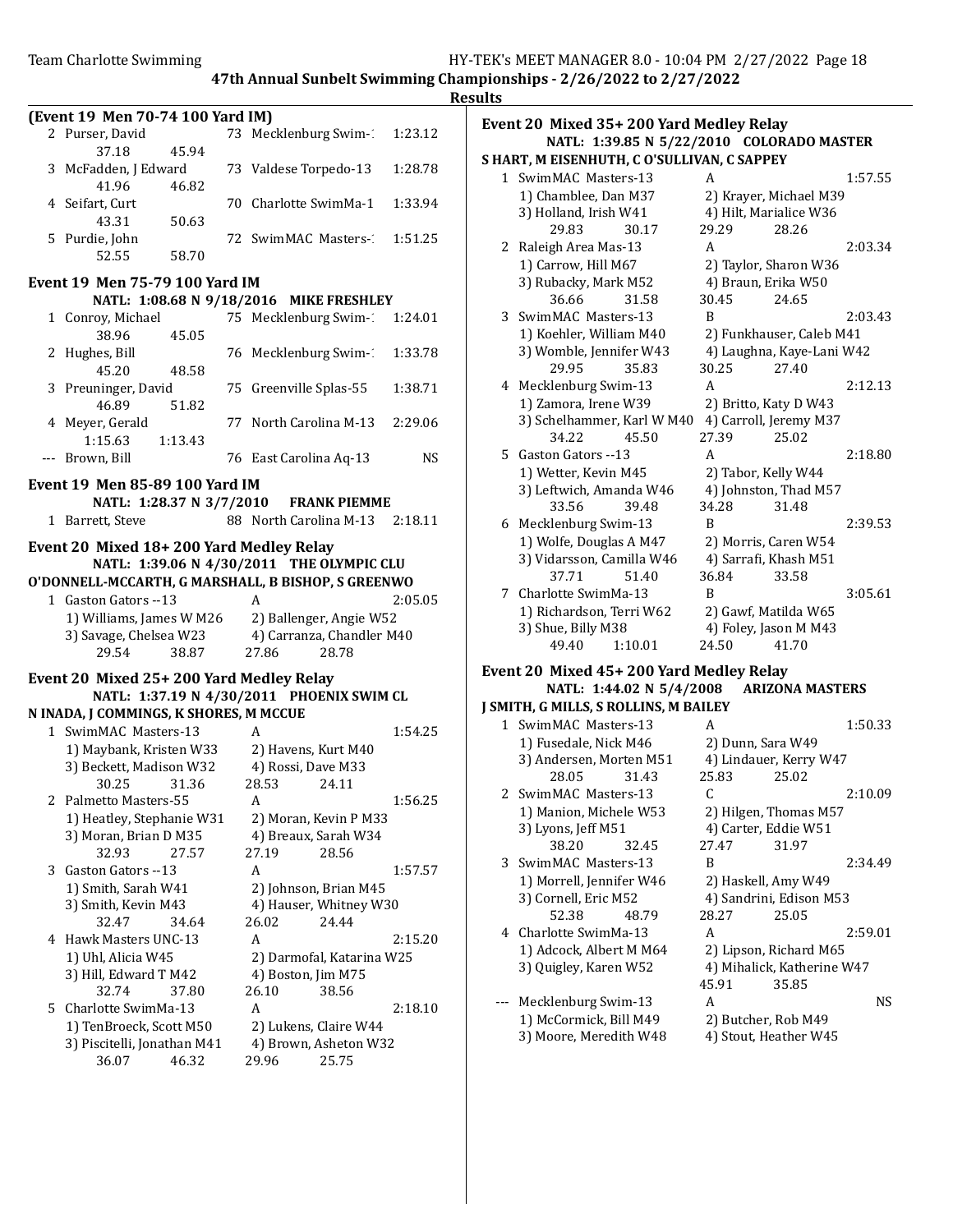|                                                                        |                                                | <b>Results</b> |                |
|------------------------------------------------------------------------|------------------------------------------------|----------------|----------------|
| Event 20 Mixed 55+200 Yard Medley Relay                                |                                                |                | Eve            |
|                                                                        | NATL: 1:53.26 N 4/30/2011 PACIFIC NORTHWE      |                |                |
| D GRAHAM, R COLELLA, C DAVIS, M LIPPOLD                                |                                                |                | K G            |
| 1 SwimMAC Masters-13                                                   | A                                              | 2:15.06        |                |
| 1) Woodard, Alis Rojas W61                                             | 2) Graf, Chuck M55                             |                |                |
| 3) Dore, Mary W58                                                      | 4) Smith, Stratton M57                         |                |                |
| 40.65<br>30.69                                                         | 36.70<br>27.02                                 |                |                |
| 2 Mecklenburg Swim-13<br>1) Walsh, Sue W60                             | A<br>2) Perelli, David M55                     | 2:18.30        |                |
| 3) Brown, Stephen M55                                                  | 4) Primavera, Cassie W55                       |                |                |
| 32.66<br>34.76                                                         | 31.66<br>39.22                                 |                |                |
| 3 Mecklenburg Swim-13                                                  | B                                              | 3:14.92        |                |
| 1) Wakeman, Trudy W61                                                  | 2) Bell, Kimberly W60                          |                |                |
| 3) Morris, Brent M56                                                   | 4) Williams, Ned M61                           |                |                |
| 51.82<br>1:19.33                                                       | 49.66<br>14.11                                 |                | Eve            |
| Event 20 Mixed 65+200 Yard Medley Relay                                |                                                |                | N B            |
|                                                                        | NATL: 2:06.22 N 5/10/2009 SAN DIEGO SWIM       |                |                |
| <b>B JORDAN, P ANDERSEN, K LODWIG, J MARR</b>                          |                                                |                |                |
| 1 SwimMAC Masters-13                                                   | A                                              | 3:29.04        |                |
| 1) Purdie, John M72                                                    | 2) Vaughn, Rebecca W77                         |                |                |
| 3) Glender, Carlos M67                                                 | 4) Thomason, Nancy W70                         |                |                |
| 56.55<br>1:18.80                                                       | 16.59<br>57.10                                 |                |                |
| Event 21 Women 18+200 Yard Freestyle Relay                             |                                                |                |                |
|                                                                        | NATL: 1:36.25 N 5/18/2003 SAN DIEGO SWIM       |                |                |
| K PIPES-NEILSEN, H DEFELICE, A FROGLEY, A TERRY                        |                                                |                |                |
| 1 SwimMAC Masters-13                                                   | A                                              | 1:49.25        |                |
| 1) Maybank, Kristen W33                                                | 2) May, Ashley W23                             |                |                |
| 3) Hilt, Marialice W36                                                 | 4) Beckett, Madison W32                        |                |                |
| 27.27                                                                  |                                                |                | Eve            |
| 26.47                                                                  |                                                |                |                |
| 2 Gaston Gators --13                                                   | A                                              | 2:00.54        | L AS           |
| 1) Savage, Chelsea W23<br>3) Ballenger, Angie W52                      | 2) Harris, Susan W52<br>4) Hauser, Whitney W30 |                |                |
| 26.02                                                                  |                                                |                |                |
| 24.86                                                                  |                                                |                |                |
|                                                                        |                                                |                |                |
| Event 21 Women 25+200 Yard Freestyle Relay                             |                                                |                |                |
| NATL: 1:35.40 N 5/3/2008<br>D DIEZI, L HOLT, M CHOW, K MCCLELLAND      | <b>SMU MASTERS</b>                             |                |                |
| 1 Mecklenburg Swim-13                                                  | A                                              | 2:43.49        |                |
| 1) Gray, Alexis W37                                                    | 2) Gray, Megan W38                             |                |                |
| 3) Stout, Heather W45                                                  | 4) Brittain, Keegan W26                        |                |                |
| 40.08                                                                  |                                                |                |                |
| 31.99                                                                  |                                                |                |                |
|                                                                        |                                                |                | Eve            |
| Event 21 Women 35+200 Yard Freestyle Relay<br>NATL: 1:36.42 N 2/1/2015 | <b>North Carolina Masters Sw</b>               |                |                |
| K Lindauer, A Uhl, J Stringer, E Braun                                 |                                                |                | T <sub>B</sub> |
| 1 SwimMAC Masters-13                                                   | A                                              | 1:58.58        |                |
| 1) Moore, Mikki W36                                                    | 2) Womble, Jennifer W43                        |                |                |
| 3) Lindauer, Kerry W47                                                 | 4) Carter, Eddie W51                           |                |                |
|                                                                        |                                                |                |                |
|                                                                        |                                                |                |                |
|                                                                        |                                                |                |                |

## Event 21 Women 45+ 200 Yard Freestyle Relay NATL: 1:40.44 N 4/30/2011 COLORADO MASTER K GARNIER, C SAPPEY, A SCOTT-KUBE, S VON DER LIPPE 1 2:08.31 SwimMAC Masters-13 A 1) Dunn, Sara W49 2) Sumwalt, Christa W49 3) Dore, Mary W58 4) Woodard, Alis Rojas W61 28.82 30.08 2 Mecklenburg Swim-13 A 2:20.00 1) Vidarsson, Camilla W46 2) Walsh, Sue W60 3) Primavera, Cassie W55 4) Wakeman, Trudy W61 45.15 41.07 Event 22 Men 18+ 200 Yard Freestyle Relay NATL: 1:18.32 N 5/22/2010 NORTH CAROLINA N BRUNELLI, C JONES, N WESTBY, J SKUBA 1 Charlotte SwimMa-13 A 1:30.90 1) Baccich, Thorn M38 2) TenBroeck, Scott M50 3) Brock, Riley M26 4) Hardy, James M24 22.20 24.63 21.86 22.21 2 SwimMAC Masters-13 A 1:33.59

| 1) Fischer, Quinn F M23    |       |       | 2) Moody, Christian M31    |         |
|----------------------------|-------|-------|----------------------------|---------|
| 3) Chamblee, Dan M37       |       |       | 4) Krayer, Michael M39     |         |
| 22.72                      | 25.06 | 23.46 | 22.35                      |         |
| 3 Mecklenburg Swim-13      |       | А     |                            | 1:38.26 |
| 1) Chang, Robert W M32     |       |       | 2) Arnold, Nathaniel J M23 |         |
| 3) Schelhammer, Karl W M40 |       |       | 4) Carroll, Jeremy M37     |         |
| 24.66                      | 24.60 | 24.55 | 24.45                      |         |
|                            |       |       |                            |         |

# Event 22 Men 25+ 200 Yard Freestyle Relay NATL: 1:21.82 N 5/22/2010 CLEMSON AQUATIC

| L ASTI, B MAC LENNAN, B HERRINGTON, A SCHEERHORN |       |       |                       |         |
|--------------------------------------------------|-------|-------|-----------------------|---------|
| 1 Palmetto Masters-55                            |       | А     |                       | 1:35.37 |
| 1) Dyer, Andy M63                                |       |       | 2) Moran, Brian D M35 |         |
| 3) Sites, Tyler M30                              |       |       | 4) Moran, Kevin P M33 |         |
| 25.01                                            | 22.64 | 25.43 | 22.29                 |         |
| 2 SwimMAC Masters-13                             |       | A     |                       | 1:42.46 |
| 1) Rossi, Dave M33                               |       |       | 2) Havens, Kurt M40   |         |
| 3) Walter, Joseph M50                            |       |       | 4) Hilgen, Thomas M57 |         |
| 25.34 25.51                                      |       | 25.89 | 25.72                 |         |
| 3 Gaston Gators --13                             |       | A     |                       | 1:44.97 |
| 1) Williams, James W M26                         |       |       | 2) Johnson, Brian M45 |         |
| 3) Wetter, Kevin M45                             |       |       | 4) Smith, Kevin M43   |         |
| 24.54                                            | 28.57 | 28.84 | 23.02                 |         |

# Event 22 Men 35+ 200 Yard Freestyle Relay NATL: 1:23.32 N 5/29/2010 LONGHORN AQUATI

## T BLESSING, M VAROZZA, B BAILEY, C ECKERMAN

| 1 SwimMAC Masters-13     |       | А     | 1:48.28                  |  |
|--------------------------|-------|-------|--------------------------|--|
| 1) Koehler, William M40  |       |       | 2) Funkhauser, Caleb M41 |  |
| 3) Gossert, Theodore M52 |       |       | 4) Robling, Steve M52    |  |
| 24.96                    | 28.47 | 29.31 | 25.54                    |  |
|                          |       |       |                          |  |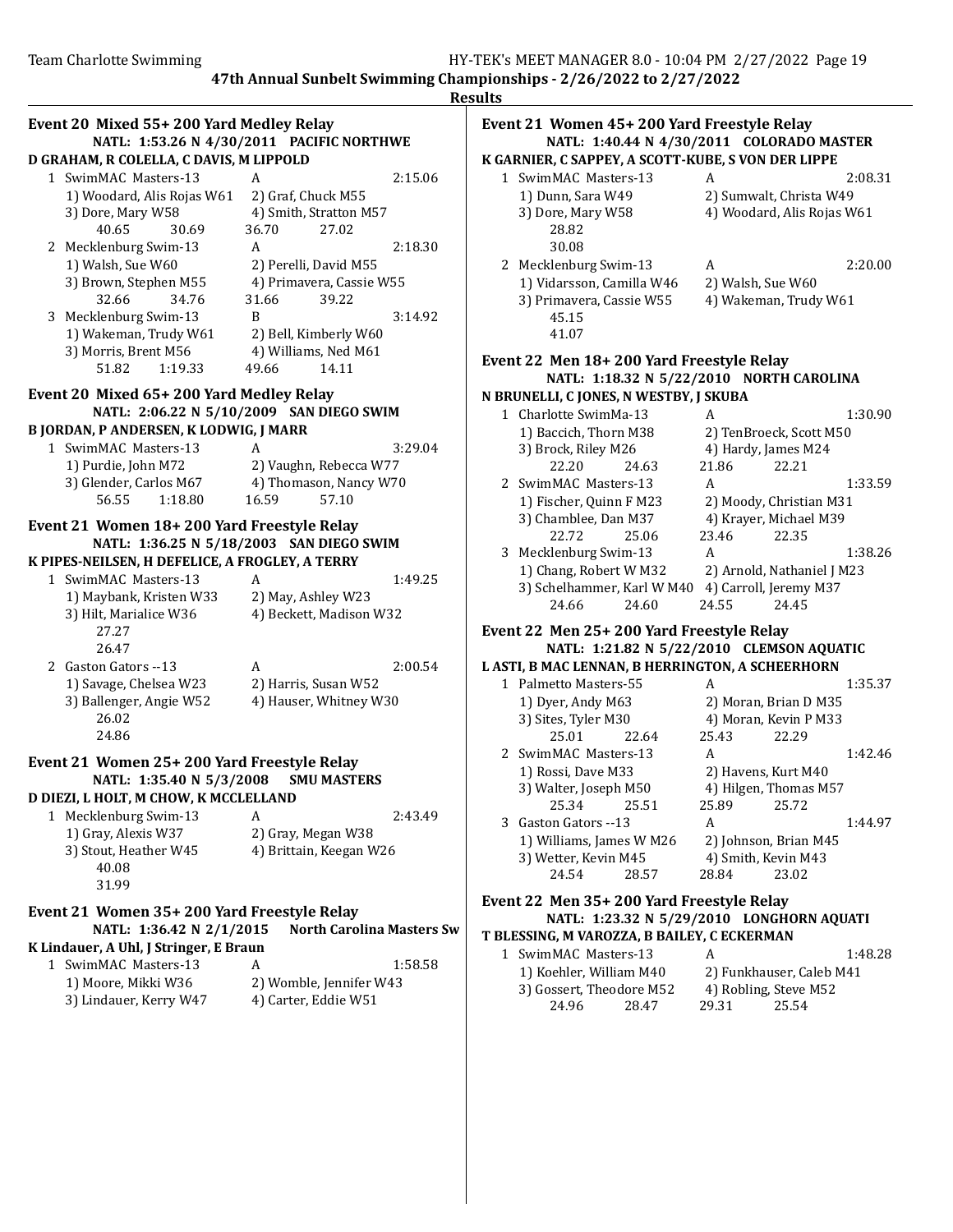|                                                 |                                        |           | <b>Results</b>                                        |                                                           |           |
|-------------------------------------------------|----------------------------------------|-----------|-------------------------------------------------------|-----------------------------------------------------------|-----------|
| Event 22 Men 45+200 Yard Freestyle Relay        |                                        |           | 6 Sumwalt, Christa                                    | 49 SwimMAC Masters-1                                      | 52.06     |
| NATL: 1:27.70 N 5/4/2008 ARIZONA MASTERS        |                                        |           | 7 Stout, Heather                                      | 45 Mecklenburg Swim-1                                     | 58.51     |
| JOHN SMITH, AL JAEGERS, PAUL HAFNER, PAUL SMITH |                                        |           | Event 23 Women 50-54 50 Yard Backstroke               |                                                           |           |
| 1 Mecklenburg Swim-13                           | A                                      | 1:41.78   | <b>NATL:</b>                                          | 27.04 N 5/10/2013 LESLIE LIVINGSTON                       |           |
| 1) Brekovsky, Tom M59                           | 2) Perelli, David M55                  |           | 1 Harris, Susan                                       | 52 Gaston Gators --13                                     | 46.69     |
| 3) Brown, Stephen M55                           | 4) McCormick, Bill M49                 |           | Event 23 Women 55-59 50 Yard Backstroke               |                                                           |           |
| 26.13<br>24.35                                  | 27.09<br>24.21                         |           | <b>NATL:</b>                                          | 28.14 N 10/30/2016 LESLIE LIVINGSTON                      |           |
| 2 SwimMAC Masters-13                            | A                                      | 1:44.26   | 1 Kunovac, Jelena                                     | 57 Team Redbird-33                                        | 31.86     |
| 1) Pardo, Robert M48                            | 2) Andersen, Morten M51                |           | 2 Welch, Melissa                                      | 55 North Carolina M-13                                    | 37.68     |
| 3) Lyons, Jeff M51<br>27.53<br>24.61            | 4) Cornell, Eric M52<br>26.81<br>25.31 |           | 3 Willen, Elizabeth                                   | 57 Charlotte SwimMa-1                                     | 38.76     |
|                                                 |                                        |           | Byrd, Laura J<br>$\overline{4}$                       | 57 Hawk Masters UNC-1                                     | 40.89     |
| Event 22 Men 55+200 Yard Freestyle Relay        |                                        |           | 5 Gregory, Carol                                      | 57 Enfinity Aquatic-13                                    | 41.34     |
| NATL: 1:32.18 N 4/11/2009 OREGON                |                                        |           | 6 Primavera, Cassie                                   | 55 Mecklenburg Swim-1                                     | 45.59     |
| M TENNANT, D BROCKBANK, W EDWARDS, L PHILBRICK  |                                        |           | Event 23 Women 60-64 50 Yard Backstroke               |                                                           |           |
| 1 Mecklenburg Swim-13<br>1) Arnold, Matthew M61 | A<br>2) Welshofer, John M58            | 2:05.82   | <b>NATL:</b>                                          | 29.58 N 4/26/2015 LAURA VAL                               |           |
| 3) Morris, Brent M56                            | 4) Oddo, James M63                     |           | 1 Walsh, Sue                                          | 60 Mecklenburg Swim-1                                     | 32.36     |
| 30.17<br>28.41                                  | 37.37<br>29.87                         |           | 2 Woodard, Alis Rojas                                 | 61 SwimMAC Masters-1                                      | 40.94     |
| 2 SwimMAC Masters-13                            | A                                      | 2:09.75   | 3 Shaffer, Linda                                      | 60 North Carolina M-13                                    | 45.27     |
| 1) Smith, Stratton M57                          | 2) Pirie, Harry R M59                  |           | 4 Graham, Patricia                                    | 64 Soda City Swarm-55                                     | 47.37     |
| 3) Glender, Carlos M67                          | 4) Purdie, John M72                    |           | 5 Chang, Jessie C                                     | 62 Mecklenburg Swim-1                                     | 1:02.09   |
| 27.72<br>33.13                                  | 1:08.90                                |           | Event 23 Women 70-74 50 Yard Backstroke               |                                                           |           |
| Event 22 Men 65+200 Yard Freestyle Relay        |                                        |           | <b>NATL:</b>                                          | 32.29 N 2/5/2022<br><b>LAURA VAL</b>                      |           |
| NATL: 1:40.07 N 5/10/2009 SAN DIEGO SWIM        |                                        |           | 1 Loftus-Charley, Shirley                             | 70 E Team-12                                              | 40.48     |
| M FRESHLEY, P ANDERSEN, V VAN BAALEN, K LODWIG  |                                        |           | --- Moeller, Mary Pat                                 | 71 Charlotte SwimMa-1                                     | <b>NS</b> |
| 1 Mecklenburg Swim-13                           | A                                      | 2:16.82   | Event 23 Women 75-79 50 Yard Backstroke               |                                                           |           |
| 1) Purser, David M73                            | 2) Conroy, Michael M75                 |           | <b>NATL:</b>                                          | 40.25 N 4/30/2000 DORIS STEADMAN                          |           |
| 3) Hughes, Bill M76                             | 4) Meyers, Peter M69                   |           | 1 Brooks, SAMM                                        | 78 North Carolina M-13                                    | 1:19.20   |
| 33.47<br>17.61                                  | 28.00<br>57.74                         |           |                                                       |                                                           |           |
| Event 23 Women 25-29 50 Yard Backstroke         |                                        |           | Event 23 Women 80-84 50 Yard Backstroke               |                                                           |           |
| <b>NATL:</b>                                    | 25.26 N 5/22/2010 TANICA JAMISON       |           | <b>NATL:</b><br>1 Elliott, Kacky                      | 43.57 N 4/19/2009 BETTY LORENZI<br>83 Greenville Splas-55 | 1:10.40   |
| 1 Zhang, Gina                                   | 26 Raleigh Area Mas-13                 | 33.76     |                                                       |                                                           |           |
| 2 Darmofal, Katarina                            | 25 Hawk Masters UNC-1                  | 33.90     | Event 24 Men 18-24 50 Yard Backstroke                 |                                                           |           |
| 3 Brittain, Keegan                              | 26 Mecklenburg Swim-                   | 40.24     | <b>NATL:</b>                                          | 22.60 N 1/28/2012 Eugene Godsoe                           |           |
| Event 23 Women 30-34 50 Yard Backstroke         |                                        |           | 1 Kelber, Jordan                                      | 24 UC13                                                   | 26.60     |
| 24.96 N 5/1/2011<br><b>NATL:</b>                | <b>NORIKO INADA</b>                    |           | Event 24 Men 25-29 50 Yard Backstroke                 |                                                           |           |
| 1 Maybank, Kristen                              | 33 SwimMAC Masters-                    | 30.12     | NATL:                                                 | 21.46 N 4/16/2010 ADAM MANIA                              |           |
| 2 Heatley, Stephanie                            | 31 Palmetto Masters-55                 | 32.73     | 1 Williams, James W                                   | 26 Gaston Gators --13                                     | 29.29     |
| Event 23 Women 35-39 50 Yard Backstroke         |                                        |           | Event 24 Men 30-34 50 Yard Backstroke                 |                                                           |           |
| <b>NATL:</b>                                    | 24.71 N 4/29/2017 NORIKO INADA         |           | NATL:                                                 | 21.37 N 4/26/2019 MATT GREVERS                            |           |
| 1 Hilt, Marialice                               | 36 SwimMAC Masters-                    | 34.98     | 1 Templeton, Michael                                  | 34 Greenville Splas-55                                    | 26.54     |
| 2 Kruse, Meghan                                 | 39 Durham Area Mast-1                  | 39.52     | 2 Chang, Robert W                                     | 32 Mecklenburg Swim-1                                     | 31.52     |
| --- Taylor, Sharon                              | 36 Raleigh Area Mas-13                 | <b>NS</b> | Event 24 Men 35-39 50 Yard Backstroke                 |                                                           |           |
| Event 23 Women 40-44 50 Yard Backstroke         |                                        |           | <b>NATL:</b>                                          | 22.62 N 4/29/2017 JEFF NATALIZIO                          |           |
| <b>NATL:</b><br>26.12 N 5/1/2011                | <b>SHERI HART</b>                      |           | 1 Chamblee, Dan                                       | 37 SwimMAC Masters-1                                      | 29.45     |
| 1 Womble, Jennifer                              | 43 SwimMAC Masters-                    | 31.56     | 2 Shue, Billy                                         | 38 Charlotte SwimMa-1                                     | 48.24     |
| 2 Lukens, Claire                                | 44 Charlotte SwimMa-1                  | 42.26     |                                                       |                                                           |           |
| Event 23 Women 45-49 50 Yard Backstroke         |                                        |           | Event 24 Men 40-44 50 Yard Backstroke<br><b>NATL:</b> | 22.77 N 4/26/2009 MICHAEL ROSS                            |           |
| <b>NATL:</b>                                    | 27.35 N 12/21/2008 K PIPES-NEILSEN     |           | 1 Hill, Edward T                                      | 42 Hawk Masters UNC-1                                     | 27.45     |
| 1 Lindauer, Kerry                               | 47 SwimMAC Masters-                    | 29.89     | Koehler, William<br>2                                 | 40 SwimMAC Masters-1                                      | 30.23     |
| 2 Uhl, Alicia                                   | 45 Hawk Masters UNC-1                  | 32.53     | Havens, Kurt<br>3                                     | 40 SwimMAC Masters-1                                      | 31.03     |
| 3 Dunn, Sara                                    | 49 SwimMAC Masters-                    | 34.97     | Foley, Jason M<br>4                                   | 43 Charlotte SwimMa-1                                     | 33.55     |
| 4 Vidarsson, Camilla                            | 46 Mecklenburg Swim-1                  | 39.71     | 5 Carranza, Chandler                                  | 40 Gaston Gators --13                                     | 40.08     |
| 5 Law, Amanda                                   | 46 Imp Masters-13                      | 46.18     |                                                       |                                                           |           |
|                                                 |                                        |           |                                                       |                                                           |           |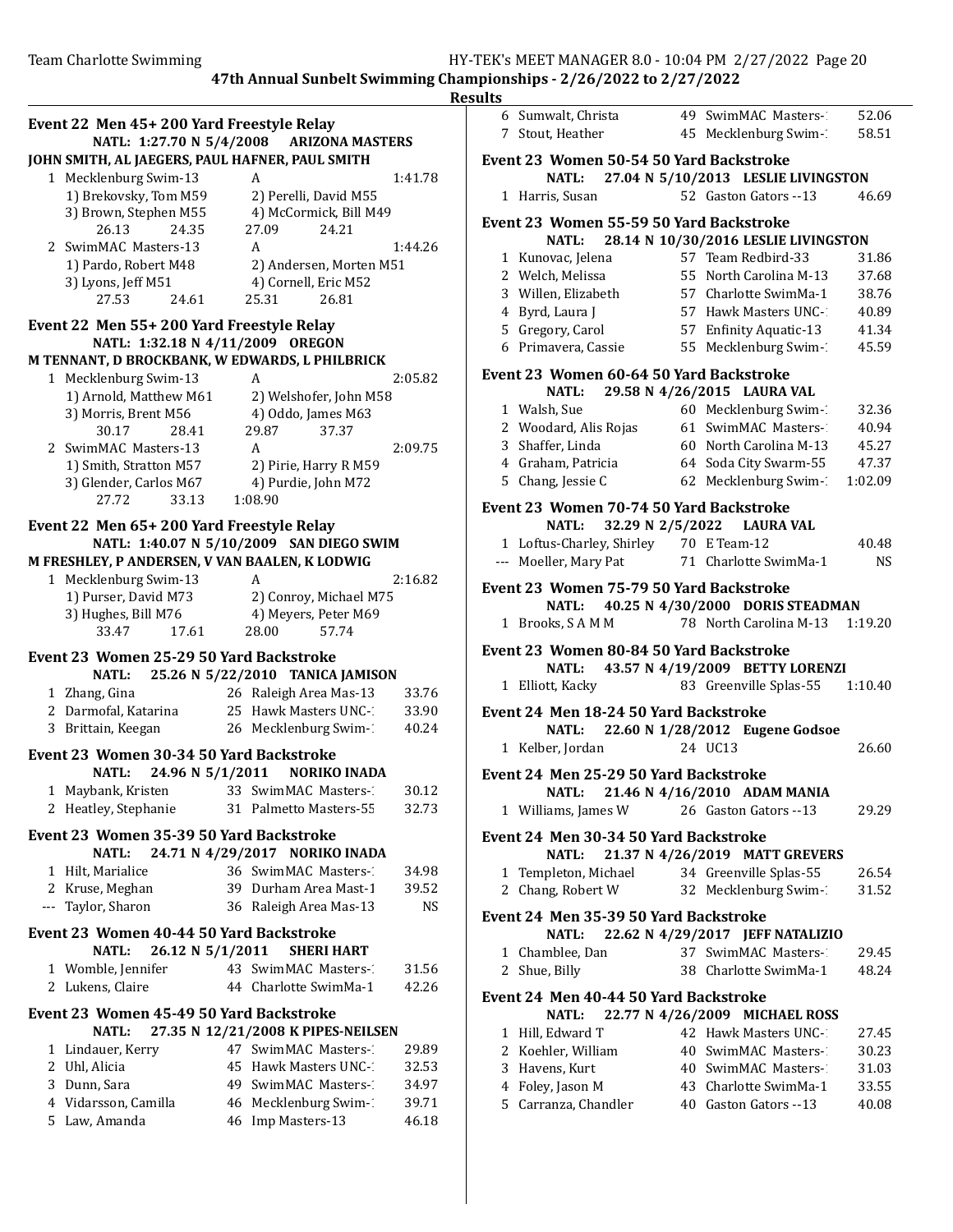**Results** Event 24 Men 50-54 50 Yard Backstroke NATL: 24.57 N 5/4/2014 FRITZ BEDFORD 1 Dickson, Kurt 54 Golden Road Aqua-3 29.65 2 Sakara, Michael 53 Soda City Swarm-55 37.40 --- Gossert, Theodore 52 SwimMAC Masters-13 NS Event 24 Men 55-59 50 Yard Backstroke NATL: 25.30 N 3/23/2019 FRITZ BEDFORD 1 Hilgen, Thomas 57 SwimMAC Masters-130.26 2 Brown, Stephen 55 Mecklenburg Swim-133.46 3 Crone, William 59 North Carolina M-13 33.81 4 Welshofer, John 58 Mecklenburg Swim- 36.32 Event 24 Men 60-64 50 Yard Backstroke NATL: 26.60 N 4/7/2018 BRUCE KONE 1 Washburn, Jonathan 64 Hawk Masters UNC-133.20 2 Schneider, Patrick 60 UC13 (35.60)<br>3 Arnold, Matthew 61 Mecklenburg Swim-7 (39.78) 3 Arnold, Matthew 61 Mecklenburg Swim-139.78 4 Bleasdale, Donald J 62 Greenville Splas-55 46.13 --- Williams, Ned 61 Mecklenburg Swim-13 NS Event 24 Men 65-69 50 Yard Backstroke NATL: 27.74 N 5/23/2010 RICHARD ABRAHAMS 1 Chappell, Richard 65 SwimMAC Masters-132.46 2 36.74 Saumby, John 69 UC55 Event 24 Men 70-74 50 Yard Backstroke NATL: 29.72 N 4/26/2015 RICHARD BURNS 1 Bober, Richard 71 Hawk Masters UNC-132.03 2 Purser, David 73 Mecklenburg Swim-138.77 3 McFadden, J Edward 73 Valdese Torpedo-13 40.72 4 Purdie, John 72 SwimMAC Masters-134.99 Event 24 Men 75-79 50 Yard Backstroke NATL: 30.90 N 4/26/2019 RICHARD BURNS 1 Conroy, Michael 75 Mecklenburg Swim-137.76 2 Meyer, Gerald 77 North Carolina M-13 1:08.65 --- Brown, Bill 76 East Carolina Aq-13 NS Event 25 Women 18-24 200 Yard Butterfly NATL: 1:54.62 N 4/28/2012 KATHERINE MILLS 1 2:21.87 Savage, Chelsea 23 Gaston Gators --13 31.37 35.85 37.63 37.02 2 May, Ashley 23 SwimMAC Masters-12:32.20 34.57 38.10 39.39 40.14 Event 25 Women 25-29 200 Yard Butterfly NATL: 1:57.48 N 12/2/2017 HANNAH SAIZ 1 Zhang, Gina 26 Raleigh Area Mas-13 2:39.48 33.12 39.68 1:26.68 Event 25 Women 40-44 200 Yard Butterfly NATL: 2:03.13 N 5/4/2008 S VON DER LIPPE --- Holland, Irish 41 SwimMAC Masters-13 NS Event 25 Women 50-54 200 Yard Butterfly NATL: 2:15.18 N 5/17/2002 LAURA VAL --- Carter, Eddie 51 SwimMAC Masters-13 NS

# Event 25 Women 55-59 200 Yard Butterfly NATL: 2:16.28 N 5/10/2009 LAURA VAL 1 Dore, Mary 58 SwimMAC Masters-12:46.62 37.52 42.82 43.23 43.05 Event 25 Women 65-69 200 Yard Butterfly NATL: 2:29.12 N 4/9/2017 LAURA VAL --- Murray, Cheryl 69 Charlotte SwimMa-1 NS Event 26 Men 30-34 200 Yard Butterfly NATL: 1:45.01 N 4/12/2015 DARIAN TOWNSEND 1 Sites, Tyler 30 Palmetto Masters-55 2:22.54 32.94 36.54 36.28 36.78 --- Colbert, Pete 32 Charlotte SwimMa-1 NS Event 26 Men 35-39 200 Yard Butterfly NATL: 1:50.74 N 5/16/1999 BOBBY PATTEN 1 2:01.35 Dellanoce, Michael 37 Raleigh Area Mas-13 26.50 30.00 31.55 33.30 Event 26 Men 45-49 200 Yard Butterfly NATL: 1:50.73 N 12/6/2008 DENNIS BAKER 1 Mills, Matthew 45 Georgia Masters-45 2:32.15 33.73 38.19 40.83 39.40 Event 26 Men 50-54 200 Yard Butterfly NATL: 1:58.49 N 4/29/2016 DAVID SIMS 1 Andersen, Morten 51 SwimMAC Masters-12:15.21 30.10 34.03 35.13 35.95 2 Dickson, Kurt 54 Golden Road Aqua-3 2:15.89 31.23 35.25 35.04 34.37 3 Rubacky, Mark 52 Raleigh Area Mas-13 2:47.57 37.87 43.35 44.65 41.70 Event 26 Men 60-64 200 Yard Butterfly NATL: 2:07.21 N 3/28/2021 MIKE LAMONICA 1 Washburn, Jonathan 64 Hawk Masters UNC-1 3:41.60 50.51 59.40 52.48 59.21 Event 26 Men 65-69 200 Yard Butterfly NATL: 2:08.94 N 4/9/2017 RICK COLELLA 1 Miller, Jamie 67 Greensboro Commu-5:50.90 1:19.31 1:31.77 1:34.89 1:24.93 Event 27 Women 18-24 100 Yard Freestyle NATL: 48.18 N 12/6/2014 KATIE MEILI 1 56.38 Savage, Chelsea 23 Gaston Gators --13 26.74 29.64 2 May, Ashley 23 SwimMAC Masters-1:01.85 30.02 31.83 Event 27 Women 25-29 100 Yard Freestyle NATL: 48.58 N 5/12/2018 KATARZYNA WILK 1 Darmofal, Katarina 25 Hawk Masters UNC-1 1:02.74 30.51 32.23 2 Brittain, Keegan 26 Mecklenburg Swim-1:16.60 38.13 38.47 --- Marshall, Alexandra 27 Virginia Masters-12 NS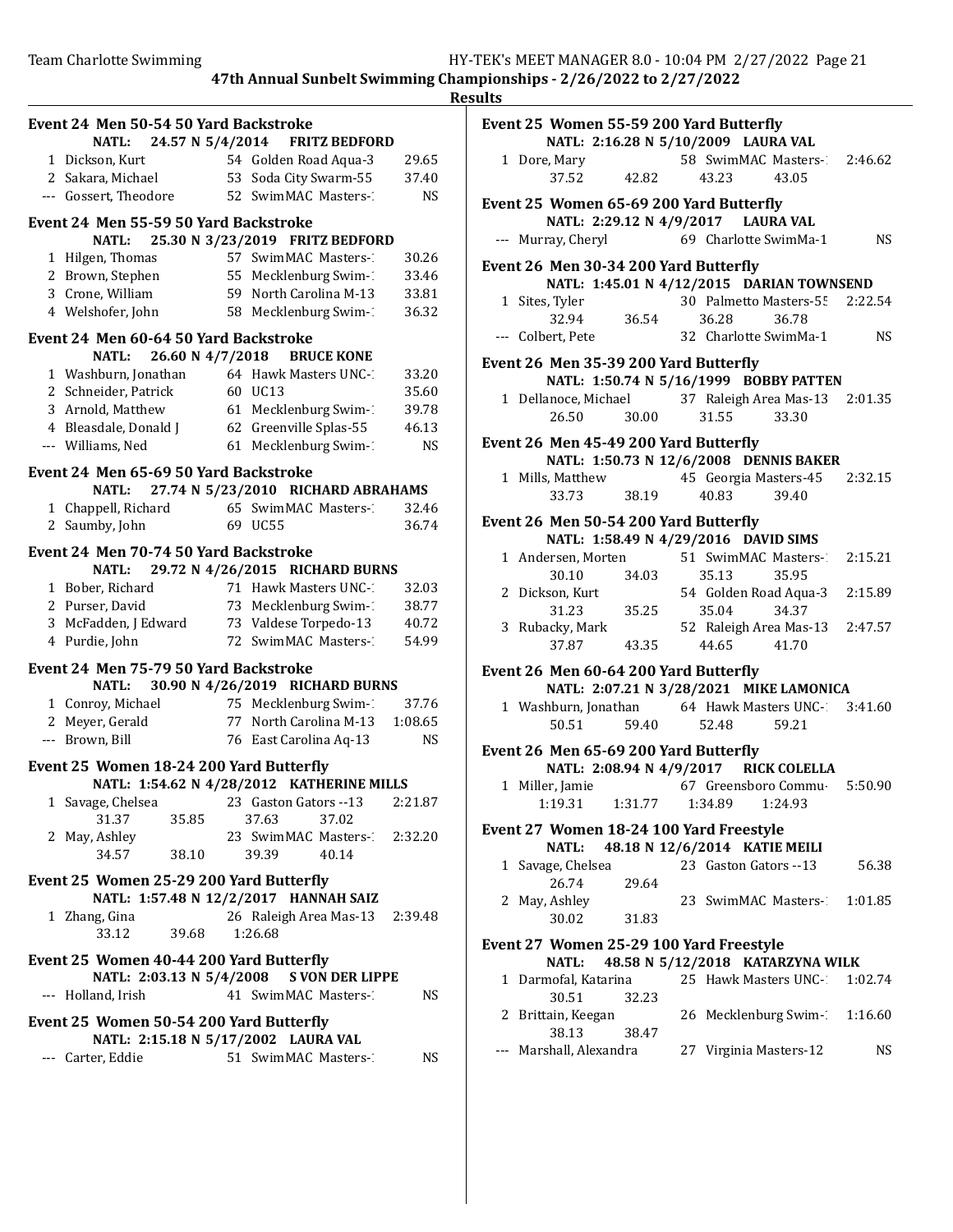|       | Event 27 Women 30-34 100 Yard Freestyle<br><b>NATL:</b> |       | 48.03 N 2/23/2013 ERIKA ERNDL       |         |
|-------|---------------------------------------------------------|-------|-------------------------------------|---------|
|       |                                                         |       | 30 Gaston Gators -- 13              |         |
|       | 1 Hauser, Whitney                                       |       |                                     | 53.92   |
|       | 25.71                                                   | 28.21 |                                     |         |
|       | 2 Maybank, Kristen                                      |       | 33 SwimMAC Masters-                 | 57.56   |
|       | 27.49                                                   | 30.07 |                                     |         |
|       | 3 Beckett, Madison                                      |       | 32 SwimMAC Masters-                 | 59.99   |
|       | 28.96                                                   | 31.03 |                                     |         |
|       | 4 Heatley, Stephanie                                    |       | 31 Palmetto Masters-55              | 1:01.62 |
|       |                                                         |       |                                     |         |
|       | 29.85                                                   | 31.77 |                                     |         |
|       | Event 27 Women 35-39 100 Yard Freestyle                 |       |                                     |         |
|       |                                                         |       | NATL: 49.72 N 2/25/2007 DARA TORRES |         |
|       |                                                         |       |                                     |         |
|       | 1 Hilt, Marialice                                       |       | 36 SwimMAC Masters-                 | 1:03.13 |
|       | 30.32                                                   | 32.81 |                                     |         |
|       | 2 Kruse, Meghan                                         |       | 39 Durham Area Mast-1               | 1:08.02 |
|       | 32.28                                                   | 35.74 |                                     |         |
|       | 3 Smith, Nicole                                         |       | 39 Soda City Swarm-55               | 1:11.07 |
|       | 33.19                                                   | 37.88 |                                     |         |
|       |                                                         |       |                                     |         |
|       | 4 Moore, Mikki                                          |       | 36 SwimMAC Masters-                 | 1:16.60 |
|       | 36.10                                                   | 40.50 |                                     |         |
|       | 5 Gray, Alexis                                          |       | 37 Mecklenburg Swim-1               | 1:34.52 |
|       | 44.22                                                   | 50.30 |                                     |         |
|       | 6 Gray, Megan                                           |       | 38 Mecklenburg Swim-1               | 1:50.43 |
|       |                                                         |       |                                     |         |
|       | 50.44                                                   | 59.99 |                                     |         |
|       | Event 27 Women 40-44 100 Yard Freestyle                 |       |                                     |         |
|       | <b>NATL:</b>                                            |       | 48.34 N 4/15/2007 DARA TORRES       |         |
|       |                                                         |       |                                     |         |
|       | 1 Womble, Jennifer                                      |       | 43 SwimMAC Masters-                 | 58.84   |
|       | 28.43                                                   | 30.41 |                                     |         |
|       | 2 Lukens, Claire                                        |       | 44 Charlotte SwimMa-1               | 1:20.15 |
|       | 36.94                                                   | 43.21 |                                     |         |
|       |                                                         |       |                                     |         |
|       | Event 27 Women 45-49 100 Yard Freestyle                 |       |                                     |         |
|       |                                                         |       | NATL: 51.99 N 4/9/2017 ERIKA BRAUN  |         |
|       | 1 Lindauer, Kerry                                       |       | 47 SwimMAC Masters-                 | 56.14   |
|       | 26.99                                                   | 29.15 |                                     |         |
|       |                                                         |       | 45 Hawk Masters UNC-1               | 58.50   |
|       | 2 Uhl, Alicia                                           |       |                                     |         |
|       | 28.22                                                   | 30.28 |                                     |         |
|       | 3 Vidarsson, Camilla                                    |       | 46 Mecklenburg Swim-1               | 1:14.04 |
|       | 35.51                                                   | 38.53 |                                     |         |
|       | 4 Law, Amanda                                           |       | 46 Imp Masters-13                   | 1:22.11 |
|       | 39.65                                                   | 42.46 |                                     |         |
| 5.    | Sumwalt, Christa                                        |       | 49 SwimMAC Masters-                 | 1:25.41 |
|       |                                                         |       |                                     |         |
|       | 40.70                                                   | 44.71 |                                     |         |
| 6     | Stout, Heather                                          |       | 45 Mecklenburg Swim-1               | 1:32.52 |
|       | 44.14                                                   | 48.38 |                                     |         |
| $---$ | Dunn, Sara                                              |       | 49 SwimMAC Masters-                 | NS      |
|       |                                                         |       |                                     |         |
|       | Event 27 Women 50-54 100 Yard Freestyle                 |       |                                     |         |
|       | <b>NATL:</b>                                            |       | 53.58 N 2/27/2022 Erika Braun       |         |
| 1     | Braun, Erika                                            |       | 50 Raleigh Area Mas-13              | 53.58N  |
|       | 26.34                                                   | 27.24 |                                     |         |
|       |                                                         |       |                                     |         |
| 2     | Ballenger, Angie                                        |       | 52 Gaston Gators --13               | 1:07.60 |
|       | 32.07                                                   | 35.53 |                                     |         |
| 3     | Gratsou-Zodl, Violetta                                  |       | 51 Sarasota Sharks-14               | 1:17.68 |
|       | 37.09                                                   | 40.59 |                                     |         |
| 4     | Paschall, Katie                                         |       | 53 Gaston Gators --13               | 1:23.58 |
|       | 39.64                                                   | 43.94 |                                     |         |
|       |                                                         |       |                                     |         |
|       |                                                         |       |                                     |         |

|              | Event 27 Women 55-59 100 Yard Freestyle         |                  |                                            |           |
|--------------|-------------------------------------------------|------------------|--------------------------------------------|-----------|
|              | <b>NATL:</b>                                    |                  | 54.72 N 5/4/2008 LAURA VAL                 |           |
|              | 1 Dore, Mary<br>30.69                           | 33.13            | 58 SwimMAC Masters-2                       | 1:03.82   |
|              | 2 Welch, Melissa<br>34.06                       | 36.13            | 55 North Carolina M-13                     | 1:10.19   |
|              | 3 Byrd, Laura J<br>33.72                        | 38.06            | 57 Hawk Masters UNC-                       | 1:11.78   |
|              | 4 Gregory, Carol                                | 39.76            | 57 Enfinity Aquatic-13                     | 1:16.04   |
|              | 36.28<br>5 Primavera, Cassie<br>42.77           | 46.19            | 55 Mecklenburg Swim-1                      | 1:28.96   |
|              | Event 27 Women 60-64 100 Yard Freestyle         |                  |                                            |           |
|              | <b>NATL:</b>                                    |                  | 56.45 N 4/29/2012 LAURA VAL                |           |
|              |                                                 | 37.98 36.34      | 1 Woodard, Alis Rojas 61 SwimMAC Masters-2 | 1:14.32   |
|              | 2 Graham, Patricia<br>40.16                     | 46.69            | 64 Soda City Swarm-55                      | 1:26.85   |
|              | Event 27 Women 65-69 100 Yard Freestyle         |                  | NATL: 57.88 N 5/12/2018 LAURA VAL          |           |
|              | 1 Merena, Elizabeth                             |                  | 69 UC06                                    | 1:17.63   |
|              |                                                 | 36.66 40.97      |                                            |           |
|              | 2 Dunn, Landon A<br>1:00.33 1:05.16             |                  | 65 Mecklenburg Swim-1                      | 2:05.49   |
|              | --- DeMere, Susan                               |                  | 65 Greenville Splas-55                     | <b>NS</b> |
|              | Event 27 Women 70-74 100 Yard Freestyle         |                  |                                            |           |
|              |                                                 |                  | NATL: 1:03.48 N 6/6/2021 CHARLOTTE DAVIS   |           |
|              | 1 Loftus-Charley, Shirley 70 E Team-12<br>33.86 | 36.42            |                                            | 1:10.28   |
|              | 47.56                                           | 55.69            | 2 Thomason, Nancy 70 SwimMAC Masters-2     | 1:43.25   |
|              | Event 27 Women 75-79 100 Yard Freestyle         |                  | NATL: 1:16.23 N 4/24/2005 GAIL ROPER       |           |
|              | --- Brooks, S A M M                             |                  | 78 North Carolina M-13                     | <b>NS</b> |
|              | Event 27 Women 80-84 100 Yard Freestyle         |                  |                                            |           |
|              |                                                 |                  | NATL: 1:22.34 N 12/13/2015 JOHNNIE DETRICK |           |
|              | 1 Elliott, Kacky<br>54.96                       | 1:00.69          | 83 Greenville Splas-55                     | 1:55.65   |
|              | Event 28 Men 18-24 100 Yard Freestyle           |                  | 42.59 N 12/1/2012 EUGENE GODSOE            |           |
| 1            | <b>NATL:</b><br>Hardy, James                    |                  | 24 Charlotte SwimMa-1                      | 50.36     |
|              | 24.43                                           | 25.93            |                                            |           |
|              | 2 Fischer, Quinn F<br>23.90                     | 26.69            | 23 SwimMAC Masters-2                       | 50.59     |
|              | 3 Brinkley, Samuel<br>24.71                     | 26.97            | 24 UC13                                    | 51.68     |
|              | 4 Arnold, Nathaniel J<br>27.46                  | 28.51            | 23 Mecklenburg Swim-                       | 55.97     |
|              |                                                 |                  |                                            |           |
|              | Event 28 Men 25-29 100 Yard Freestyle<br>NATL:  | 41.13 N 5/3/2014 | <b>NATHAN ADRIAN</b>                       |           |
| $\mathbf{1}$ | Brock, Riley                                    |                  | 26 Charlotte SwimMa-1                      | 51.54     |
|              | 25.65                                           | 25.89            |                                            |           |
|              | 2 Nguyen, Hao<br>24.50                          | 27.35            | 27 Rutherford Maste-7                      | 51.85     |
|              |                                                 |                  |                                            |           |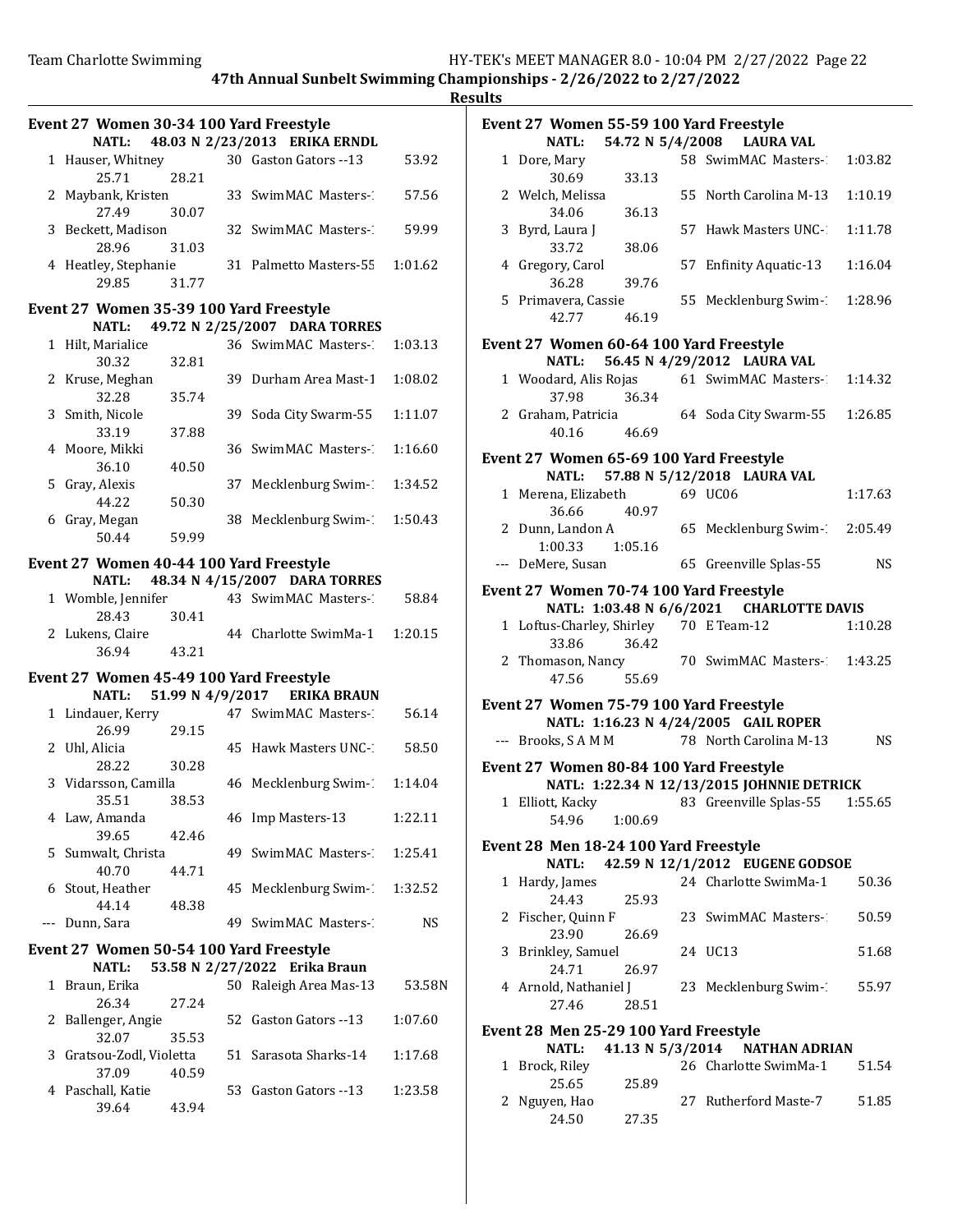pionships - 2/26/2022 to 2/27/2022

|                                       |       |                                                  | Resu    |
|---------------------------------------|-------|--------------------------------------------------|---------|
| Event 28 Men 30-34 100 Yard Freestyle |       |                                                  |         |
|                                       |       | NATL: 42.75 N 12/21/2014 DARIAN TOWNSEND         |         |
| 1 Moran, Kevin P                      |       | 33 Palmetto Masters-55                           | 50.66   |
| 24.18                                 | 26.48 |                                                  |         |
|                                       |       | 2 Whitley-Williams, Andrey 33 Charlotte SwimMa-1 | 53.55   |
| 25.63                                 | 27.92 |                                                  |         |
| 3 Chang, Robert W                     |       | 32 Mecklenburg Swim-1                            | 54.18   |
| 26.37                                 | 27.81 |                                                  |         |
|                                       |       | --- Templeton, Michael 34 Greenville Splas-55    | NS.     |
|                                       |       |                                                  |         |
| Event 28 Men 35-39 100 Yard Freestyle |       |                                                  |         |
|                                       |       | NATL: 44.24 N 4/20/2009 VLAD PYSHNENKO           |         |
| 1 Dellanoce, Michael                  |       | 37 Raleigh Area Mas-13                           | 49.74   |
| 24.41                                 | 25.33 |                                                  |         |
| 2 Baccich, Thorn                      |       | 38 Charlotte SwimMa-1                            | 50.15   |
| 24.44                                 | 25.71 |                                                  |         |
| 3 Krayer, Michael                     |       | 39 SwimMAC Masters-                              | 51.30   |
| 24.61                                 | 26.69 |                                                  |         |
| 4 Moran, Brian D                      |       | 35 Palmetto Masters-55                           | 52.46   |
| 24.65                                 | 27.81 |                                                  |         |
| 5 Moore, Cameron                      |       | 39 UC55                                          | 52.79   |
| 25.23                                 | 27.56 |                                                  |         |
| 6 Gasparovich, Clay                   |       | 39 UC55                                          | 52.82   |
| 25.68<br>27.14                        |       |                                                  |         |
| 7 Chamblee, Dan                       |       | 37 SwimMAC Masters-                              | 53.40   |
| 25.29                                 | 28.11 |                                                  |         |
| 8 Carroll, Jeremy                     |       | 37 Mecklenburg Swim-1                            | 54.79   |
| 25.94                                 | 28.85 |                                                  |         |
| 9 Henderson, Kevin                    |       | 39 UC13                                          | 57.68   |
| 28.00                                 | 29.68 |                                                  |         |
| 10 Lee, John                          |       | 37 Gaston Gators --13                            | 1:01.81 |
| 30.60                                 | 31.21 |                                                  |         |
| 11 Shue, Billy                        |       | 38 Charlotte SwimMa-1 1:23.91                    |         |
| 40.49                                 | 43.42 |                                                  |         |
|                                       |       |                                                  |         |
| Event 28 Men 40-44 100 Yard Freestyle |       |                                                  |         |
|                                       |       | NATL: 45.15 N 5/3/2014 JOSH DAVIS                |         |
| 1 Smith, Kevin                        |       | 43 Gaston Gators --13                            | 51.72   |
| 24.56 27.16                           |       |                                                  |         |
| 2 Schelhammer, Karl W                 |       | 40 Mecklenburg Swim-1                            | 55.18   |
| 26.00                                 | 29.18 |                                                  |         |
| 3 Koehler, William                    |       | 40 SwimMAC Masters-1                             | 55.79   |
| 27.28                                 | 28.51 |                                                  |         |
| 4 Funkhauser, Caleb                   |       | 41 SwimMAC Masters-                              | 1:05.82 |
| 30.77                                 | 35.05 |                                                  |         |
| 5 Carranza, Chandler                  |       | 40 Gaston Gators --13                            | 1:07.78 |
| 32.72                                 | 35.06 |                                                  |         |
| --- Piscitelli, Jonathan              |       | 41 Charlotte SwimMa-1                            | NS      |
|                                       |       |                                                  |         |
| Event 28 Men 45-49 100 Yard Freestyle |       |                                                  |         |
| <b>NATL:</b>                          |       | 46.21 N 4/26/2015 NICOLAS GRANGER                |         |
| 1 Charcalla, Randy                    |       | 45 Greenville Splas-55                           | 50.61   |
| 24.75                                 | 25.86 |                                                  |         |
| 2 Mills, Matthew                      |       | 45 Georgia Masters-45                            | 53.82   |
| 25.65                                 | 28.17 |                                                  |         |
| 3 McCormick, Bill                     |       | 49 Mecklenburg Swim-1                            | 55.03   |
| 26.38                                 | 28.65 |                                                  |         |
|                                       |       |                                                  |         |

29.93 33.47

| ults         |                                                                                  |       |    |                                    |         |  |  |  |  |
|--------------|----------------------------------------------------------------------------------|-------|----|------------------------------------|---------|--|--|--|--|
|              | *4 Wetter, Kevin<br>30.93                                                        | 32.47 |    | 45 Gaston Gators --13              | 1:03.40 |  |  |  |  |
|              | 6 Johnson, Brian                                                                 |       |    | 45 Gaston Gators --13              | 1:04.99 |  |  |  |  |
|              | 31.28                                                                            | 33.71 |    |                                    |         |  |  |  |  |
|              | Event 28 Men 50-54 100 Yard Freestyle<br>46.59 N 5/10/2009 ROWDY GAINES<br>NATL: |       |    |                                    |         |  |  |  |  |
| $\mathbf{1}$ | Lyons, Jeff                                                                      |       |    | 51 SwimMAC Masters-1               | 55.74   |  |  |  |  |
|              | 26.27                                                                            | 29.47 |    |                                    |         |  |  |  |  |
|              | 2 Robling, Steve<br>28.43                                                        | 30.58 |    | 52 SwimMAC Masters-1               | 59.01   |  |  |  |  |
|              | 3 Cornell, Eric<br>28.60                                                         | 30.68 |    | 52 SwimMAC Masters-1               | 59.28   |  |  |  |  |
|              | 4 Rubacky, Mark                                                                  |       | 52 | Raleigh Area Mas-13                | 1:02.52 |  |  |  |  |
|              | 30.33<br>5 Sakara, Michael                                                       | 32.19 | 53 | Soda City Swarm-55                 | 1:04.37 |  |  |  |  |
|              | 30.77                                                                            | 33.60 |    |                                    |         |  |  |  |  |
|              | 6 Gossert, Theodore<br>30.91                                                     | 36.82 |    | 52 SwimMAC Masters-1               | 1:07.73 |  |  |  |  |
|              | 7 Sarrafi, Khash<br>36.56                                                        | 41.24 | 51 | Mecklenburg Swim-1                 | 1:17.80 |  |  |  |  |
|              | 8 Gillenwater, Coy<br>38.54                                                      | 43.08 | 51 | Mecklenburg Swim-1                 | 1:21.62 |  |  |  |  |
|              | 9 Garberina, Paul A<br>43.40                                                     | 46.50 |    | 53 SwimMAC Masters-                | 1:29.90 |  |  |  |  |
|              | --- Meehan, Dennis                                                               |       |    | 51 Mahogany Mermaid                | NS      |  |  |  |  |
|              | --- TenBroeck, Scott                                                             |       |    | 50 Charlotte SwimMa-1              | NS      |  |  |  |  |
|              |                                                                                  |       |    |                                    |         |  |  |  |  |
|              | Event 28 Men 55-59 100 Yard Freestyle                                            |       |    | 48.37 N 4/30/2000 RICHARD ABRAHAMS |         |  |  |  |  |
|              | NATL:                                                                            |       |    |                                    |         |  |  |  |  |
|              | 1 Perelli, David<br>27.50                                                        | 30.10 |    | 55 Mecklenburg Swim-1              | 57.60   |  |  |  |  |
|              | 2 Brekovsky, Tom                                                                 |       | 59 | Mecklenburg Swim-1                 | 59.46   |  |  |  |  |
|              | 27.89<br>3 Brown, Stephen                                                        | 31.57 |    | 55 Mecklenburg Swim-1              | 1:00.84 |  |  |  |  |
|              | 28.12                                                                            | 32.72 |    |                                    |         |  |  |  |  |
|              | 4 Crone, William                                                                 | 32.81 |    | 59 North Carolina M-13             | 1:03.28 |  |  |  |  |
|              | 30.47<br>5 Morris, Brent                                                         |       |    | 56 Mecklenburg Swim-1              | 1:04.14 |  |  |  |  |
|              | 31.53                                                                            | 32.61 |    |                                    |         |  |  |  |  |
|              | 6 Welshofer, John<br>30.79                                                       | 34.60 |    | 58 Mecklenburg Swim-1              | 1:05.39 |  |  |  |  |
|              | 7 Pirie, Harry R<br>35.29                                                        | 41.07 |    | 59 SwimMAC Masters- 1:16.36        |         |  |  |  |  |
|              |                                                                                  |       |    |                                    |         |  |  |  |  |
|              | Event 28 Men 60-64 100 Yard Freestyle<br>NATL:                                   |       |    |                                    |         |  |  |  |  |
|              |                                                                                  |       |    | 49.14 N 5/22/2005 RICHARD ABRAHAMS |         |  |  |  |  |
| 1            | Dyer, Andy<br>27.55                                                              | 29.68 |    | 63 Palmetto Masters-55             | 57.23   |  |  |  |  |
|              | 2 Kennedy, Gene<br>28.32                                                         | 30.44 |    | 62 Charlotte SwimMa-1              | 58.76   |  |  |  |  |
|              | 3 Washburn, Jonathan                                                             |       |    | 64 Hawk Masters UNC-1              | 58.88   |  |  |  |  |
|              | 28.42<br>4 Kennedy, Wilton C                                                     | 30.46 |    | 60 Virginia Masters-12             | 59.04   |  |  |  |  |
|              | 27.73<br>5 Schneider, Patrick                                                    | 31.31 |    | 60 UC13                            | 59.39   |  |  |  |  |
|              |                                                                                  |       |    |                                    |         |  |  |  |  |
|              | 29.16                                                                            | 30.23 |    |                                    |         |  |  |  |  |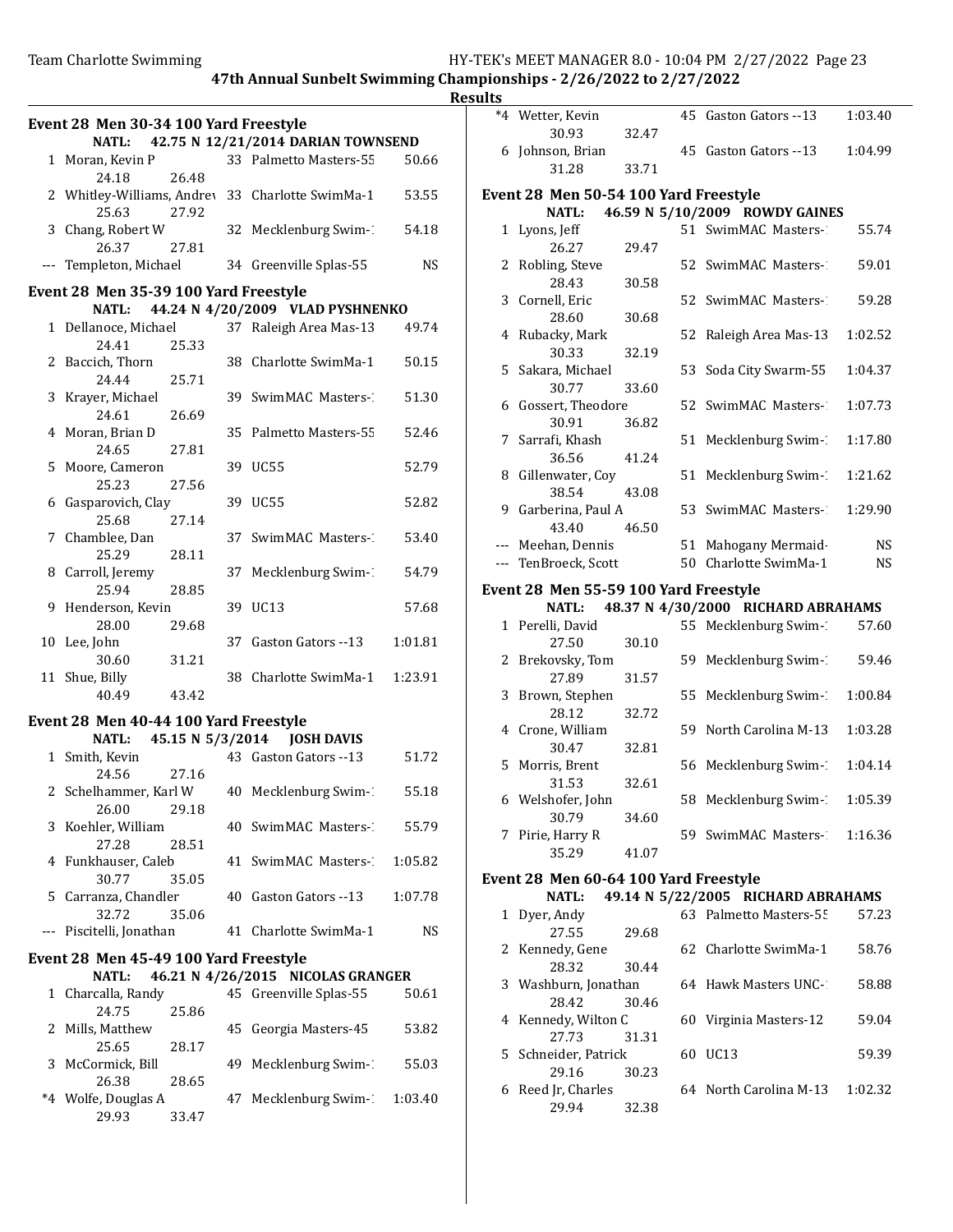|                                               |       |                                            |       |         | <b>Results</b> |
|-----------------------------------------------|-------|--------------------------------------------|-------|---------|----------------|
| (Event 28 Men 60-64 100 Yard Freestyle)       |       |                                            |       |         | Eve            |
| 7 Arnold, Matthew                             |       | 61 Mecklenburg Swim- 1:08.12               |       |         |                |
| 32.44                                         | 35.68 |                                            |       |         |                |
| 8 Heher, Scott                                |       | 60 Mecklenburg Swim-1                      |       | 1:18.15 |                |
| 38.89                                         | 39.26 |                                            |       |         |                |
| 9 Oddo, James                                 |       | 63 Mecklenburg Swim-1                      |       | 1:24.20 | Eve            |
| 41.08                                         | 43.12 |                                            |       |         |                |
| 10 Bleasdale, Donald J                        |       | 62 Greenville Splas-55                     |       | 1:25.76 |                |
| 39.84                                         | 45.92 |                                            |       |         |                |
| 11 Stamey, Ben F                              |       | 60 North Carolina M-13                     |       | 1:28.89 | Eve            |
| 43.92                                         | 44.97 |                                            |       |         |                |
| --- Williams, Ned                             |       | 61 Mecklenburg Swim-1                      |       | NS      |                |
| Event 28 Men 65-69 100 Yard Freestyle         |       |                                            |       |         |                |
| <b>NATL:</b>                                  |       | 49.42 N 5/22/2010 RICHARD ABRAHAMS         |       |         |                |
| 1 Saumby, John                                |       | 69 UC55                                    |       | 1:06.29 |                |
| 32.25                                         | 34.04 |                                            |       |         |                |
| 2 Glender, Carlos                             |       | 67 SwimMAC Masters-                        |       | 1:07.36 |                |
| 30.74                                         | 36.62 |                                            |       |         | Eve            |
| 3 Ericson, Richard B                          |       | 66 Valdese Torpedo-13                      |       | 1:31.74 |                |
| 43.06                                         | 48.68 |                                            |       |         |                |
| --- Lipson, Richard                           |       | 65 Charlotte SwimMa-1                      |       | NS.     |                |
|                                               |       |                                            |       |         | Eve            |
| Event 28 Men 70-74 100 Yard Freestyle         |       |                                            |       |         |                |
| <b>NATL:</b>                                  |       | 54.58 N 4/26/2015 RICHARD ABRAHAMS         |       |         |                |
| 1 Bober, Richard                              |       | 71 Hawk Masters UNC-                       |       | 1:10.42 |                |
| 2 McFadden, J Edward                          |       | 73 Valdese Torpedo-13                      |       | 1:16.02 |                |
| 35.65                                         | 40.37 |                                            |       |         |                |
| 3 Seifart, Curt                               |       | 70 Charlotte SwimMa-1                      |       | 1:17.15 |                |
| 36.26                                         | 40.89 |                                            |       |         | Eve            |
| 4 Purdie, John                                |       | 72 SwimMAC Masters-                        |       | 1:28.10 |                |
| 42.77                                         | 45.33 |                                            |       |         |                |
| Event 28 Men 75-79 100 Yard Freestyle         |       |                                            |       |         |                |
| NATL:                                         |       | 58.68 N 5/10/2009 DAVID RADCLIFF           |       |         | Eve            |
| 1 Hughes, Bill                                |       | 76 Mecklenburg Swim-2 1:25.58              |       |         |                |
| 41.38                                         | 44.20 |                                            |       |         |                |
| 2 Boston, Jim                                 |       | 75 Hawk Masters UNC-                       |       | 1:31.52 |                |
| 43.68                                         | 47.84 |                                            |       |         |                |
| 3 Meyer, Gerald                               |       | 77 North Carolina M-13                     |       | 2:18.33 | Eve            |
| --- Brown, Bill                               |       | 76   East Carolina Aq-13                   |       | NS.     |                |
|                                               |       |                                            |       |         |                |
| Event 29 Women 25-29 200 Yard Backstroke      |       |                                            |       |         |                |
|                                               |       | NATL: 1:56.87 N 2/28/2015 F PELLEGRINI     |       |         |                |
| 1 Zhang, Gina                                 |       | 26 Raleigh Area Mas-13 2:41.39             |       |         |                |
| 37.16                                         | 41.07 | 41.57                                      | 41.59 |         |                |
| Event 29 Women 30-34 200 Yard Backstroke      |       |                                            |       |         |                |
|                                               |       | NATL: 1:59.93 N 2/19/1996 K PIPES-NEILSEN  |       |         | Eve            |
| 1 Maybank, Kristen 33 SwimMAC Masters-2:20.84 |       |                                            |       |         |                |
| 33.04                                         | 35.34 | 36.26                                      | 36.20 |         |                |
|                                               |       |                                            |       |         |                |
| Event 29 Women 35-39 200 Yard Backstroke      |       |                                            |       |         |                |
|                                               |       | NATL: 2:00.54 N 3/14/1998 K PIPES-NEILSEN  |       |         | Eve            |
| --- Taylor, Sharon                            |       | 36 Raleigh Area Mas-13                     |       | NS.     |                |
| Event 29 Women 40-44 200 Yard Backstroke      |       |                                            |       |         |                |
|                                               |       | NATL: 2:03.61 N 7/25/2021 JENNIFER MIHALIK |       |         |                |
| 1 Holland, Irish                              |       | 41 SwimMAC Masters- 2:21.56                |       |         |                |
| 34.28                                         | 36.09 | 36.13                                      | 35.06 |         |                |
|                                               |       |                                            |       |         |                |

|       | Event 29 Women 45-49 200 Yard Backstroke<br>NATL: 2:04.65 N 4/19/2009 K PIPES-NEILSEN                |             |                               |                                                                                         |           |
|-------|------------------------------------------------------------------------------------------------------|-------------|-------------------------------|-----------------------------------------------------------------------------------------|-----------|
|       | 1 Uhl, Alicia                                                                                        | 45<br>37.45 | 38.11                         | 45 Hawk Masters UNC- 2:28.74<br>37.75                                                   |           |
|       | Event 29 Women 50-54 200 Yard Backstroke                                                             |             |                               |                                                                                         |           |
|       | NATL: 2:07.51 N 11/22/2014 ELLEN REYNOLDS                                                            |             |                               |                                                                                         |           |
|       | 1 Lassen, Megan 51 North Carolina M-13 2:49.16<br>39.69 43.14                                        |             | 44.15                         | 42.18                                                                                   |           |
|       | Event 29 Women 55-59 200 Yard Backstroke<br>NATL: 2:10.65 N 11/23/2019 ELLEN REYNOLDS                |             |                               |                                                                                         |           |
|       | 1 Vazquez, Maria<br>36.04                                                                            |             |                               | ria 56 Tac Titans-13 2:28.82<br>37.75 37.81 37.22<br>beth 57 Charlotte SwimMa-1 3:15.68 |           |
|       | 2 Willen, Elizabeth                                                                                  |             | 42.96 49.08 53.23             | 50.41                                                                                   |           |
|       | --- Gregory, Carol                                                                                   |             | 57 Enfinity Aquatic-13        |                                                                                         | <b>NS</b> |
|       | Event 29 Women 60-64 200 Yard Backstroke                                                             |             |                               |                                                                                         |           |
|       | NATL: 2:19.36 N 4/7/2018 BONNIE BILICH                                                               |             |                               |                                                                                         |           |
|       | 1 Shaffer, Linda<br>50.56                                                                            | 54.18       | 55.01                         | 60 North Carolina M-13 3:33.49<br>53.74                                                 |           |
|       | Event 29 Women 70-74 200 Yard Backstroke                                                             |             |                               |                                                                                         |           |
|       | NATL: 2:34.54 N 2/8/2020 CECILIA MCCLOSKEY                                                           |             |                               |                                                                                         |           |
|       | 1 Loftus-Charley, Shirley 70 E Team-12                                                               |             |                               |                                                                                         | 2:56.99   |
|       | 42.15 44.01 45.26<br>2 Moeller, Mary Pat 71 Charlotte SwimMa-1 3:42.44                               |             |                               | 45.57                                                                                   |           |
|       |                                                                                                      |             | 52.31   56.38   57.59   56.16 |                                                                                         |           |
|       |                                                                                                      |             |                               |                                                                                         |           |
|       | Event 29 Women 80-84 200 Yard Backstroke                                                             |             |                               |                                                                                         |           |
|       | NATL: 3:26.72 N 4/19/2009 BETTY LORENZI                                                              |             |                               |                                                                                         |           |
|       | 1 Elliott, Kacky 83 Greenville Splas-55 5:12.24<br>1:15.91   1:20.28   2:36.05                       |             |                               |                                                                                         |           |
|       |                                                                                                      |             |                               |                                                                                         |           |
|       | Event 30 Men 18-24 200 Yard Backstroke                                                               |             |                               |                                                                                         |           |
|       | NATL: 1:44.18 N 5/11/2013 ANDREW ELLIOTT<br>1 Kelber, Jordan 24 UC13                                 |             |                               |                                                                                         | 2:11.80   |
|       | 29.06 32.18                                                                                          |             | 35.21                         | 35.35                                                                                   |           |
|       |                                                                                                      |             |                               |                                                                                         |           |
|       | Event 30 Men 30-34 200 Yard Backstroke                                                               |             |                               |                                                                                         |           |
|       | NATL: 1:47.33 N 1/28/2012 Nicholas J Brunelli<br>1 Templeton, Michael 34 Greenville Splas-55 2:00.67 |             |                               |                                                                                         |           |
|       | 28.81                                                                                                | 30.07       | 30.37                         | 31.42                                                                                   |           |
| 2     | Moody, Christian                                                                                     |             | 31 SwimMAC Masters-1          |                                                                                         | 2:20.83   |
|       | 34.53                                                                                                | 35.47       | 35.56                         | 35.27                                                                                   |           |
|       | 3 Sites, Tyler                                                                                       |             | 30 Palmetto Masters-55        |                                                                                         | 2:22.72   |
|       | 35.39                                                                                                | 37.45       | 36.18                         | 33.70                                                                                   |           |
|       | Event 30 Men 35-39 200 Yard Backstroke<br>NATL: 1:47.72 N 5/4/2008                                   |             |                               | <b>JOSH DAVIS</b>                                                                       |           |
|       | 1 Shue, Billy                                                                                        |             | 38 Charlotte SwimMa-1         |                                                                                         | 3:30.62   |
|       | 49.91                                                                                                | 53.90       | 54.40                         | 52.41                                                                                   |           |
|       | Event 30 Men 40-44 200 Yard Backstroke                                                               |             |                               |                                                                                         |           |
|       | NATL: 1:50.09 N 5/4/2008 MICHAEL ROSS                                                                |             |                               |                                                                                         |           |
|       | 1 Hill, Edward T                                                                                     |             | 42 Hawk Masters UNC-1         |                                                                                         | 2:14.32   |
|       | 31.01                                                                                                | 34.32       | 34.69                         | 34.30                                                                                   |           |
|       | 2 Koehler, William                                                                                   |             |                               | 40 SwimMAC Masters-2:22.76                                                              |           |
|       | 33.15                                                                                                | 35.08       | 37.24                         | 37.29                                                                                   |           |
| $---$ | Rowe, Edward                                                                                         |             | 42 YMCA of the Tria-13        |                                                                                         | NS        |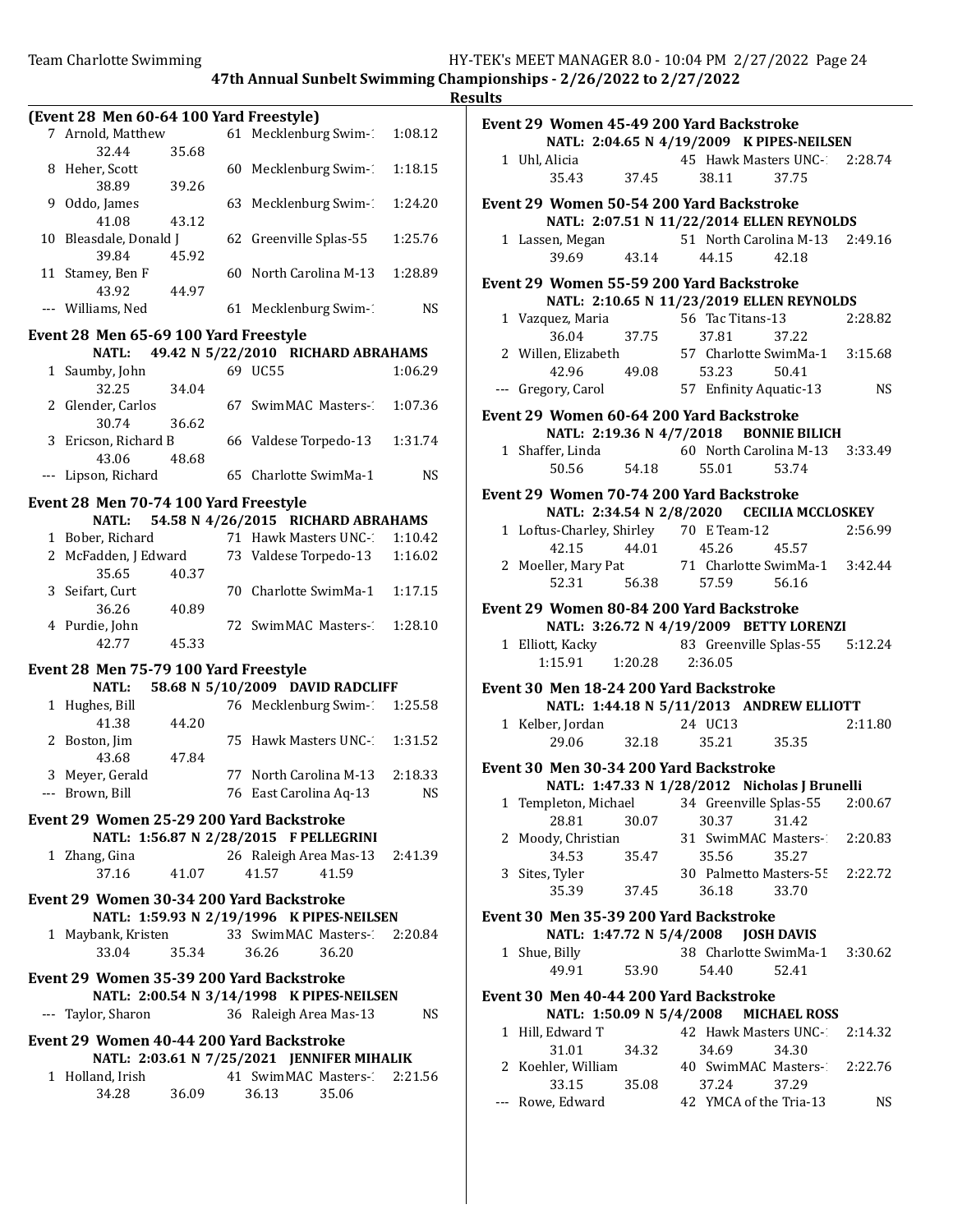| Event 30 Men 50-54 200 Yard Backstroke                 |                                                                           |
|--------------------------------------------------------|---------------------------------------------------------------------------|
|                                                        | NATL: 1:56.18 N 4/13/2019 RICK GOULD                                      |
| 32.42<br>30.69                                         | 1 Dickson, Kurt 54 Golden Road Aqua-3 2:06.56<br>32.42<br>31.03           |
| Event 30 Men 55-59 200 Yard Backstroke                 |                                                                           |
| 1 Hilgen, Thomas                                       | NATL: 2:03.14 N 3/31/2012 TOM BARTON<br>57 SwimMAC Masters-<br>2:22.89    |
| 36.73<br>34.18                                         | 36.67<br>35.31                                                            |
| 2 Smith, Stratton<br>38.50<br>35.49                    | 57 SwimMAC Masters- 2:32.88                                               |
| 3 Crone, William                                       | 40.32<br>38.57<br>59 North Carolina M-13 2:56.21                          |
| 42.59<br>40.16                                         | 47.10 46.36                                                               |
| Event 30 Men 60-64 200 Yard Backstroke                 | NATL: 2:07.91 N 5/1/2016 TOM BARTON                                       |
| 1 Stamey, Ben F                                        | 60 North Carolina M-13 4:05.12                                            |
|                                                        | 56.71  1:02.11  1:03.63  1:02.67                                          |
| Event 30 Men 65-69 200 Yard Backstroke                 |                                                                           |
| 1 Chappell, Richard                                    | NATL: 2:15.61 N 1/14/2018 LAWRENCE DAY<br>65 SwimMAC Masters-2:33.05      |
| 35.78<br>38.48                                         | 39.85<br>38.94                                                            |
| 2 Saumby, John                                         | 69 UC55<br>2:53.05                                                        |
| 40.87<br>43.17<br>3 Miller, Jamie                      | 44.99<br>44.02<br>67 Greensboro Commu 4:46.47                             |
| 1:07.01 3:39.46                                        |                                                                           |
| Event 30 Men 70-74 200 Yard Backstroke                 |                                                                           |
|                                                        | NATL: 2:20.57 N 3/27/2021 LAWRENCE DAY                                    |
| 1 Bober, Richard                                       | 71 Hawk Masters UNC- 2:33.92                                              |
| 35.66<br>38.64                                         | 40.81<br>38.81                                                            |
| Event 30 Men 75-79 200 Yard Backstroke                 | NATL: 2:27.48 N 4/27/2019 RICHARD BURNS                                   |
| 1 Conroy, Michael<br>43.11 47.19                       | 75 Mecklenburg Swim-2 3:07.21                                             |
|                                                        | 49.56 47.35                                                               |
| 2 Meyer, Gerald                                        | 77 North Carolina M-13 5:17.28<br>$1:14.97$ $1:22.29$ $1:21.35$ $1:18.67$ |
| Event 31 Women 18-24 50 Yard Butterfly                 |                                                                           |
| NATL:<br>1 Savage, Chelsea                             | 20.49 N 2/1/2015 Samantha Fulmer<br>23 Gaston Gators -- 13<br>28.09       |
|                                                        |                                                                           |
| Event 31 Women 25-29 50 Yard Butterfly<br><b>NATL:</b> | 24.19 N 4/28/2017 DANIELLE HERRMANN                                       |
| 1 Zhang, Gina                                          | 26 Raleigh Area Mas-13<br>30.45                                           |
| 2 Darmofal, Katarina                                   | 25 Hawk Masters UNC-1<br>30.76                                            |
| --- Barefoot, Rachel K<br>--- Marshall, Alexandra      | 28 Valdese Torpedo-13<br>NS<br>27 Virginia Masters-12<br>NS               |
| Event 31 Women 30-34 50 Yard Butterfly                 |                                                                           |
| NATL:                                                  | 24.18 N 4/15/2000 ANGEL MARTINO                                           |
| 1 Hauser, Whitney                                      | 30 Gaston Gators --13<br>27.25                                            |
| 2 Beckett, Madison<br>3 Heatley, Stephanie             | 32 SwimMAC Masters-<br>28.74<br>31 Palmetto Masters-55<br>31.28           |
|                                                        |                                                                           |
| Event 31 Women 35-39 50 Yard Butterfly<br><b>NATL:</b> | 25.04 N 4/28/2017 NORIKO INADA                                            |
| 1 Smith, Nicole                                        | 39 Soda City Swarm-55<br>30.02                                            |
| 2 Kruse, Meghan                                        | 39 Durham Area Mast-1<br>34.37                                            |
| Hilt, Marialice<br>3                                   | 36 SwimMAC Masters-<br>35.18                                              |
|                                                        |                                                                           |

|             | Event 31 Women 40-44 50 Yard Butterfly        |    | NATL: 25.14 N 5/10/2009 S VON DER LIPPE    |           |
|-------------|-----------------------------------------------|----|--------------------------------------------|-----------|
|             | 1 Holland, Irish                              |    | 41 SwimMAC Masters-1                       | 29.03     |
|             | 2 Womble, Jennifer                            |    | 43 SwimMAC Masters-1                       | 29.86     |
|             | 3 Lukens, Claire                              |    | 44 Charlotte SwimMa-1                      | 42.01     |
|             | Event 31  Women 45-49 50 Yard Butterfly       |    |                                            |           |
|             | <b>NATL:</b>                                  |    | 25.64 N 4/9/2017 ERIKA BRAUN               |           |
|             | 1 Lindauer, Kerry                             |    | 47 SwimMAC Masters-1                       | 28.56     |
|             | 2 Uhl, Alicia                                 |    | 45 Hawk Masters UNC-1                      | 29.19     |
|             | 3 Dunn, Sara                                  |    | 49 SwimMAC Masters-1                       | 31.48     |
|             | 4 Preston, Stephanie                          |    | 46 Life Time Swim N-1:                     | 35.07     |
|             | 5 Vidarsson, Camilla                          |    | 46 Mecklenburg Swim-1                      | 37.46     |
|             | <b>Event 31 Women 50-54 50 Yard Butterfly</b> |    |                                            |           |
|             |                                               |    | NATL: 25.70 N 5/11/2013 LESLIE LIVINGSTON  |           |
|             | 1 Braun, Erika                                |    | 50 Raleigh Area Mas-13                     | 26.97     |
|             | 2 Ballenger, Angie                            |    | 52 Gaston Gators --13                      | 33.98     |
|             | 3 Carter, Eddie                               |    | 51 SwimMAC Masters-                        | 37.89     |
|             | <b>Event 31 Women 55-59 50 Yard Butterfly</b> |    |                                            |           |
|             |                                               |    | NATL: 27.04 N 10/30/2016 LESLIE LIVINGSTON |           |
|             | 1 Kunovac, Jelena                             |    | 57 Team Redbird-33                         | 31.16     |
|             | 2 Byrd, Laura J                               |    | 57 Hawk Masters UNC-1                      | 37.48     |
|             |                                               |    |                                            |           |
|             | Event 31 Women 60-64 50 Yard Butterfly        |    | NATL: 27.93 N 5/13/2018 TRACI GRANGER      |           |
|             | 1 Walsh, Sue                                  |    | 60 Mecklenburg Swim-1                      | 30.28     |
|             | 2 Shaffer, Linda                              |    | 60 North Carolina M-13                     | 51.16     |
|             |                                               |    |                                            |           |
|             | Event 32 Men 18-24 50 Yard Butterfly          |    |                                            |           |
|             | <b>NATL:</b>                                  |    | 21.13 N 4/26/2015 HENRIK LINDAU            |           |
|             | 1 Hardy, James                                |    | 24 Charlotte SwimMa-1                      | 23.70     |
|             | 2 Fischer, Quinn F                            |    | 23 SwimMAC Masters-1                       | 24.34     |
|             | 3 Brinkley, Samuel                            |    | 24 UC13                                    | 26.89     |
|             | 4 Arnold, Nathaniel J                         |    | 23 Mecklenburg Swim-1                      | 29.30     |
|             | Event 32 Men 30-34 50 Yard Butterfly          |    |                                            |           |
|             |                                               |    | NATL: 21.11 N 4/26/2015 MATT GREVERS       |           |
|             | 1 Wilson, Jeremy 30 Greenville Splas-55       |    |                                            | 25.72     |
|             | --- Colbert, Pete                             |    | 32 Charlotte SwimMa-1                      | NS.       |
|             | Event 32 Men 35-39 50 Yard Butterfly          |    |                                            |           |
|             | NATL:                                         |    | 21.24 N 3/25/2018 ROLAND SCHOEMAN          |           |
|             | 1 Gasparovich, Clay                           |    | 39 UC55                                    | 24.98     |
|             | 2 Moran, Brian D                              |    | 35 Palmetto Masters-55                     | 24.99     |
|             | 3 Moore, Cameron                              |    | 39 UC55                                    | 26.40     |
|             | 4 Carroll, Jeremy                             | 37 | Mecklenburg Swim-1                         | 26.86     |
|             | 5 Henderson, Kevin                            | 39 | UC13                                       | 28.06     |
|             | 6 Chamblee, Dan                               |    | 37 SwimMAC Masters-1                       | 28.33     |
|             | 7 Shue, Billy                                 |    | 38 Charlotte SwimMa-1                      | 54.42     |
|             | Event 32 Men 40-44 50 Yard Butterfly          |    |                                            |           |
|             | <b>NATL:</b>                                  |    | 22.56 N 5/22/2021 CHUCK BARNES             |           |
|             | 1 Schelhammer, Karl W                         |    | 40 Mecklenburg Swim-1                      | 28.48     |
|             | 2 Foley, Jason M                              |    | 43 Charlotte SwimMa-1                      | 33.48     |
|             | --- Piscitelli, Jonathan                      |    | 41 Charlotte SwimMa-1                      | <b>NS</b> |
|             | Event 32 Men 45-49 50 Yard Butterfly          |    |                                            |           |
|             | 22.67 N 5/4/2008<br><b>NATL:</b>              |    | <b>PAUL SMITH</b>                          |           |
| $\mathbf 1$ | Charcalla, Randy                              |    | 45 Greenville Splas-55                     | 25.72     |

2 Mills, Matthew 45 Georgia Masters-45 26.85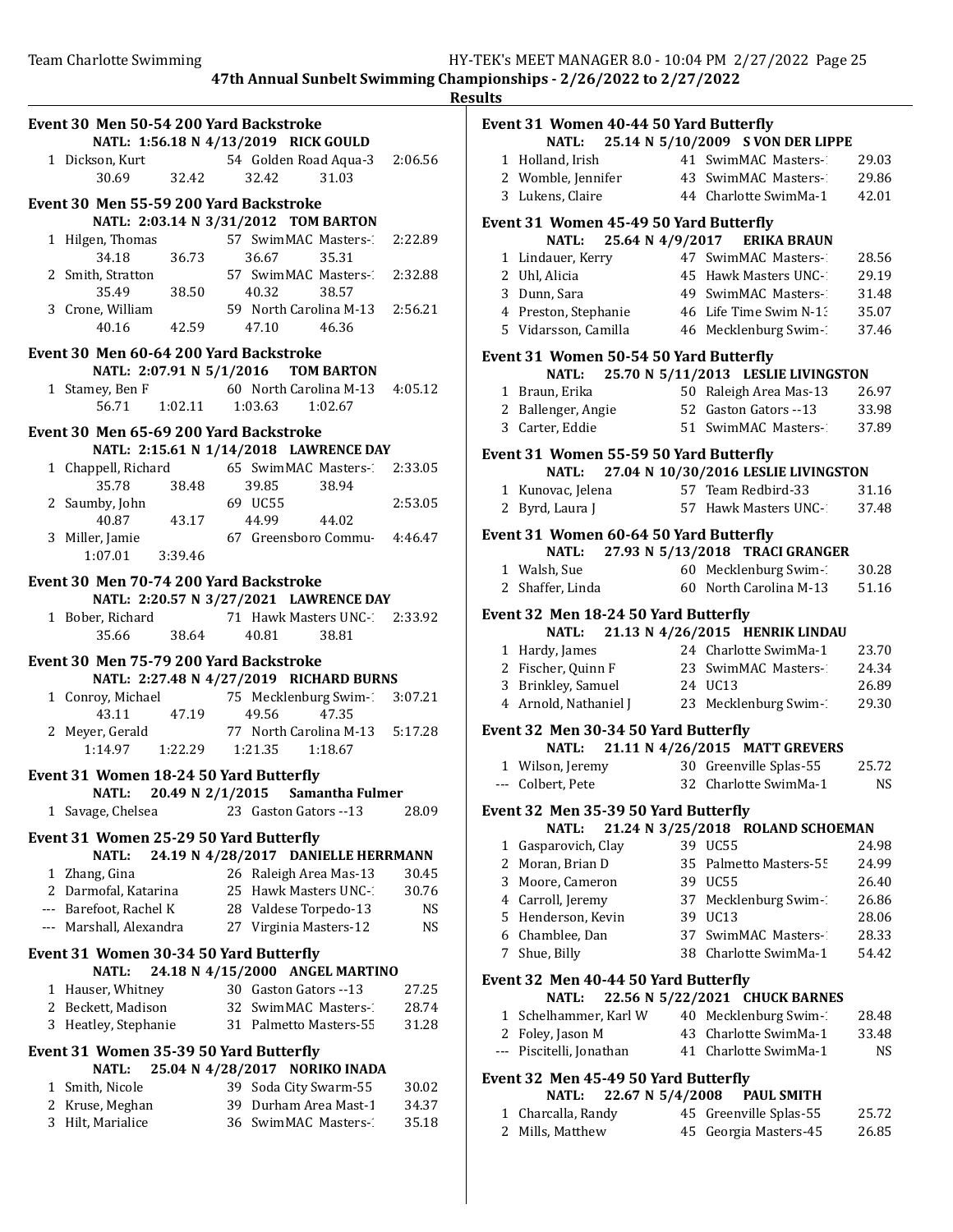|     | (Event 32 Men 45-49 50 Yard Butterfly)<br>--- McCormick, Bill |    | 49 Mecklenburg Swim-1                 | NS        |
|-----|---------------------------------------------------------------|----|---------------------------------------|-----------|
|     |                                                               |    |                                       |           |
|     | Event 32 Men 50-54 50 Yard Butterfly                          |    |                                       |           |
|     | NATL:                                                         |    | 23.19 N 4/25/2004 TRIP HEDRICK        |           |
|     | 1 Andersen, Morten                                            |    | 51 SwimMAC Masters-1                  | 26.66     |
|     | 2 Lyons, Jeff                                                 |    | 51 SwimMAC Masters-                   | 27.74     |
|     | 3 Dickson, Kurt                                               |    | 54 Golden Road Aqua-3                 | 28.64     |
|     | 4 TenBroeck, Scott                                            |    | 50 Charlotte SwimMa-1                 | 28.93     |
|     | 5 Cornell, Eric                                               |    | 52 SwimMAC Masters-1                  | 29.20     |
|     | 6 Robling, Steve                                              |    | 52 SwimMAC Masters-1                  | 29.79     |
|     | --- Sakara, Michael                                           |    | 53 Soda City Swarm-55                 | <b>NS</b> |
|     | --- Meehan, Dennis                                            |    | 51 Mahogany Mermaid                   | <b>NS</b> |
|     | Event 32 Men 55-59 50 Yard Butterfly                          |    |                                       |           |
|     | NATL:                                                         |    | 23.57 N 7/25/2021 STEVE HILTABIDDLE   |           |
|     | 1 Perelli, David                                              |    | 55 Mecklenburg Swim-1                 | 29.51     |
|     | 2 Brekovsky, Tom                                              |    | 59 Mecklenburg Swim-1                 | 31.11     |
|     | 3 Brown, Stephen                                              |    | 55 Mecklenburg Swim-                  | 31.25     |
|     | 4 Morris, Brent                                               |    | 56 Mecklenburg Swim-1                 | 34.79     |
|     | --- Crone, William                                            |    | 59 North Carolina M-13                | <b>NS</b> |
|     | Event 32 Men 60-64 50 Yard Butterfly                          |    |                                       |           |
|     | <b>NATL:</b>                                                  |    | 24.36 N 2/10/2018 BRUCE KONE          |           |
|     | 1 Washburn, Jonathan 64 Hawk Masters UNC-2                    |    |                                       | 30.82     |
|     | 2 Arnold, Matthew                                             |    | 61 Mecklenburg Swim-                  | 37.16     |
|     | Event 32 Men 65-69 50 Yard Butterfly                          |    |                                       |           |
|     | NATL:                                                         |    | 24.94 N 5/22/2010 RICHARD ABRAHAMS    |           |
|     | 1 Meyers, Peter                                               |    | 69 Mecklenburg Swim-                  | 32.92     |
|     | 2 Ericson, Richard B                                          |    | 66 Valdese Torpedo-13                 | 53.61     |
|     | Event 32 Men 70-74 50 Yard Butterfly                          |    |                                       |           |
|     | NATL:                                                         |    | 26.92 N 4/26/2015 RICHARD ABRAHAMS    |           |
|     | 1 Bober, Richard                                              |    | 71 Hawk Masters UNC-1                 | 30.85     |
|     | 2 Purser, David                                               |    | 73 Mecklenburg Swim-1                 | 37.16     |
|     | --- Purdie, John                                              |    | 72 SwimMAC Masters-                   | NS        |
|     | Event 32 Men 75-79 50 Yard Butterfly                          |    |                                       |           |
|     | NATL:                                                         |    | 28.70 N 7/25/2021 RICHARD ABRAHAMS    |           |
|     | 1 Hughes, Bill                                                |    | 76 Mecklenburg Swim-1                 | 41.00     |
|     | --- Brown, Bill                                               |    | 76 East Carolina Aq-13                | NS        |
|     |                                                               |    |                                       |           |
|     | Event 33 Women 18-24 100 Yard Breaststroke<br><b>NATL:</b>    |    | 58.71 N 12/5/2014 KATIE MEILI         |           |
|     | 1 McCarter, Mikaela                                           |    | 20 SwimMAC Masters-                   | 1:15.16   |
|     | 36.11<br>39.05                                                |    |                                       |           |
|     | 2 May, Ashley                                                 |    | 23 SwimMAC Masters-                   | 1:23.61   |
|     | 41.14<br>42.47                                                |    |                                       |           |
|     |                                                               |    |                                       |           |
|     | Event 33 Women 35-39 100 Yard Breaststroke                    |    | NATL: 1:01.88 N 4/25/2015 KATIE GLENN |           |
|     | 1 Smith, Nicole                                               |    | 39 Soda City Swarm-55                 | 1:14.66   |
|     | 35.58<br>39.08                                                |    |                                       |           |
|     | 2 Kruse, Meghan                                               |    | 39 Durham Area Mast-1                 | 1:30.52   |
|     | 42.43<br>48.09                                                |    |                                       |           |
| 3.  | Latimer, Rebecca T                                            |    | 39 E Team-12                          | 1:32.48   |
|     | 43.77<br>48.71                                                |    |                                       |           |
|     | 4 Gray, Megan                                                 | 38 | Mecklenburg Swim-2:07.95              |           |
|     | 55.74<br>1:12.21                                              |    |                                       |           |
| --- | Taylor, Sharon                                                |    | 36 Raleigh Area Mas-13                | NS.       |
|     |                                                               |    |                                       |           |
|     |                                                               |    |                                       |           |

|                                          |         | Event 33 Women 40-44 100 Yard Breaststroke<br>NATL: 1:02.70 N 5/13/2018 KATIE GLENN      |           |
|------------------------------------------|---------|------------------------------------------------------------------------------------------|-----------|
| --- Lukens, Claire                       |         | 44 Charlotte SwimMa-1                                                                    | <b>NS</b> |
|                                          |         | Event 33 Women 45-49 100 Yard Breaststroke                                               |           |
|                                          |         | NATL: 1:05.85 N 3/27/2011 S VON DER LIPPE                                                |           |
| 1 Dunn, Sara                             |         | 49 SwimMAC Masters- 1:11.09                                                              |           |
| 33.58<br>2 Lindauer, Kerry               | 37.51   | 47 SwimMAC Masters- 1:15.96                                                              |           |
| 34.87 41.09                              |         |                                                                                          |           |
| 3 Uhl, Alicia<br>37.57 38.76             |         | 45 Hawk Masters UNC-                                                                     | 1:16.33   |
| 4 Preston, Stephanie<br>43.53            | 46.68   | 46 Life Time Swim N-1:                                                                   | 1:30.21   |
| 5 Stout, Heather                         |         | 45 Mecklenburg Swim-1                                                                    | 1:45.66   |
| 48.01                                    | 57.65   |                                                                                          |           |
| 6 Sumwalt, Christa<br>54.70              | 57.21   | 49 SwimMAC Masters- 1:51.91                                                              |           |
| --- Law, Amanda                          |         | 46 Imp Masters-13                                                                        | <b>NS</b> |
|                                          |         | Event 33 Women 50-54 100 Yard Breaststroke                                               |           |
|                                          |         | NATL: 1:09.21 N 2/18/2012 CAROLINE KRATTLI                                               |           |
| 1 Ballenger, Angie                       |         | 52 Gaston Gators --13 1:24.97                                                            |           |
| 39.69                                    | 45.28   |                                                                                          |           |
| 2 Lassen, Megan                          |         | 51 North Carolina M-13                                                                   | 1:28.09   |
| 42.46                                    | 45.63   | 3 Gratsou-Zodl, Violetta 51 Sarasota Sharks-14                                           | 1:41.44   |
| 49.73                                    | 51.71   |                                                                                          |           |
|                                          |         |                                                                                          |           |
|                                          |         | Event 33 Women 55-59 100 Yard Breaststroke<br>NATL: 1:10.55 N 4/28/2017 CAROLINE KRATTLI |           |
| 1 Willen, Elizabeth                      |         | 57 Charlotte SwimMa-1 1:30.99                                                            |           |
| 44.80                                    | 46.19   |                                                                                          |           |
| 2 Primavera, Cassie                      |         | 55 Mecklenburg Swim-1:41.63                                                              |           |
| 49.25                                    | 52.38   |                                                                                          |           |
|                                          |         | Event 33 Women 60-64 100 Yard Breaststroke                                               |           |
|                                          |         | NATL: 1:16.55 N 5/6/2017 MELINDA MANN                                                    |           |
| 1 Graham, Patricia<br>52.94              | 59.37   | 64 Soda City Swarm-55 1:52.31                                                            |           |
|                                          |         | Event 33 Women 65-69 100 Yard Breaststroke                                               |           |
|                                          |         | NATL: 1:20.27 N 4/28/2017 CHARLOTTE DAVIS                                                |           |
| 1 Merena, Elizabeth 69 UC06              |         |                                                                                          | 1:41.02   |
| 45.46                                    | 55.56   |                                                                                          |           |
|                                          |         | Event 33 Women 70-74 100 Yard Breaststroke                                               |           |
|                                          |         | NATL: 1:24.44 N 8/22/2021 CHARLOTTE DAVIS                                                |           |
| 1 Loftus-Charley, Shirley 70 E Team-12   |         |                                                                                          | 1:35.59   |
| 46.10                                    | 49.49   |                                                                                          |           |
| 2 Moeller, Mary Pat                      |         | 71 Charlotte SwimMa-1 1:57.09                                                            |           |
| 55.46                                    | 1:01.63 |                                                                                          |           |
|                                          |         | Event 33 Women 75-79 100 Yard Breaststroke                                               |           |
|                                          |         | NATL: 1:29.24 N 4/11/2014 JOANN LEILICH                                                  |           |
| --- Brooks, SAMM                         |         | 78 North Carolina M-13                                                                   | NS.       |
| Event 34 Men 25-29 100 Yard Breaststroke |         |                                                                                          |           |
| NATL:                                    |         | 51.57 N 4/25/2015 MARCUS TITUS                                                           |           |
| 1 Nguyen, Hao<br>31.90                   | 36.46   | 27 Rutherford Maste-7                                                                    | 1:08.36   |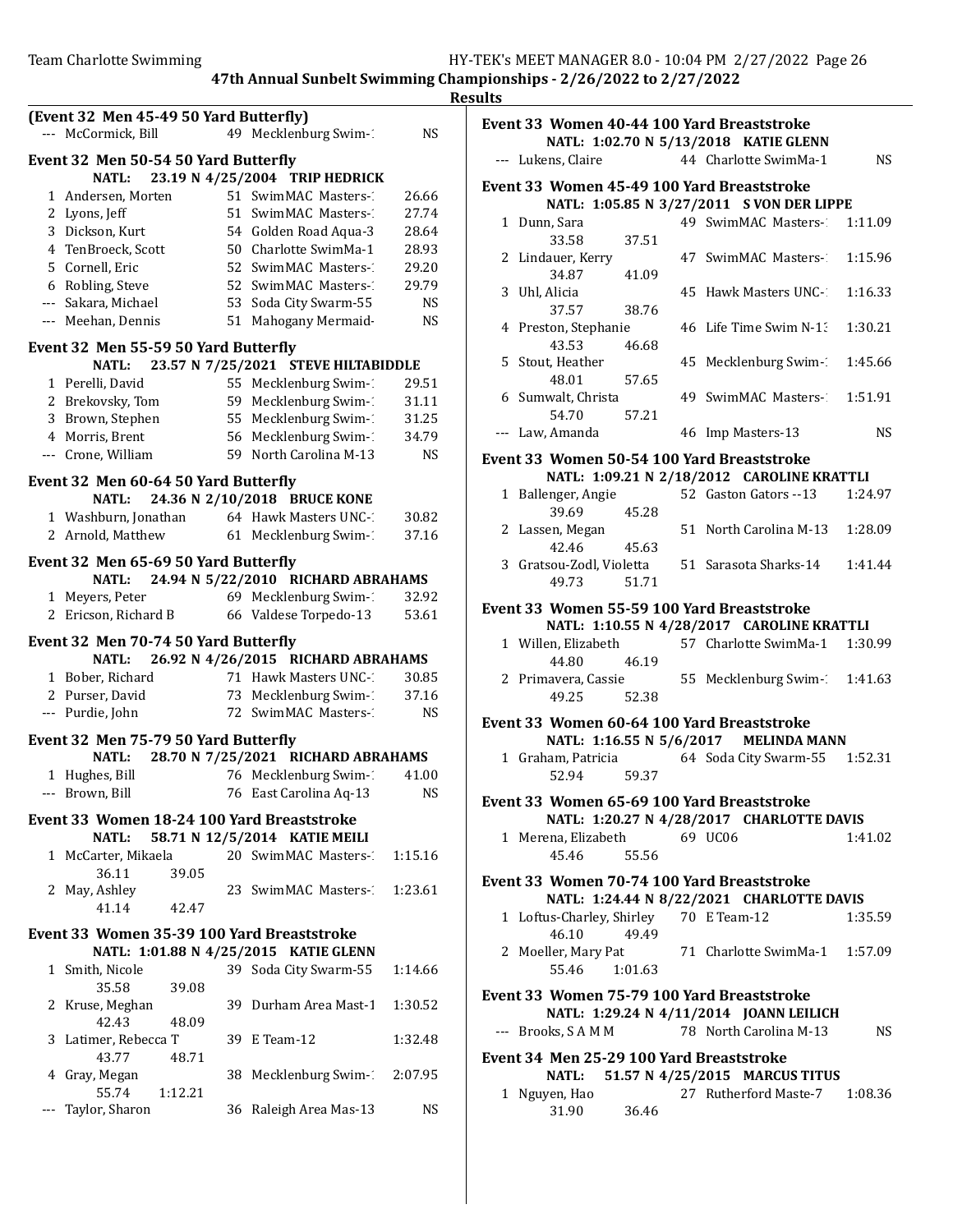|                                                           |       |    |                                                    | <u>Re</u> |
|-----------------------------------------------------------|-------|----|----------------------------------------------------|-----------|
| (Event 34 Men 25-29 100 Yard Breaststroke)<br>34.14 38.53 |       |    | 2 Williams, James W 26 Gaston Gators -- 13 1:12.67 |           |
| Event 34 Men 30-34 100 Yard Breaststroke                  |       |    |                                                    |           |
|                                                           |       |    | NATL: 52.09 N 12/18/2021 BRANDON FISCHER           |           |
| 1 Moran, Kevin P                                          |       |    | 33 Palmetto Masters-55 1:02.53                     |           |
| 29.22 33.31<br>2 Sites, Tyler<br>32.81 35.66              |       |    | 30 Palmetto Masters-55 1:08.47                     |           |
|                                                           |       |    |                                                    |           |
| Event 34 Men 35-39 100 Yard Breaststroke                  |       |    |                                                    |           |
|                                                           |       |    | NATL: 54.14 N 3/4/2021 JAMES FIKE                  |           |
| 1 Schrider, Daniel                                        |       |    | 36 UC13                                            | 1:02.53   |
| 29.28 33.25                                               |       |    |                                                    |           |
|                                                           |       |    | --- Dellanoce, Michael 37 Raleigh Area Mas-13      | NS NS     |
|                                                           |       |    |                                                    |           |
| Event 34 Men 40-44 100 Yard Breaststroke                  |       |    |                                                    |           |
|                                                           |       |    | NATL: 53.81 N 12/17/2021 JAMES FIKE                |           |
| 1 Havens, Kurt                                            |       |    | 40 SwimMAC Masters 1:08.98                         |           |
| 32.21                                                     | 36.77 |    |                                                    |           |
| 2 Funkhauser, Caleb                                       |       |    | 41 SwimMAC Masters- 1:23.96                        |           |
| 38.89 45.07                                               |       |    |                                                    |           |
|                                                           |       |    | --- Rowe, Edward 42 YMCA of the Tria-13            | NS        |
|                                                           |       |    |                                                    |           |
| Event 34 Men 45-49 100 Yard Breaststroke                  |       |    |                                                    |           |
|                                                           |       |    | NATL: 55.69 N 5/13/2018 STEVE WEST                 |           |
| 1 McCormick, Bill                                         |       |    | 49 Mecklenburg Swim-1                              | 1:07.47   |
| 31.87 35.60                                               |       |    |                                                    |           |
| 2 Johnson, Brian                                          |       |    | 45 Gaston Gators --13                              | 1:18.26   |
| 37.21 41.05                                               |       |    |                                                    |           |
|                                                           |       |    |                                                    |           |
| Event 34 Men 50-54 100 Yard Breaststroke                  |       |    |                                                    |           |
|                                                           |       |    | NATL: 58.41 N 3/29/2014 DAVID GUTHRIE              |           |
|                                                           |       |    | 1 Sakara, Michael 53 Soda City Swarm-55 1:25.88    |           |
| 38.79 47.09                                               |       |    |                                                    |           |
|                                                           |       |    | --- TenBroeck, Scott 50 Charlotte SwimMa-1 NS      |           |
|                                                           |       |    |                                                    |           |
| Event 34 Men 55-59 100 Yard Breaststroke                  |       |    |                                                    |           |
|                                                           |       |    | NATL: 57.95 N 5/13/2018 CARLO TRAVAINI             |           |
| 1 Graf, Chuck                                             |       |    | 55 SwimMAC Masters- 1:08.47                        |           |
|                                                           |       |    |                                                    |           |
| 31.75                                                     | 36.72 |    |                                                    |           |
| 2 Hilgen, Thomas                                          |       |    | 57 SwimMAC Masters-                                | 1:12.25   |
| 34.79                                                     | 37.46 |    |                                                    |           |
| 3 Perelli, David                                          |       | 55 | Mecklenburg Swim-1                                 | 1:16.71   |
| 36.63                                                     | 40.08 |    |                                                    |           |
| 4 Brekovsky, Tom                                          |       |    | 59 Mecklenburg Swim-1                              | 1:18.87   |
| 37.14                                                     | 41.73 |    |                                                    |           |
| 5 Morris, Brent                                           |       |    | 56 Mecklenburg Swim-                               | 1:32.22   |
| 43.96                                                     | 48.26 |    |                                                    |           |
|                                                           |       |    |                                                    |           |
| Event 34 Men 60-64 100 Yard Breaststroke                  |       |    |                                                    |           |
|                                                           |       |    | NATL: 1:01.14 N 7/25/2021 DAVID GUTHRIE            |           |
| 1 Schneider, Patrick                                      |       |    | 60 UC13                                            | 1:23.18   |
| 39.34                                                     | 43.84 |    |                                                    |           |
| 2 Reed Jr, Charles                                        |       |    | 64 North Carolina M-13                             | 1:25.73   |
|                                                           |       |    |                                                    |           |
| 40.34                                                     | 45.39 |    |                                                    |           |
| 3 Oddo, James                                             |       |    | 63 Mecklenburg Swim-1                              | 1:34.08   |
| 45.10                                                     | 48.98 |    |                                                    |           |
|                                                           |       |    |                                                    |           |
|                                                           |       |    |                                                    |           |

| ılts         |                                                                     |               |                        |                                           |           |
|--------------|---------------------------------------------------------------------|---------------|------------------------|-------------------------------------------|-----------|
|              | 4 Bleasdale, Donald J 62 Greenville Splas-55 1:37.89<br>45.51 52.38 |               |                        |                                           |           |
|              | --- Watson, Derek M 60 Raleigh Area Mas-13                          |               |                        |                                           | <b>NS</b> |
|              | --- Dyer, Andy                                                      |               | 63 Palmetto Masters-55 |                                           | <b>NS</b> |
|              | Event 34 Men 65-69 100 Yard Breaststroke                            |               |                        |                                           |           |
|              | NATL: 1:02.75 N 4/28/2017 RICK COLELLA                              |               |                        |                                           |           |
|              | 1 Glender, Carlos 67 SwimMAC Masters-1:29.93                        |               |                        |                                           |           |
|              | 41.73 48.20                                                         |               |                        |                                           |           |
|              | 2 Miller, Jamie                                                     |               |                        | 67 Greensboro Commu 2:06.08               |           |
|              | 58.16 1:07.92                                                       |               |                        |                                           |           |
|              | Event 34  Men 70-74 100 Yard Breaststroke                           |               |                        |                                           |           |
|              | NATL: 1:09.14 N 7/25/2021 ROBERT WRIGHT                             |               |                        |                                           |           |
|              | --- Purdie, John                                                    |               | 72 SwimMAC Masters-1   |                                           | NS        |
|              |                                                                     |               |                        |                                           |           |
|              | Event 34 Men 75-79 100 Yard Breaststroke                            |               |                        |                                           |           |
|              | NATL: 1:16.74 N 9/18/2016 MIKE FRESHLEY                             |               |                        | 75 Hawk Masters UNC-7 2:03.86             |           |
|              | 1 Boston, Jim<br>$56.92$ 1:06.94                                    |               |                        |                                           |           |
|              |                                                                     |               |                        |                                           |           |
|              | Event 35  Women 18-24 200 Yard IM                                   |               |                        |                                           |           |
|              | NATL: 1:54.20 N 12/4/2014 KATIE MEILI                               |               |                        |                                           |           |
|              | 1 May, Ashley 23 SwimMAC Masters-2:34.68                            |               |                        |                                           |           |
|              | 33.43 44.32                                                         |               | 44.61                  | 32.32                                     |           |
|              | Event 35 Women 25-29 200 Yard IM                                    |               |                        |                                           |           |
|              | NATL: 1:57.56 N 12/5/2013 JUSTINE MUELLER                           |               |                        |                                           |           |
|              | 1 Darmofal, Katarina 25 Hawk Masters UNC-1 2:31.23                  |               |                        |                                           |           |
|              | 33.48 40.12                                                         |               | 43.39                  | 34.24                                     |           |
|              | 2 Zhang, Gina 26 Raleigh Area Mas-13 2:35.26                        |               |                        |                                           |           |
|              | 33.23 38.56 46.06 37.41                                             |               |                        |                                           |           |
|              | <b>Event 35 Women 30-34 200 Yard IM</b>                             |               |                        |                                           |           |
|              | NATL: 1:58.80 N 3/11/2009 ERIKA ERNDL                               |               |                        |                                           |           |
|              | --- Beckett, Madison 32 SwimMAC Masters-2                           |               |                        |                                           | NS.       |
|              |                                                                     |               |                        |                                           |           |
|              | Event 35 Women 40-44 200 Yard IM                                    |               |                        |                                           |           |
|              | NATL: 2:04.85 N 5/4/2008 S VON DER LIPPE                            |               |                        |                                           |           |
|              | 1 Lukens, Claire                                                    | 50.23 1:46.60 |                        | 44 Charlotte SwimMa-1 3:19.28             |           |
|              | 42.45<br>--- Holland, Irish                                         |               | 41 SwimMAC Masters-1   |                                           | NS.       |
|              |                                                                     |               |                        |                                           |           |
|              | Event 35 Women 45-49 200 Yard IM                                    |               |                        |                                           |           |
|              | NATL: 2:07.26 N 12/16/2007 K PIPES-NEILSEN                          |               |                        |                                           |           |
|              | 1 Lindauer, Kerry                                                   |               |                        | 47 SwimMAC Masters-2:29.93                |           |
|              | 31.09                                                               | 38.17         | 44.63                  | 36.04                                     |           |
|              | 2 Law, Amanda                                                       |               | 46 Imp Masters-13      |                                           | 3:32.47   |
|              | 53.63                                                               | 59.10         | 54.53                  | 45.21                                     |           |
|              | <b>Event 35 Women 50-54 200 Yard IM</b>                             |               |                        |                                           |           |
|              | NATL: 2:12.57 N 4/15/2018 ELLEN REYNOLDS                            |               |                        |                                           |           |
| $\mathbf{1}$ | Braun, Erika                                                        |               |                        | 50 Raleigh Area Mas-13 2:17.81            |           |
|              | 28.72                                                               | 35.53         | 41.27                  | 32.29                                     |           |
|              | 2 Ballenger, Angie                                                  |               | 52 Gaston Gators --13  |                                           | 2:53.71   |
|              | 37.94                                                               | 45.65         | 50.30                  | 39.82                                     |           |
|              | --- Carter, Eddie                                                   |               | 51 SwimMAC Masters-1   |                                           | NS.       |
|              | Event 35 Women 55-59 200 Yard IM                                    |               |                        |                                           |           |
|              |                                                                     |               |                        | NATL: 2:13.92 N 12/14/2019 ELLEN REYNOLDS |           |
|              |                                                                     |               |                        |                                           |           |
|              | 1 Vazquez, Maria                                                    |               | 56 Tac Titans-13       |                                           | 2:32.23   |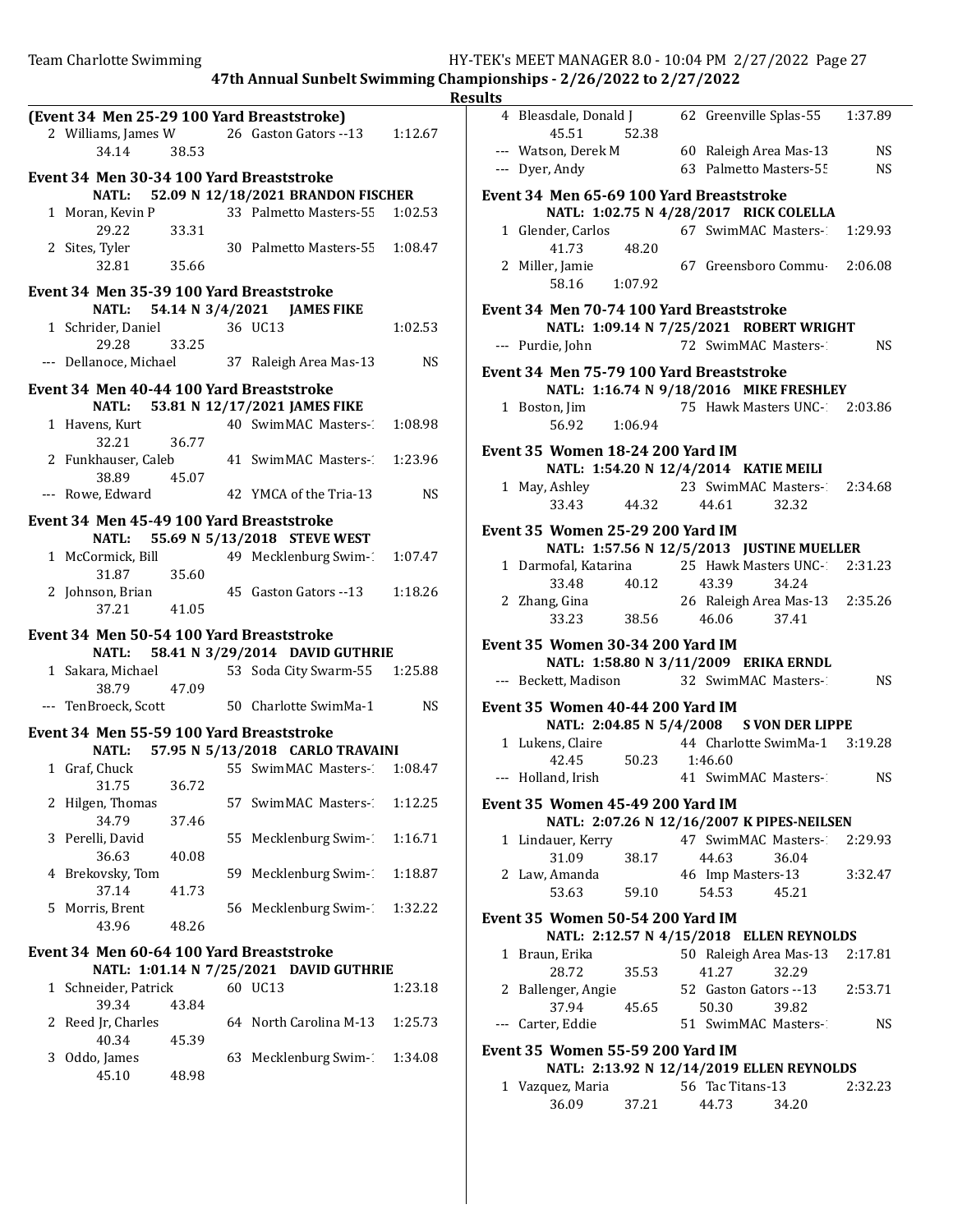| 9111<br>- - |  |
|-------------|--|
|             |  |

|                                         |       |                                                   | R٥        |
|-----------------------------------------|-------|---------------------------------------------------|-----------|
| (Event 35 Women 55-59 200 Yard IM)      |       |                                                   |           |
| 2 Dore, Mary                            |       | 58 SwimMAC Masters- 2:51.95                       |           |
| 37.74                                   | 45.42 | 52.60<br>36.19                                    |           |
| 3 Gregory, Carol                        |       | 57 Enfinity Aquatic-13 3:12.35                    |           |
| 44.64                                   |       | 46.13 58.98<br>42.60                              |           |
|                                         |       |                                                   |           |
| Event 35 Women 60-64 200 Yard IM        |       |                                                   |           |
|                                         |       | NATL: 2:25.40 N 3/4/2012 LAURA VAL                |           |
|                                         |       | 1 Shaffer, Linda 60 North Carolina M-13 3:53.56   |           |
| 54.71                                   |       | 53.82 1:12.73<br>52.30                            |           |
| <b>Event 35 Women 70-74 200 Yard IM</b> |       |                                                   |           |
|                                         |       | NATL: 2:42.60 N 2/9/2020 CECILIA MCCLOSKEY        |           |
| 1 Loftus-Charley, Shirley 70 E Team-12  |       |                                                   | 2:55.06   |
| 39.92                                   |       | 38.41                                             |           |
|                                         |       | 44.53 52.20                                       |           |
|                                         |       | 2 Moeller, Mary Pat 71 Charlotte SwimMa-1 3:56.30 |           |
|                                         |       | 58.64 58.65 1:05.15 53.86                         |           |
| <b>Event 36 Men 18-24 200 Yard IM</b>   |       |                                                   |           |
|                                         |       | NATL: 1:48.91 N 2/2/2020 SAMUEL STEWART           |           |
| --- Kelber, Jordan                      |       | 24 UC13                                           | NS        |
|                                         |       |                                                   |           |
| Event 36 Men 30-34 200 Yard IM          |       |                                                   |           |
|                                         |       | NATL: 1:42.03 N 12/20/2014 DARIAN TOWNSEND        |           |
| 1 Sites, Tyler                          |       | 30 Palmetto Masters-55 2:16.09                    |           |
| 29.94                                   | 36.90 | 37.60<br>31.65                                    |           |
|                                         |       |                                                   |           |
| Event 36 Men 35-39 200 Yard IM          |       |                                                   |           |
|                                         |       | NATL: 1:48.74 N 12/22/2002 RONALD KARNAUGH        |           |
|                                         |       | 1 Dellanoce, Michael 37 Raleigh Area Mas-13       | 1:58.58   |
| 25.99                                   | 30.20 | 34.46<br>27.93                                    |           |
| 2 Baccich, Thorn                        |       | 38 Charlotte SwimMa-1 2:04.72                     |           |
| 27.66                                   | 32.46 | 35.49<br>29.11                                    |           |
| 3 Moran, Brian D                        |       | 35 Palmetto Masters-55 2:21.15                    |           |
| 29.10                                   | 36.56 | 42.07<br>33.42                                    |           |
| 4 Henderson, Kevin                      |       | 39 UC13                                           | 2:21.78   |
| 28.93                                   | 35.32 | 43.24<br>34.29                                    |           |
| 5 Shue, Billy                           |       | 38 Charlotte SwimMa-1 3:33.89                     |           |
| $55.47$ $52.77$                         |       | 59.04<br>46.61                                    |           |
|                                         |       |                                                   |           |
| Event 36 Men 40-44 200 Yard IM          |       |                                                   |           |
|                                         |       | NATL: 1:51.85 N 4/26/2009 MICHAEL ROSS            |           |
| --- Havens, Kurt                        |       | 40 SwimMAC Masters-                               | NS        |
| --- Hill, Edward T                      |       | 42 Hawk Masters UNC-1                             | <b>NS</b> |
|                                         |       |                                                   |           |
| <b>Event 36 Men 45-49 200 Yard IM</b>   |       |                                                   |           |
|                                         |       | NATL: 1:51.44 N 4/26/2015 NICOLAS GRANGER         |           |
| 1 Mills, Matthew                        |       | 45 Georgia Masters-45                             | 2:25.53   |
| 29.68                                   | 39.32 | 43.12<br>33.41                                    |           |
| <b>Event 36 Men 50-54 200 Yard IM</b>   |       |                                                   |           |
|                                         |       |                                                   |           |
|                                         |       | NATL: 1:58.19 N 3/11/2017 MIKE IRVIN              |           |
| 1 Andersen, Morten                      |       | 51 SwimMAC Masters-                               | 2:12.66   |
| 27.88                                   | 34.65 | 38.97<br>31.16                                    |           |
| 2 Rubacky, Mark                         |       | 52 Raleigh Area Mas-13 2:39.04                    |           |
| 35.85                                   | 42.07 | 45.17<br>35.95                                    |           |
|                                         |       |                                                   |           |
| <b>Event 36 Men 55-59 200 Yard IM</b>   |       |                                                   |           |
|                                         |       | NATL: 2:02.25 N 5/13/2018 DAVID SIMS              |           |
| 1 Schultz, Norman                       |       | 56 SwimMAC Masters-2:33.50                        |           |
| 34.00                                   | 40.71 | 44.46<br>34.33                                    |           |
|                                         |       |                                                   |           |

| ılts  |                                               |                                                          |           |
|-------|-----------------------------------------------|----------------------------------------------------------|-----------|
|       | 2 Brown, Stephen<br>36.80<br>40.14            | 55 Mecklenburg Swim-2:43.06<br>50.04<br>36.08            |           |
|       | 3 Pirie, Harry R<br>44.86<br>1:01.86          | 59 SwimMAC Masters 3:39.60<br>1:05.63<br>47.25           |           |
| $---$ | Hilgen, Thomas                                | 57 SwimMAC Masters-1                                     | NS.       |
|       | <b>Event 36 Men 60-64 200 Yard IM</b>         |                                                          |           |
|       |                                               | NATL: 2:03.26 N 5/4/2014 RICK COLELLA                    |           |
|       | 1 Washburn, Jonathan<br>33.03<br>39.63        | 64 Hawk Masters UNC-2:28.69<br>43.02<br>33.01            |           |
|       | 2 Watson, Derek M<br>30.65                    | 60 Raleigh Area Mas-13                                   | 2:29.01   |
|       | 3 Bleasdale, Donald J<br>53.75                | 39.35 42.00<br>1 62 Greenville Splas-55<br>1.00.52 52.69 | 3:44.49   |
|       | --- Schneider, Patrick                        | 60 UC13                                                  | <b>NS</b> |
|       | Event 36 Men 65-69 200 Yard IM                |                                                          |           |
|       |                                               | NATL: 2:03.63 N 4/28/2017 RICK COLELLA                   |           |
|       | 1 Ericson, Richard B<br>56.78 1:08.09 1:17.37 | 66 Valdese Torpedo-13<br>56.04                           | 4:18.28   |
|       | <b>Event 36 Men 70-74 200 Yard IM</b>         |                                                          |           |
|       |                                               | NATL: 2:21.79 N 8/9/2021 LAWRENCE DAY                    |           |
|       | 1 Purser, David                               | 73 Mecklenburg Swim-2 3:18.51                            |           |
|       | 40.44<br>49.84 1:04.57                        | 43.66                                                    |           |
|       | <b>Event 36 Men 75-79 200 Yard IM</b>         | NATL: 2:35.33 N 5/17/2019 RICHARD BURNS                  |           |
|       | 1 Hughes, Bill<br>46.80<br>58.68              | 76 Mecklenburg Swim-1 3:32.11<br>1:01.45<br>45.18        |           |
|       |                                               |                                                          |           |
|       |                                               | Event 37 Mixed 18+ 200 Yard Freestyle Relay              |           |
|       |                                               | NATL: 1:29.18 N 5/21/2010 AUBURN MASTERS                 |           |
|       | R HUGHEY, C HUGHEY, A HUGHEY, E EWING         |                                                          |           |
|       | 1 Gaston Gators -- 13                         | A                                                        | 1:37.88   |
|       | 1) Hauser, Whitney W30                        | 2) Williams, James W M26                                 |           |
|       | 3) Savage, Chelsea W23                        | 4) Smith, Kevin M43                                      |           |
|       | 24.76<br>25.76                                | 24.56<br>22.80                                           |           |
|       | 2 SwimMAC Masters-13                          | A                                                        | 1:40.64   |
|       | 1) May, Ashley W23                            | 2) Beckett, Madison W32                                  |           |
|       | 3) Fischer, Quinn F M23                       | 4) Krayer, Michael M39                                   |           |
|       | 22.96<br>28.36                                | 26.48<br>22.84                                           |           |
|       | Event 37 Mixed 25+ 200 Yard Freestyle Relay   |                                                          |           |
|       |                                               | NATL: 1:29.40 N 5/21/1990 S. CAL AQUATIC                 |           |
|       | C PONTHIER, D GRANER, K BUSH, P MCCLAFFERTY   |                                                          |           |
|       | 1 SwimMAC Masters-13                          | A                                                        | 1:41.61   |
|       | 1) Maybank, Kristen W33                       | 2) Womble, Jennifer W43                                  |           |
|       | 3) Chamblee, Dan M37                          | 4) Havens, Kurt M40                                      |           |
|       | 25.49<br>26.21                                | 26.20<br>23.71                                           |           |
|       | 2 Charlotte SwimMa-13                         | A                                                        | 1:47.17   |
|       | 1) Brown, Asheton W32                         | 2) Hardy, James M24                                      |           |
|       | 3) Lukens, Claire W44                         | 4) Baccich, Thorn M38                                    |           |
|       | 26.39<br>22.14                                | 36.55<br>22.09                                           |           |
|       | Event 37 Mixed 35+ 200 Yard Freestyle Relay   |                                                          |           |
|       |                                               | NATL: 1:30.17 N 4/25/2004 ROCKY MT                       |           |
|       | K GARNIER, S VON DER LIPPE, J SMITH, P SMITH  |                                                          |           |
|       | 1 SwimMAC Masters-13                          | A                                                        | 1:46.36   |
|       | 1) Hilt, Marialice W36                        | 2) Lindauer, Kerry W47                                   |           |

25.04 28.37 25.12 27.83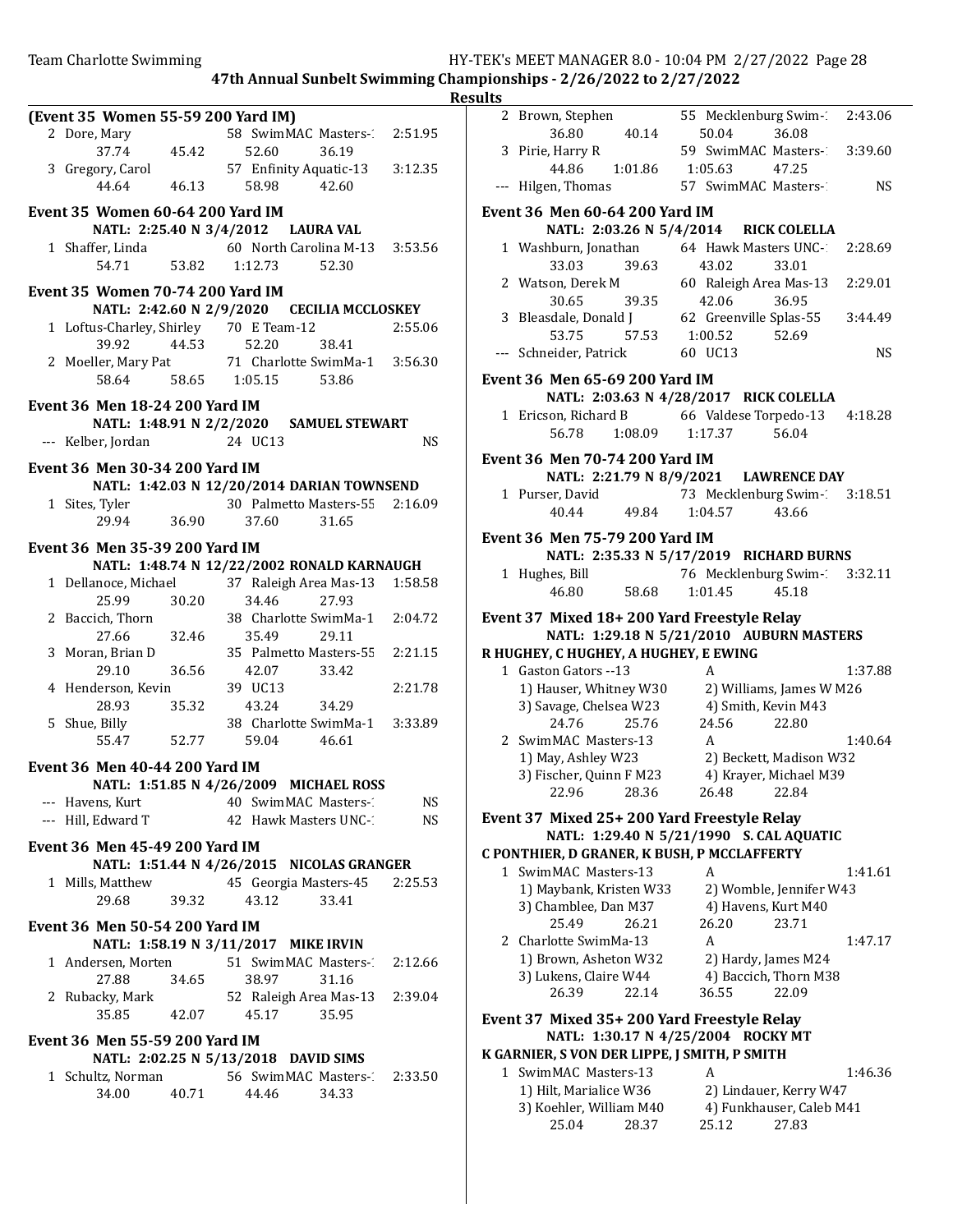|                                              |                                           |         | <b>Results</b> |                                         |                          |              |                                           |         |
|----------------------------------------------|-------------------------------------------|---------|----------------|-----------------------------------------|--------------------------|--------------|-------------------------------------------|---------|
| (Event 37 Mixed 35+200 Yard Freestyle Relay) |                                           |         |                | 2 McCarter, Mikaela                     |                          |              | 20 SwimMAC Masters-                       | 6:22.16 |
| 2 Hawk Masters UNC-13                        | A                                         | 2:00.58 |                | 32.71                                   | 36.01                    | 37.49        | 38.52                                     |         |
| 1) Hill, Edward T M42                        | 2) Byrd, Laura J W57                      |         |                | 38.88                                   | 39.79                    | 39.83        | 40.47                                     |         |
| 3) Uhl, Alicia W45                           | 4) Boston, Jim M75                        |         |                | 40.09                                   | 38.37                    |              |                                           |         |
| 24.64<br>31.06                               | 26.25<br>38.63                            |         |                |                                         |                          |              |                                           |         |
| 3 Gaston Gators -- 13                        | A                                         | 2:06.54 |                | Event 38 Women 30-34 500 Yard Freestyle |                          |              |                                           |         |
| 1) Carranza, Chandler M40                    | 2) Harris, Susan W52                      |         |                |                                         |                          |              | NATL: 4:46.92 N 4/14/2012 DAWN HECKMAN    |         |
| 3) Lee, John M37                             | 4) Moore, Lauri W42                       |         |                | 1 Heatley, Stephanie                    |                          |              | 31 Palmetto Masters-55                    | 5:47.91 |
| 39.30<br>27.65                               | 29.19<br>30.40                            |         |                | 31.10                                   | 34.21                    | 34.56        | 35.34                                     |         |
| 4 Mecklenburg Swim-13                        | A                                         | 2:15.91 |                | 35.20                                   | 35.56                    | 35.60        | 36.06                                     |         |
| 1) Carroll, Jeremy M37                       | 2) Gray, Alexis W37                       |         |                | 35.61                                   | 34.67                    |              |                                           |         |
| 3) Gray, Megan W38                           | 4) Schelhammer, Karl W M40                |         |                | Event 38 Women 35-39 500 Yard Freestyle |                          |              |                                           |         |
| 25.05<br>39.69                               | 24.44<br>46.73                            |         |                |                                         | NATL: 4:56.09 N 5/3/1997 |              | <b>K PIPES-NEILSEN</b>                    |         |
| Event 37 Mixed 45+200 Yard Freestyle Relay   |                                           |         |                | 1 Latimer, Rebecca T                    |                          | 39 E Team-12 |                                           | 6:54.75 |
| NATL: 1:34.48 N 5/4/2008                     | <b>ARIZONA MASTERS</b>                    |         |                | 36.06                                   | 40.19                    | 41.55        | 41.71                                     |         |
| J SMITH, M BAILEY, S ROLLINS, P SMITH        |                                           |         |                | 42.31                                   | 42.66                    | 42.68        | 43.04                                     |         |
| 1 SwimMAC Masters-13                         | A                                         | 1:54.73 |                | 42.71                                   | 41.84                    |              |                                           |         |
| 1) Robling, Steve M52                        | 2) Carter, Eddie W51                      |         |                | 2 Gray, Alexis                          |                          |              | 37 Mecklenburg Swim-1                     | 9:37.04 |
| 3) Dunn, Sara W49                            | 4) Cornell, Eric M52                      |         |                | 48.30                                   | 55.40                    | 58.14        | 58.25                                     |         |
| 26.34<br>33.77                               | 28.20<br>26.42                            |         |                |                                         |                          | 1:00.56      | 1:00.84                                   |         |
| 2 Gaston Gators --13                         | <sub>R</sub>                              | 2:05.53 |                | 1:00.51                                 | 59.97                    | 55.16        |                                           |         |
| 1) Johnson, Brian M45                        | 2) Paschall, Katie W53                    |         |                |                                         |                          |              |                                           |         |
| 3) Ballenger, Angie W52                      | 4) Wetter, Kevin M45                      |         |                | Event 38 Women 40-44 500 Yard Freestyle |                          |              |                                           |         |
| 29.87<br>36.77                               | 30.42<br>28.47                            |         |                |                                         |                          |              | NATL: 4:58.98 N 10/5/2002 K PIPES-NEILSEN |         |
| 3 Mecklenburg Swim-13                        | A                                         | 2:16.70 |                | 1 Holland, Irish                        |                          |              | 41 SwimMAC Masters-1                      | 5:32.29 |
| 1) Sarrafi, Khash M51                        | 2) Stout, Heather W45                     |         |                | 30.21                                   | 32.72                    | 33.24        | 33.86                                     |         |
| 3) Vidarsson, Camilla W46                    | 4) Wolfe, Douglas A M47                   |         |                | 33.89                                   | 33.96                    | 34.26        | 34.22                                     |         |
| 34.63<br>42.30                               | 31.93<br>27.84                            |         |                | 33.63                                   | 32.30                    |              |                                           |         |
| 4 SwimMAC Masters-13                         | B                                         | 2:29.20 |                | Event 38 Women 45-49 500 Yard Freestyle |                          |              |                                           |         |
| 1) Sumwalt, Christa W49                      | 2) Thomason, Nancy W70                    |         |                |                                         |                          |              | NATL: 5:03.45 N 7/22/2021 HEIDI GEORGE    |         |
| 3) Gossert, Theodore M52                     | 4) Pirie, Harry R M59                     |         |                | 1 Dunn, Sara                            |                          |              | 49 SwimMAC Masters-                       | 6:13.57 |
| 30.53<br>45.88                               | 1:12.79                                   |         |                | 32.79                                   | 37.31                    | 38.49        | 38.75                                     |         |
| Event 37 Mixed 55+200 Yard Freestyle Relay   |                                           |         |                | 38.30                                   | 38.06                    | 37.87        | 37.91                                     |         |
|                                              | NATL: 1:41.82 N 4/29/2011 PLANO WETCATS   |         |                | 37.65                                   | 36.44                    |              |                                           |         |
| J GOODING, L MORRISON, K MACCURDY, T BARTON  |                                           |         |                | 2 Sumwalt, Christa                      |                          |              | 49 SwimMAC Masters-                       | 8:32.16 |
| 1 SwimMAC Masters-13                         | A                                         | 1:53.97 |                | 43.66                                   | 49.53                    | 52.45        | 52.76                                     |         |
| 1) Dore, Mary W58                            | 2) Woodard, Alis Rojas W61                |         |                | 51.96                                   | 52.99                    | 53.50        | 52.13                                     |         |
| 3) Graf, Chuck M55                           | 4) Hilgen, Thomas M57                     |         |                | 52.41                                   | 50.77                    |              |                                           |         |
| 30.63<br>25.18                               | 32.45<br>25.71                            |         |                |                                         |                          |              |                                           |         |
| 2 Mecklenburg Swim-13                        | A                                         | 2:08.08 |                | Event 38 Women 50-54 500 Yard Freestyle |                          |              | NATL: 5:14.56 N 5/12/2013 JILL HERNANDEZ  |         |
| 1) Brekovsky, Tom M59                        | 2) Primavera, Cassie W55                  |         |                |                                         |                          |              |                                           |         |
| 3) Walsh, Sue W60                            | 4) Williams, Ned M61                      |         |                | 1 Lassen, Megan                         |                          | 42.48        | 51 North Carolina M-13<br>42.87           | 6:59.86 |
| 39.02<br>26.70                               | 35.42<br>26.94                            |         |                | 36.54                                   | 41.45                    |              |                                           |         |
| 3 Mecklenburg Swim-13                        | B                                         | 2:43.82 |                | 43.26                                   | 42.94                    | 43.43        | 43.39                                     |         |
| 1) Dunn, Landon A W65                        | 2) Ryan, Timothy M67                      |         |                | 42.55                                   | 40.95                    |              |                                           |         |
| 3) Heher, Scott M60                          | 4) Wakeman, Trudy W61                     |         |                | 2 Carter, Eddie<br>37.69                |                          |              | 51 SwimMAC Masters-1<br>44.31             | 7:06.67 |
| 57.31<br>32.31                               | 32.47<br>41.73                            |         |                |                                         | 42.68                    | 43.64        |                                           |         |
|                                              |                                           |         |                | 43.83                                   | 44.02                    | 43.71        | 43.00                                     |         |
| Event 38 Women 18-24 500 Yard Freestyle      |                                           |         |                | 43.41                                   | 40.38                    |              |                                           |         |
|                                              | NATL: 4:49.97 N 10/25/2003 JESSICA FOSCHI |         |                | Event 38 Women 55-59 500 Yard Freestyle |                          |              |                                           |         |
| 1 Savage, Chelsea                            | 23 Gaston Gators --13                     | 5:33.36 |                |                                         |                          |              | NATL: 5:20.68 N 4/29/2017 JILL HERNANDEZ  |         |
| 29.66<br>32.37                               | 33.09<br>33.23                            |         |                | 1 Dore, Mary                            |                          |              | 58 SwimMAC Masters-1                      | 6:16.07 |
| 33.87<br>34.24                               | 34.44<br>34.62                            |         |                | 33.75                                   | 37.91                    | 38.37        | 38.66                                     |         |
| 33.59<br>34.25                               |                                           |         |                | 38.54                                   | 38.70                    | 38.77        | 38.36                                     |         |
|                                              |                                           |         |                | 37.31                                   | 35.70                    |              |                                           |         |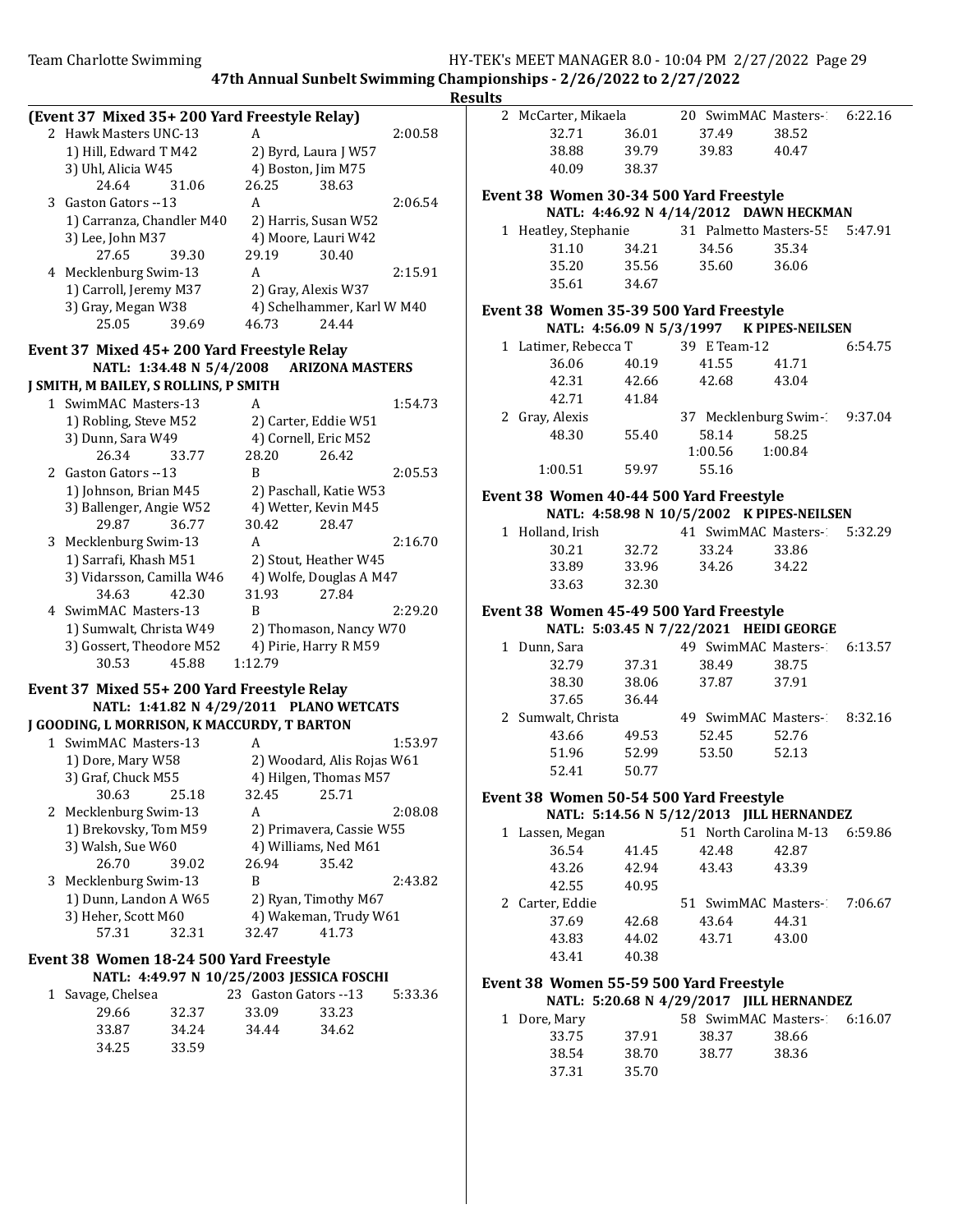| Π<br>ı |
|--------|
|--------|

|                                                                   |                         |                                      |                                             |          | лсэ |
|-------------------------------------------------------------------|-------------------------|--------------------------------------|---------------------------------------------|----------|-----|
| Event 38 Women 60-64 500 Yard Freestyle                           |                         |                                      |                                             |          |     |
|                                                                   |                         | NATL: 5:39.00 N 1/26/2014 LAURA VAL  |                                             |          |     |
| 1 Woodard, Alis Rojas 61 SwimMAC Masters- 7:47.23                 |                         |                                      |                                             |          |     |
| 42.46                                                             | 45.49                   | 46.80                                | 47.96                                       |          |     |
| 47.35                                                             |                         | 47.86 47.88 48.43                    |                                             |          |     |
| 47.47                                                             | 45.53                   |                                      |                                             |          |     |
| 2 Wakeman, Trudy 61 Mecklenburg Swim-1 8:16.25                    |                         |                                      |                                             |          |     |
| 46.61                                                             | 49.38                   | 50.81                                | 51.60                                       |          |     |
| 51.14                                                             | 50.34                   | 49.81                                | 49.42                                       |          |     |
| 49.43                                                             | 47.71                   |                                      |                                             |          |     |
| Event 38 Women 70-74 500 Yard Freestyle                           |                         |                                      |                                             |          |     |
|                                                                   |                         |                                      | NATL: 6:16.06 N 11/7/2021 CHARLOTTE DAVIS   |          |     |
| 1 Thomason, Nancy 70 SwimMAC Masters-                             |                         |                                      |                                             | 10:27.58 |     |
| 48.45                                                             | 59.02                   | 1:02.77                              | 1:05.19                                     |          |     |
|                                                                   |                         | 1:05.57                              | 1:04.83                                     |          |     |
|                                                                   | 1:05.32 1:05.45 1:04.64 |                                      |                                             |          |     |
| Event 38 Men 30-34 500 Yard Freestyle                             |                         |                                      |                                             |          |     |
|                                                                   |                         |                                      | NATL: 4:29.49 N 2/25/1996 MATTHEW CETLINSKI |          |     |
| 1 Wilson, Jeremy                                                  |                         |                                      | 30 Greenville Splas-55                      | 5:12.86  |     |
| 27.45                                                             | 30.48                   | 31.44                                | 31.85                                       |          |     |
| 32.06                                                             | 32.29                   | 32.84                                | 32.37                                       |          |     |
| 32.13                                                             | 29.95                   |                                      |                                             |          |     |
| 2 Rossi, Dave                                                     |                         |                                      | 33 SwimMAC Masters- 5:23.71                 |          |     |
| 29.23                                                             | 31.85                   | 32.43                                | 33.00                                       |          |     |
| 32.51                                                             | 33.19                   | 33.12                                | 33.23                                       |          |     |
| 32.70                                                             | 32.45                   |                                      |                                             |          |     |
| 3 Moody, Christian                                                |                         |                                      | 31 SwimMAC Masters- 5:26.35                 |          |     |
| 29.40                                                             | 31.82                   | 32.29                                | 33.19                                       |          |     |
| 33.33                                                             | 33.73                   | 33.52                                | 33.72                                       |          |     |
|                                                                   | 32.21                   |                                      |                                             |          |     |
| 33.14<br>4 Whitley-Williams, Andrey 33 Charlotte SwimMa-1 5:26.46 |                         |                                      |                                             |          |     |
|                                                                   | 31.73                   | 32.35                                |                                             |          |     |
| 28.97                                                             |                         |                                      | 32.72                                       |          |     |
| 32.97                                                             | 33.36                   |                                      | 33.63 34.04                                 |          |     |
| 33.74                                                             | 32.95                   |                                      |                                             |          |     |
| 5 Sites, Tyler                                                    |                         |                                      | 30 Palmetto Masters-55 5:37.62              |          |     |
| 30.97                                                             | 33.92                   | 34.30                                | 34.47                                       |          |     |
| 34.23                                                             | 34.32                   | 34.68                                | 34.57                                       |          |     |
| 33.88                                                             | 32.28                   |                                      |                                             |          |     |
| Event 38 Men 35-39 500 Yard Freestyle                             |                         |                                      |                                             |          |     |
|                                                                   |                         |                                      | NATL: 4:33.97 N 5/17/2002 RONALD KARNAUGH   |          |     |
| 1 Henderson, Kevin                                                |                         | 39 UC13                              |                                             | 5:51.88  |     |
| 30.65                                                             | 34.60                   | 35.12                                | 35.99                                       |          |     |
| 36.08                                                             | 36.07                   | 36.17                                | 36.39                                       |          |     |
| 36.06                                                             | 34.75                   |                                      |                                             |          |     |
| 2 Lee, John                                                       |                         |                                      | 37 Gaston Gators --13                       | 6:25.31  |     |
| 32.33                                                             | 36.20                   | 38.00                                | 39.81                                       |          |     |
| 40.58                                                             | 40.54                   | 40.96                                | 40.84                                       |          |     |
| 39.95                                                             | 36.10                   |                                      |                                             |          |     |
| Event 38 Men 40-44 500 Yard Freestyle                             |                         |                                      |                                             |          |     |
|                                                                   |                         | NATL: 4:33.36 N 4/25/2015 JOSH DAVIS |                                             |          |     |
| 1 Carranza, Chandler 40 Gaston Gators -- 13                       |                         |                                      |                                             | 7:37.04  |     |
| 36.70                                                             | 42.44                   | 46.23                                | 47.18                                       |          |     |
| 47.99                                                             | 48.28                   | 48.05                                | 49.74                                       |          |     |
| 46.76                                                             | 43.67                   |                                      |                                             |          |     |
|                                                                   |                         |                                      |                                             |          |     |
|                                                                   |                         |                                      |                                             |          |     |

| Event 38 Men 45-49 500 Yard Freestyle |                                        |       |  |                                |       |         |  |  |
|---------------------------------------|----------------------------------------|-------|--|--------------------------------|-------|---------|--|--|
|                                       | NATL: 4:39.10 N 5/20/2007 DENNIS BAKER |       |  |                                |       |         |  |  |
|                                       | 1 Charcalla, Randy                     |       |  | 45 Greenville Splas-55         |       | 5:22.65 |  |  |
|                                       | 27.70                                  | 31.28 |  | 31.36                          | 31.60 |         |  |  |
|                                       | 32.46                                  | 33.30 |  | 34.22                          | 34.34 |         |  |  |
|                                       | 34.02                                  | 32.37 |  |                                |       |         |  |  |
|                                       | 2 Pardo, Robert                        |       |  | 48 SwimMAC Masters- 5:47.16    |       |         |  |  |
|                                       | 31.67                                  | 34.25 |  | 34.13                          | 34.62 |         |  |  |
|                                       | 35.38                                  | 35.43 |  | 35.90                          | 35.33 |         |  |  |
|                                       | 36.11                                  | 34.34 |  |                                |       |         |  |  |
|                                       | 3 Johnson, Brian                       |       |  | 45 Gaston Gators --13          |       | 7:03.64 |  |  |
|                                       | 35.77                                  | 40.90 |  | 42.77                          | 43.95 |         |  |  |
|                                       | 44.20                                  | 44.31 |  | 43.82                          | 44.30 |         |  |  |
|                                       | 43.59                                  | 40.03 |  |                                |       |         |  |  |
|                                       |                                        |       |  |                                |       |         |  |  |
|                                       | Event 38 Men 50-54 500 Yard Freestyle  |       |  |                                |       |         |  |  |
|                                       | NATL: 4:47.57 N 5/20/2001 JIM MCCONICA |       |  |                                |       |         |  |  |
|                                       | 1 Dickson, Kurt                        |       |  | 54 Golden Road Aqua-3          |       | 5:02.99 |  |  |
|                                       | 28.33                                  | 30.61 |  | 30.96                          | 31.09 |         |  |  |
|                                       | 30.98                                  | 30.66 |  | 30.42                          | 30.44 |         |  |  |
|                                       | 30.46                                  | 29.04 |  |                                |       |         |  |  |
|                                       | 2 Walter, Joseph                       |       |  | 50 SwimMAC Masters-1           |       | 5:13.39 |  |  |
|                                       | 28.87                                  | 31.36 |  | 31.38                          | 31.80 |         |  |  |
|                                       | 31.95                                  | 31.70 |  | 31.68                          | 31.69 |         |  |  |
|                                       | 31.79                                  | 31.17 |  |                                |       |         |  |  |
|                                       | 3 Lyons, Jeff                          |       |  | 51 SwimMAC Masters- 5:40.15    |       |         |  |  |
|                                       | 29.99                                  | 32.70 |  | 33.37                          | 34.52 |         |  |  |
|                                       | 34.98                                  | 34.94 |  | 35.10                          | 34.99 |         |  |  |
|                                       | 35.16                                  | 34.40 |  |                                |       |         |  |  |
|                                       | 4 Cornell, Eric                        |       |  | 52 SwimMAC Masters-2           |       | 5:46.46 |  |  |
|                                       | 31.44                                  | 34.11 |  | 34.68                          | 35.17 |         |  |  |
|                                       | 34.84                                  | 35.47 |  | 35.60                          | 35.45 |         |  |  |
|                                       | 34.99                                  | 34.71 |  |                                |       |         |  |  |
|                                       | 5 Rubacky, Mark                        |       |  | 52 Raleigh Area Mas-13 5:47.55 |       |         |  |  |
|                                       | 32.21                                  | 34.23 |  | 34.99                          | 35.33 |         |  |  |
|                                       | 35.10                                  | 35.00 |  | 35.68                          | 35.40 |         |  |  |
|                                       | 35.37                                  | 34.24 |  |                                |       |         |  |  |
|                                       | 6 Gossert, Theodore                    |       |  | 52 SwimMAC Masters- 7:36.20    |       |         |  |  |
|                                       | 37.78                                  | 42.88 |  | 44.45                          | 46.50 |         |  |  |
|                                       | 47.37 46.82                            |       |  | 47.62 47.88                    |       |         |  |  |
|                                       | 48.30                                  | 46.60 |  |                                |       |         |  |  |
|                                       | 7 Gillenwater, Coy                     |       |  | 51 Mecklenburg Swim- 8:37.90   |       |         |  |  |
|                                       | 43.78                                  | 49.90 |  | 52.63                          | 52.34 |         |  |  |
|                                       | 53.21                                  | 53.15 |  | 54.37                          | 55.60 |         |  |  |
|                                       | 53.07                                  | 49.85 |  |                                |       |         |  |  |
|                                       |                                        |       |  |                                |       |         |  |  |
| Event 38 Men 55-59 500 Yard Freestyle |                                        |       |  |                                |       |         |  |  |
|                                       | NATL: 4:56.82 N 4/11/2010 MICHAEL MANN |       |  |                                |       |         |  |  |
|                                       | 1 Graf, Chuck                          |       |  | 55 SwimMAC Masters-1 5:36.08   |       |         |  |  |
|                                       | 31.51                                  | 33.85 |  | 34.41                          | 33.93 |         |  |  |
|                                       | 34.23                                  | 34.30 |  | 33.92                          | 33.95 |         |  |  |
|                                       | 33.64                                  | 32.34 |  |                                |       |         |  |  |
|                                       | 2 Schultz, Norman                      |       |  | 56 SwimMAC Masters- 5:50.12    |       |         |  |  |

33.37 36.11 36.48 36.50

34.36 32.41

34.80